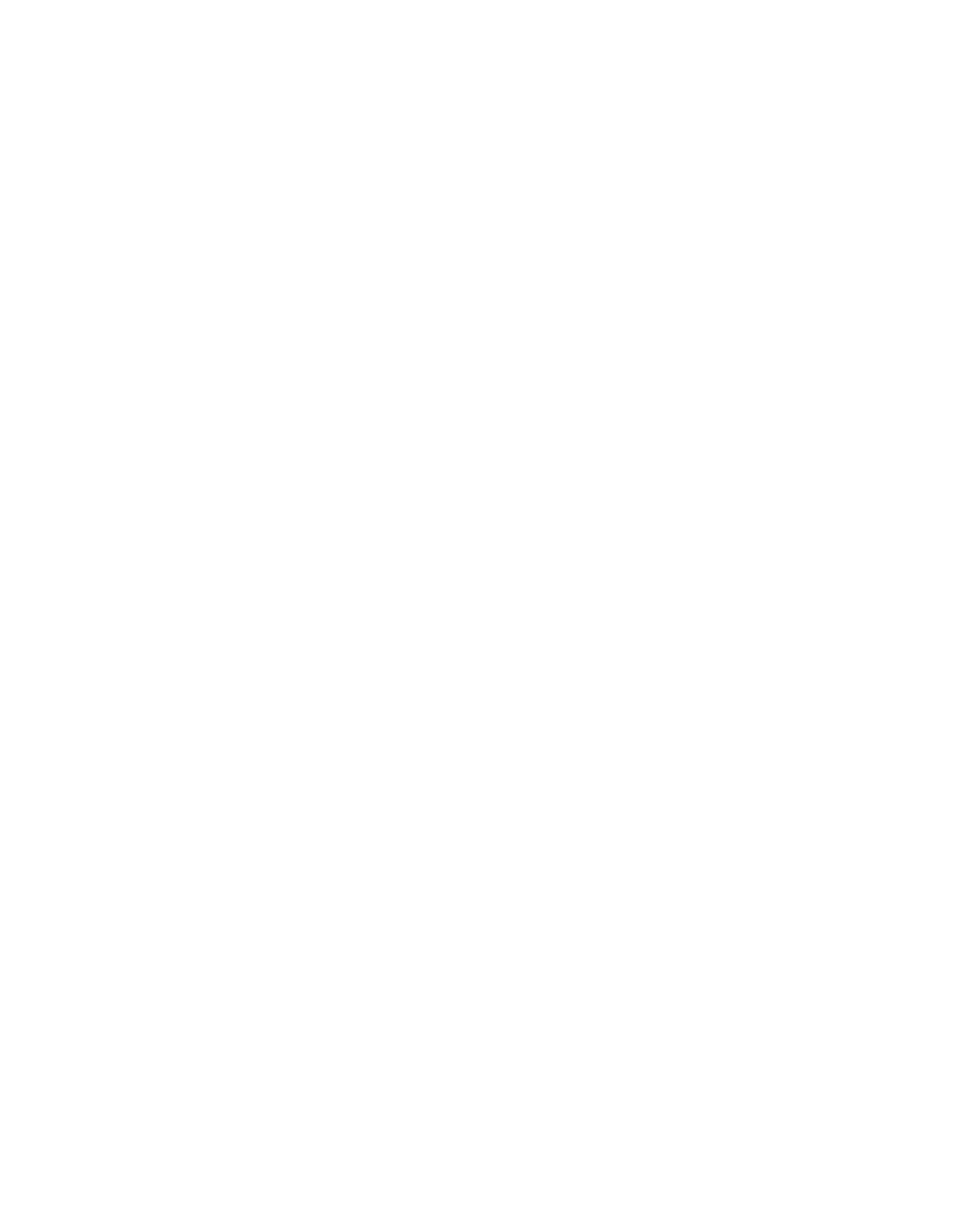# INTRODUCTION

Pretrial services programs gather the information that the judge is required by statute to consider in making a pretrial release decision. Such information includes residence and employment status, community ties, length of time in the community, history of drug, alcohol or mental health problems, criminal history, current status on probation, parole, or pretrial release, and history of appearance in court. That information is then used to formulate an assessment of the risks each defendant poses of endangering the safety of the community or of any individual within the community, and of failing to appear in court as required. The information and risk assessment are presented to the court at the initial appearance, along with an appropriate option for best assuring the community's safety and the defendant's appearance. A number of options exist under most state statutes, including:

- release of the defendant on his or her own recognizance, which is their promise to appear in court;
- release on conditions that allow for monitoring the defendant in the community;
- setting a money bail that the defendant must post to be released; or
- ordering the defendant detained without bail.

Pretrial services programs also provide supervision of defendants who have been released with specific conditions, such as reporting in regularly, undergoing drug or alcohol testing or treatment, or electronic monitoring. These entities then report back to the court on the compliance, or lack of compliance, by the defendant on supervised pretrial release.

The need for pretrial services programs has been long recognized. The National Association of Counties (NACo) recommends that "all counties" establish procedures to screen all arrestees booked into county jails to assist judicial officers in making the pretrial release decision, and to provide the court with a range of pretrial release options (NACo 2009-2010 Justice & Public Safety Platform & Resolutions). The American Bar Association (ABA) calls on "every jurisdiction" in the country to establish a pretrial services program to gather information about all arrestees before their initial appearance in court, assess their risks of danger to the community and failure to appear in court, make recommendations to the court based on the risk assessment, and supervise release conditions imposed by the court (ABA Pretrial Release Standard 10-1.10). The National Association of Pretrial Services Agencies (NAPSA) does so as well (NAPSA Pretrial Release Standard 3).

Pretrial services programs benefit the court by allowing judges to make much more informed decisions that take into account the individual risks of each defendant and fashion an appropriate response. In jurisdictions where pretrial services programs exist, judges are given the information that they are required to consider in the pretrial release decision. In jurisdictions where there is no pretrial services program, judges typically must make the pretrial release decision with information only about the charge, and occasionally a partial criminal record. When such limited information is available, experience has shown, judges are much more reluctant to release defendants non-financially, instead setting a money bail that the defendant may or may not be able to post.

The community benefits when judges make more informed decisions. On one level, funding the operation of the local jail is a significant financial burden on the community, and those who decide which persons are going to be put in jail owe it to the community to assure that the only persons who are locked up are those who need to be there. Effective allocation of expensive jail bed space is something that the community should expect of its government. On another level, the safety of the community is enhanced when informed decisions are made.

*Pretrial services programs benefit the court by allowing judges to make much more informed decisions that take into account the individual risks of each defendant and fashion an appropriate response.*

See Appendix A for relevant excerpts from the pretrial release standards of the ABA, NAPSA, and NACo.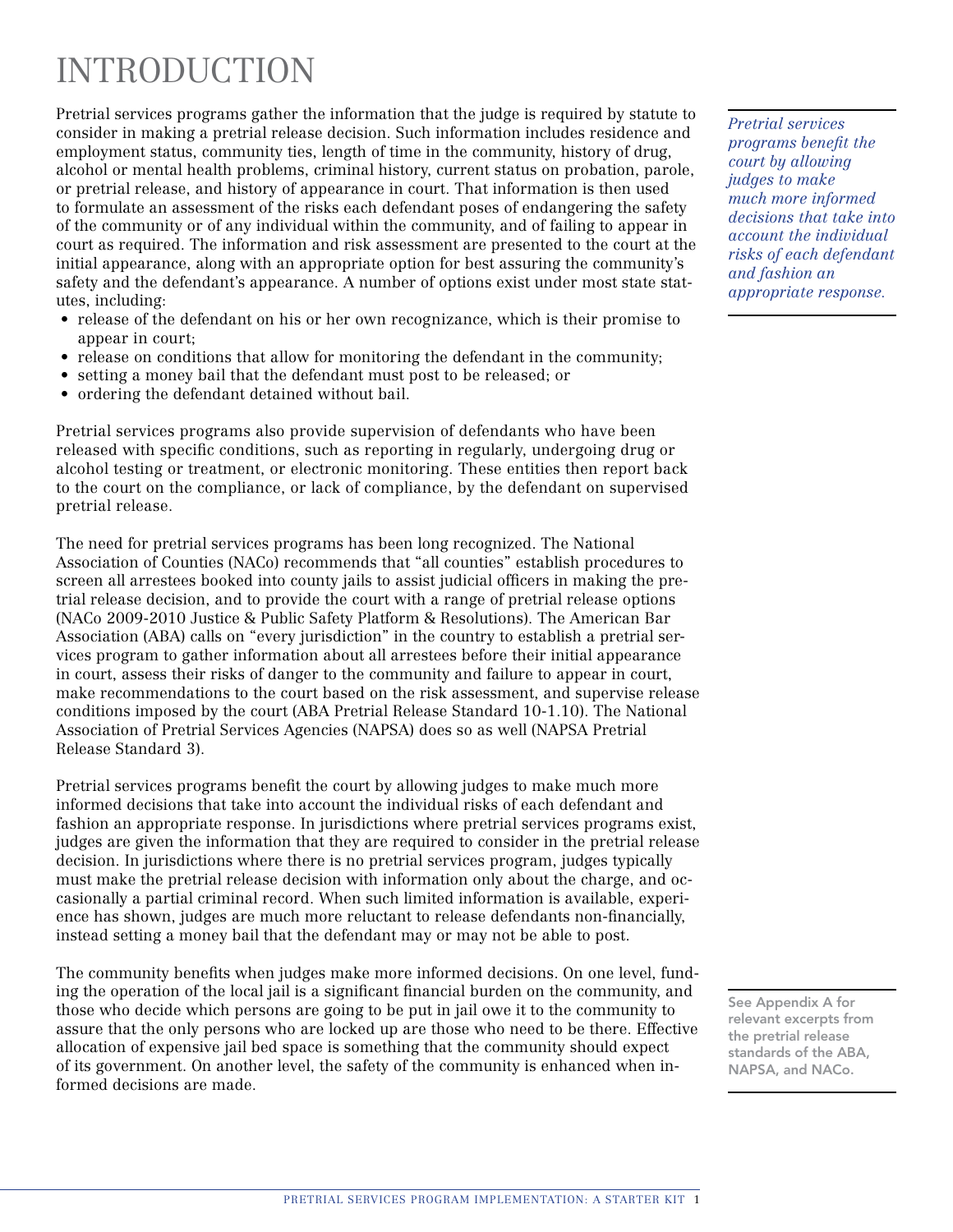*This Starter Kit provides the bulk of information required here, or, if not, provides information on how to locate it. It is also beneficial for jurisdictions that have a program that provides minimal services, and are seeking to enhance the program.* 

The defendant also benefits when information drives pretrial release decisions. Every person arrested should be treated with fairness. Fairness is achieved when decisions about the person's pretrial liberty are made on the basis of complete information and a valid assessment of risks posed. Defendants who are granted pretrial release are able to continue to interact with family and friends and continue with their jobs or efforts to find jobs.

This Starter Kit provides information on implementing a pretrial services program in jurisdictions that do not have one, but are planning to implement one. It is also beneficial for jurisdictions that have a program that provides minimal services, and are seeking to enhance the program.

- To implement or enhance a pretrial services program requires the following:
- Knowledge of your state statute and court rules governing pretrial release decision making in your jurisdiction, as well as national standards on pretrial release decision making;
- Knowledge of the core functions of a pretrial services program, and research findings on the most effective approaches to those functions;
- A list of all the steps necessary to implement a comprehensive pretrial services program; and
- Examples of program practices currently in place in other jurisdictions.

This Starter Kit either provides all of this information here or provides information on how to locate it. The first section describes the legal framework for pretrial release decision making, which is important to understand before thinking about how a pretrial services program in your jurisdiction should be designed. The second section describes the core functions of a pretrial services program. The third section lays out the steps that need to be completed to implement a pretrial services program that incorporates the core functions. The fourth section presents a check list for starting a pretrial services program. The appendix includes examples of interview forms, risk assessment tools, supervision forms, and other materials relating to the core functions that are used in jurisdictions with extensive experience in providing pretrial services.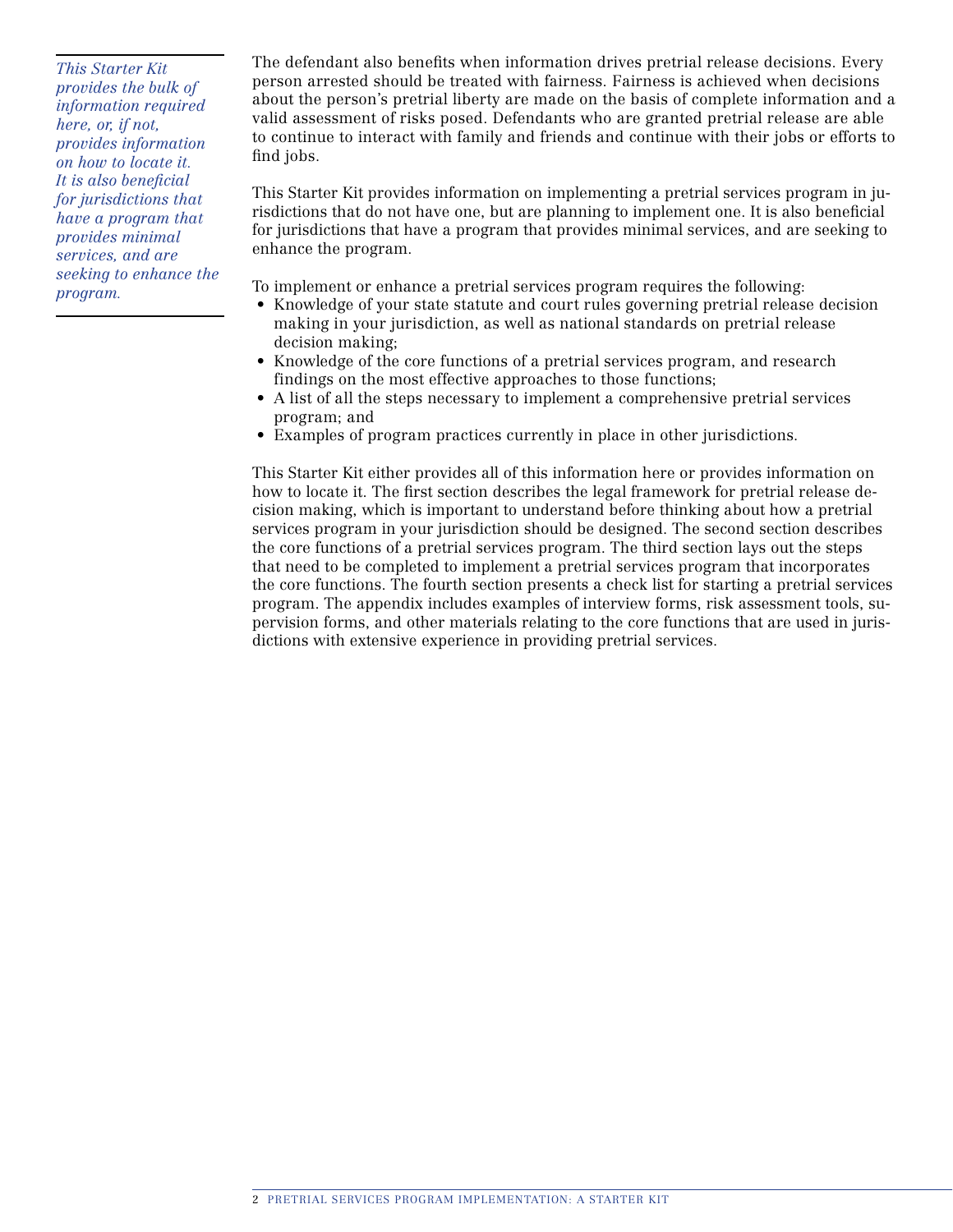# SECTION I

### **THE LEGAL FRAMEWORK FOR PRETRIAL SERVICES PROGRAMMING**

To better understand the role that a pretrial services program plays in a jurisdiction, it may be helpful to begin by reviewing the legal framework for the pretrial release decision, how that framework has evolved over the years, and how it impacts the work of pretrial services programs today. Historically, the sole purpose of the pretrial release decision was to assure the appearance of the accused in court to face the charges, and money bail was the statutory preference for determining who was released during the pretrial period and who would remain in jail.

In 1961, a program was established in New York City to interview defendants who were unable to post the money bail that was set, do an assessment of the risks that these defendants posed to fail to appear (FTA) in court, identify those who were at low FTA risk, and recommend to the judge that those defendants be released on their own recognizance. Results from this program found that indigent defendants who were released on their own recognizance through the intervention of this program were just as likely to come back to court as those who paid a money bail.<sup>1</sup> Based on the success of this program, similar entities – which came to be known as pretrial services programs – were started in dozens of jurisdictions around the country.<sup>2</sup>

The success of these programs, in turn, led Congress to pass a major overhaul of the federal bail statute. The Bail Reform Act of 1966, for the first time in any statutory scheme, listed all the factors that the court is to consider in making a pretrial release decision. These factors included, in addition to the nature of the offense and weight of the evidence against the accused, the defendant's time in the area, living situation, employment status, ties to the community, drug, alcohol, or mental health status, and prior criminal record. The act, also for the first time, established a presumption for the release of defendants on the least restrictive conditions reasonably calculated to assure their appearance in court. The act listed a range of options that would be available to the judicial officer when making a pretrial release decision, and established a clear preference for release on non-financial conditions, stating that financial conditions could only be used if non-financial release could not reasonably assure appearance. Over the next several years, most states re-wrote their pretrial release statutes modeled after the federal Bail Reform Act.

In short, these statutory changes meant that risk, not money, should dictate who should be released during the pretrial period and how. These statutory changes put new demands on the still young pretrial services field. Pretrial services programs, which had been established as a means to help indigent defendants get out of jail pending trial, were given a new mission. They were the entities that were going to implement these new laws. Rather than focusing just on indigent defendants, pretrial programs were tasked with interviewing and investigating all defendants so that the court would have information on all the factors it was required to consider on every defendant.

In the 1970s and 1980s, another major change was made to federal and most state pretrial release statutes. In addition to the risks of failure to appear in court, judicial officers were also required to consider the risk that each defendant posed to be a danger to the community or to any individual member of the community. Many of these statutory revisions did more than simply add community safety as a co-equal consideration in the bail decision, establishing instead the safety of the community as the primary consideration.<sup>3</sup>

*These statutory changes meant that risk, not money, should dictate who should be released during the pretrial period and how.* 

<sup>1</sup> Charles A. Ares, Anne Rankin, Herb Sturz, "The Manhattan Bail Project: An Interim Report on the Use of Pretrial Parole," 38 *New York University Review* 67, 1963.

<sup>2</sup> Wayne H. Thomas, Jr., Bail Reform in America, Berkley, University of California Press, 1976.

 $^3$  John S. Goldkamp, "Danger and Detention: A Second Generation of Bail Reform." The  $^{33}$  Journal of Criminal Law and Criminology, Northwestern University School of Law, Volume 76, Number 1, 1985.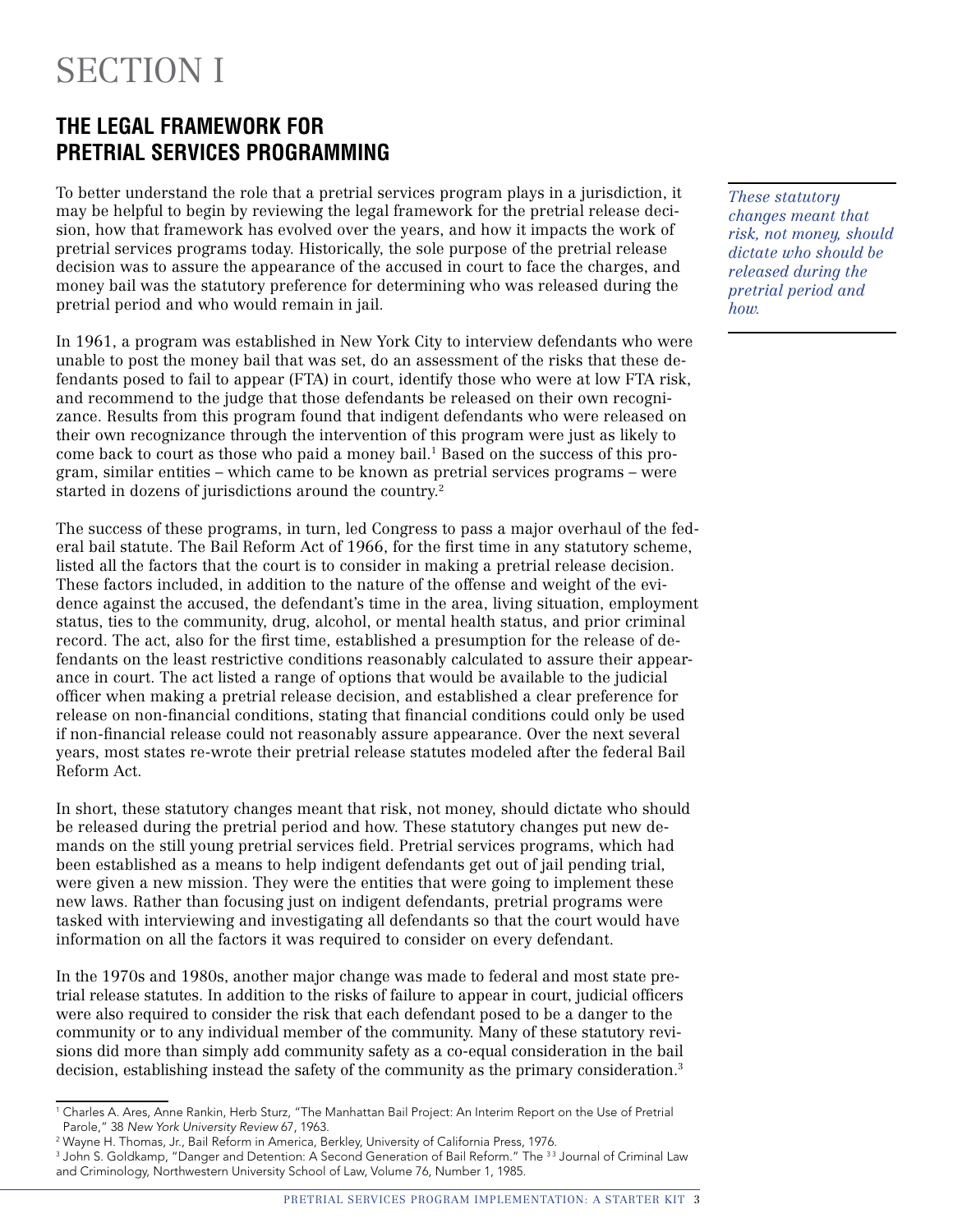*As a result, pretrial services programs completed their transformation from being entities that sought only to release low FTA risk indigent defendants to becoming vital assistants to the court to help judges sort out which defendants could be safely released and which needed to be held.* 

These changes required pretrial services programs to revise their risk assessment procedures and supervision strategies to address public safety. Many of these danger statutes also authorized courts to hold defendants without bail in certain circumstances if it was determined that no release conditions or combination of conditions could reasonably assure public safety. As a result, pretrial services programs completed their transformation from being entities that sought only to release low FTA risk indigent defendants to becoming vital assistants to the court to help judges sort out which defendants could be safely released and which needed to be held.

It has now been nearly 50 years since the first pretrial services program was started, and over 30 years since these programs began playing their current role in the legal framework of the pretrial release decision making process – providing judicial officers with the information and options they need to make good pretrial release/detention decisions.

Some state statutes have provisions specifically addressing pretrial services programs. For example, the Illinois Pretrial Services Act states that "[e]ach circuit court shall establish a pretrial services agency to provide the court with accurate background data regarding the pretrial release of persons charged with felonies and effective supervision of compliance with the terms and conditions imposed on release" (725 ILCS 185/). The statute sets forth in specific terms the duties of a pretrial services program. These include:

"(a) Interview and assemble verified information and data concerning the community ties, employment, residency, criminal record, and social background of arrested persons who are to be, or have been, presented in court for first appearance on felony charges, to assist the court in determining the appropriate terms and conditions of pretrial release;

(b) Submit written reports of those investigations to the court along with such findings and recommendations, if any, as may be necessary to assess:

(1) the need for financial security to assure the defendant's appearance at later proceedings; and

(2) appropriate conditions which shall be imposed to protect against the risks of nonappearance and commission of new offenses or other interference with the orderly administration of justice before trial;

(c) Supervise compliance with pretrial release conditions, and promptly report violations of those conditions to the court and prosecutor to assure effective enforcement;

(d) Cooperate with the court and all other criminal justice agencies in the development of programs to minimize unnecessary pretrial detention and protect the public against breaches of pretrial release conditions; and

(e) Monitor the local operations of the pretrial release system and maintain accurate and comprehensive records of program activities" (725 ILCS 185/7).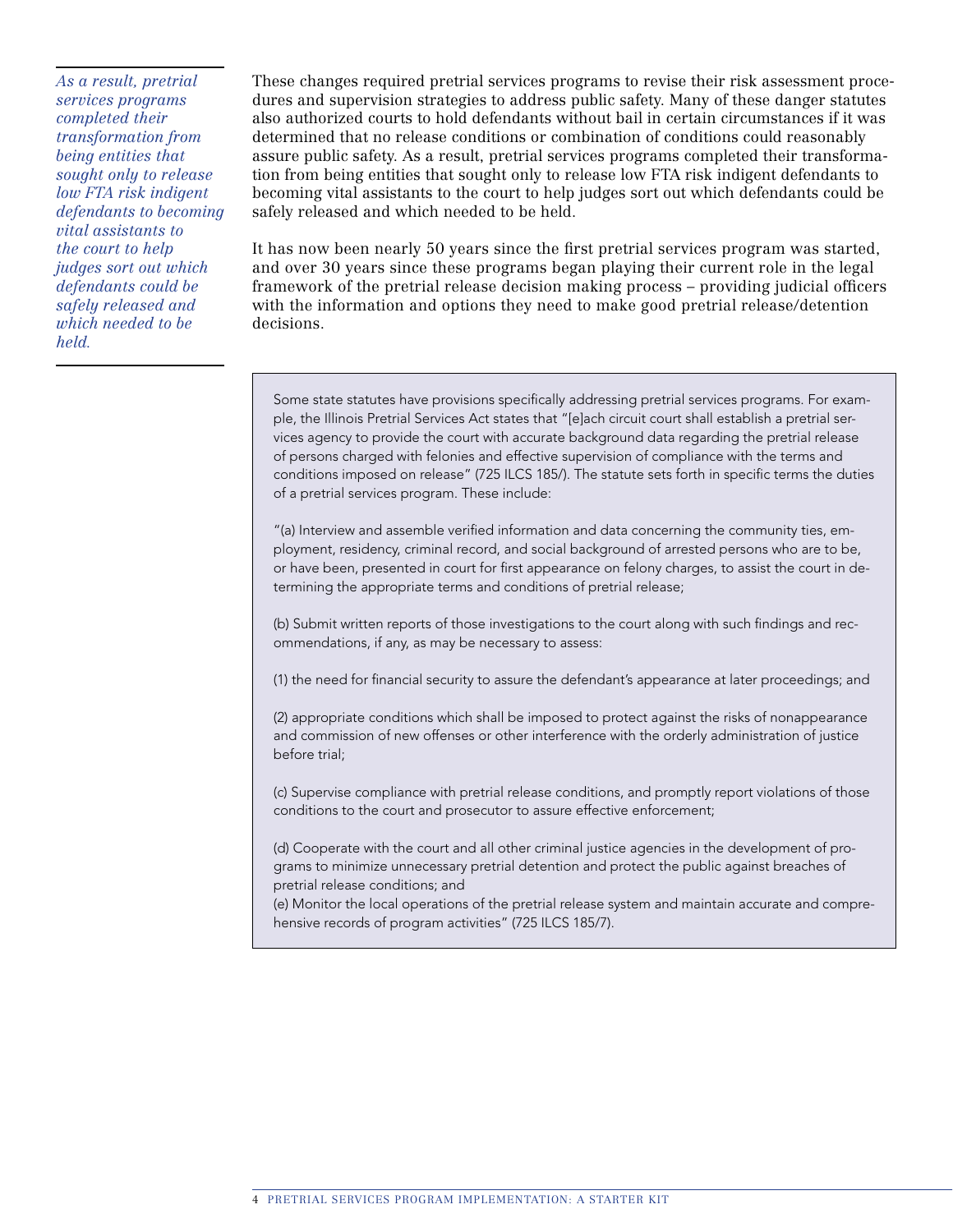# SECTION II

### **THE CORE FUNCTIONS OF A PRETRIAL SERVICES PROGRAM**

There are six core functions of a pretrial services program, as derived from national standards:

- Impartial universal screening of all defendants, regardless of charge;
- Verification of interview information and criminal history checks;
- Assessment of risk of pretrial misconduct through objective means and presentation of recommendations to the court based upon the risk level;
- Follow up reviews of defendants unable to meet the conditions of release; and • Accountable and appropriate supervision of those released, to include proactive court date reminders.
- Reporting on process and outcome measures to stakeholders.

Each of these core functions is described in this section in terms of the "optimal" practice for the function, support for the function in national standards, a discussion of the more practical issues faced by jurisdictions in implementing these functions, and examples of how these functions are being conducted by pretrial services programs.

### **Core Function Number 1: Impartial universal screening of all defendants, regardless of the charge, prior to the initial appearance in court.**

**Optimal Practice:** The pretrial services program should interview prior to the initial appearance before a judicial officer everyone arrested or charged with an offense over which the court it serves has jurisdiction, with the following possible exceptions:

- Those arrested solely on a probation or parole violation;
- Those arrested for charges that are statutorily excluded from consideration by the pretrial services program;
- Where the defendant is released by other means before the initial court appearance; and
- System factors preclude interviews of certain defendants, such as
- imminent release by virtue of disposition at the initial court appearance.

**Support as a Core Function:** NAPSA standards state: "In all cases in which a defendant is in custody and charged with a criminal offense, an investigation about the defendant's background and current circumstances should be conducted by the pretrial services agency or program prior to a defendant's first appearance in order to provide information relevant to decisions concerning pretrial release that will be made by the judicial officer presiding at the first appearance" (NAPSA Pretrial Release Standard 3.3). The ABA also calls for pretrial services programs to conduct their investigations "in all cases in which the defendant is in custody and charged with a criminal offense,…" and that the investigation should occur "prior to or contemporaneous with a defendant's first appearance" (ABA Pretrial Release Standard 10.4-2). NACo likewise says that the investigation should include "all arrestees booked into county correctional facilities" (NACo 2009-2010 Justice & Public Safety Platform & Resolutions).

 The ABA standards state that "the pretrial services interview is intended solely to assist in determining an appropriate pretrial release option for the defendant" (ABA Pretrial Release Standard 10-4.2 (b) (ii)). The NAPSA Standards state that the interview "should seek to develop information about the defendant's background and current living and employment situation, including the identity of persons who could verify information provided by the defendant. It should focus on questions relevant to the judicial officer's decision concerning release or detention….The interview should not include questions relating to the details of the current charge or the arrest" (NAPSA Pretrial Release Standard  $3.\overline{3}$  (c)).

*There are six core functions of a pretrial services program, as derived from national standards.*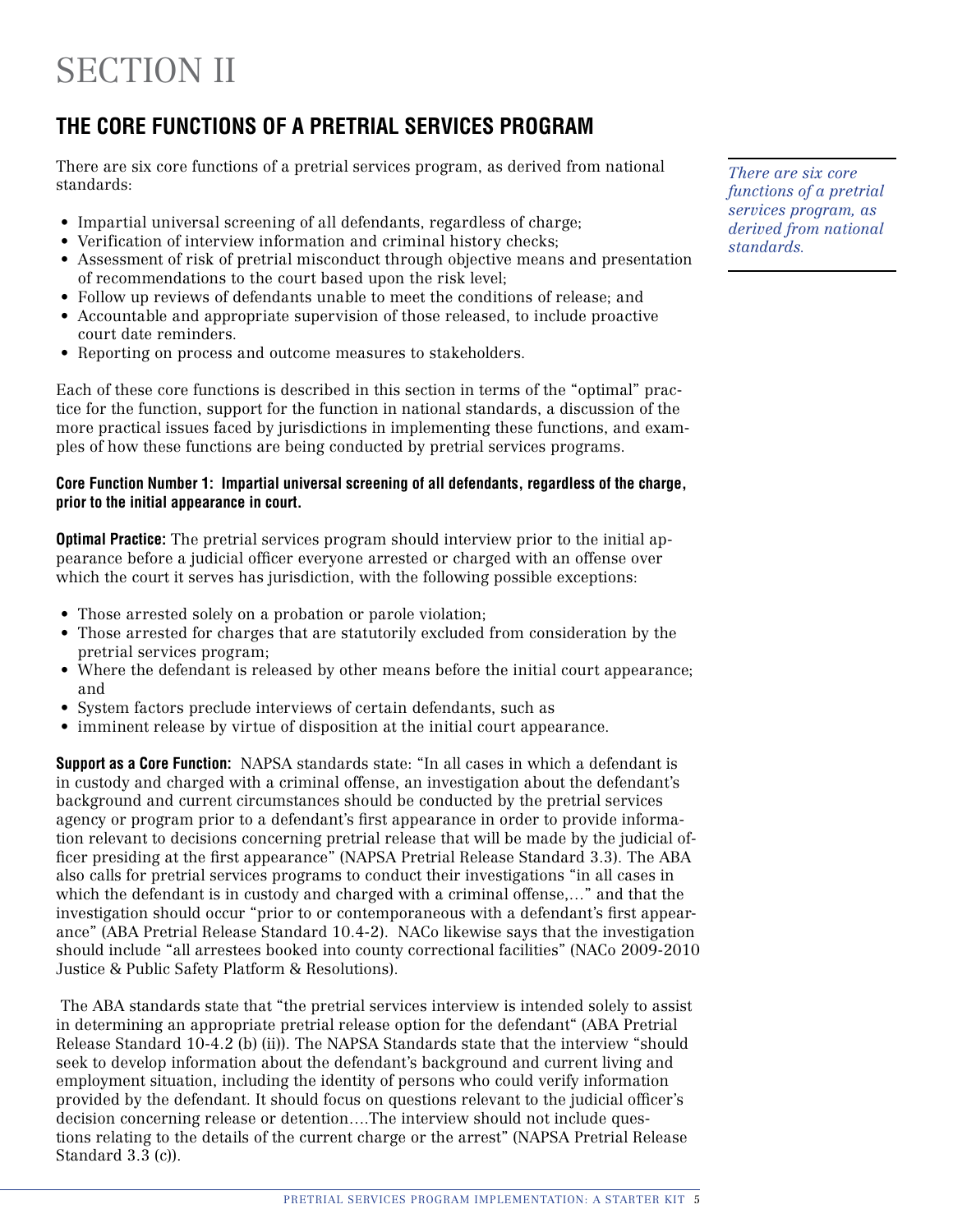*Pretrial programs that are just starting may find that securing the resources to target all defendants for an interview to be difficult. When this occurs, it is better to take the approach that targeting some defendants now and planning for the incremental expansion of the target population is better than targeting no defendants until such time that all necessary resources are available.* 

**Discussion:** As noted, the optimal pretrial program conducts a full investigation in all cases where a bail decision can be made. Pretrial programs that are just starting may find that securing the resources for such an inclusive target population to be difficult. When this occurs, it is better to take the approach that targeting some defendants now and planning for the incremental expansion of the target population is better than targeting no defendants until such time that all necessary resources are available. The mistake that is often made in jurisdictions that take this approach, however, is that the incremental expansion never occurs.

The difficulty that arises when starting with a limited target population is selecting the population that will be included. There are a few different options, but none that are entirely satisfactory. One is to simply have the pretrial services program reach as many defendants as it can. Defendants who were not interviewed by the pretrial program before the initial appearance because program staff were too busy or were not on duty at the time or location that these defendants came through would go to initial appearance with no report from the program. For those who were interviewed, the judicial officer at initial appearance would receive a report. This "catch-as-catch can" approach could lead to high risk defendants slipping through and being released without adequate safeguards, and low risk defendants unnecessarily sitting in jail.

Another option is to exclude those charged with certain serious offenses (beyond those statutorily excluded.) This is based on the premise that these defendants are unlikely to be released by the judge on non-financial conditions anyway, so why waste resources on this population. There are two problems with this approach. First, it assumes that pretrial services programs exist only to facilitate release. As was noted in the Introduction, pretrial programs have evolved, in response to changes in the law, to play a much different role – to help the courts sort out the high risk defendants from the low risks. Research has consistently shown that pretrial misconduct is not directly correlated to the seriousness of the offense. Moreover, the original charges may be reduced when reviewed by a prosecutor. In addition, it is precisely in the serious cases that the judicial officer most needs complete information about the defendant to make a decision that is going to best protect the safety of the community and best assure appearance in court.

 A third approach is to focus only on the more serious cases. Some pretrial services programs target only felony cases and the more serious misdemeanors, such as domestic violence, on the assumption that most defendants with minor misdemeanors are likely to be released anyway, without the intervention of the program. While this may be the least problematic of the three approaches, it still may result in some low risk defendants being needlessly detained and some high risk defendants released with inadequate safeguards.4

Pretrial programs conduct structured interviews with defendants. The interview should elicit information concerning the defendant's community ties, criminal history, and mental health or substance abuse problems. Interviews should cover the following areas:

- Demographics
	- \* Date of birth
	- \* Age
	- \* Sex
	- \* Race
- Address
	- \* Current address
	- \* Length of time at current address
	- \* Who lives with
- Employment
	- \* Employed or unemployed
	- \* How long

<sup>4</sup> A national survey of pretrial services programs conducted by the Pretrial Justice Institute in 2009 found that nine percent of pretrial programs exclude defendants charged with misdemeanors. Twenty-seven percent exclude defendants charged with certain offenses. *2009 Survey of Pretrial Services Programs,* Washington, D.C.; Pretrial Justice Institute, 2009.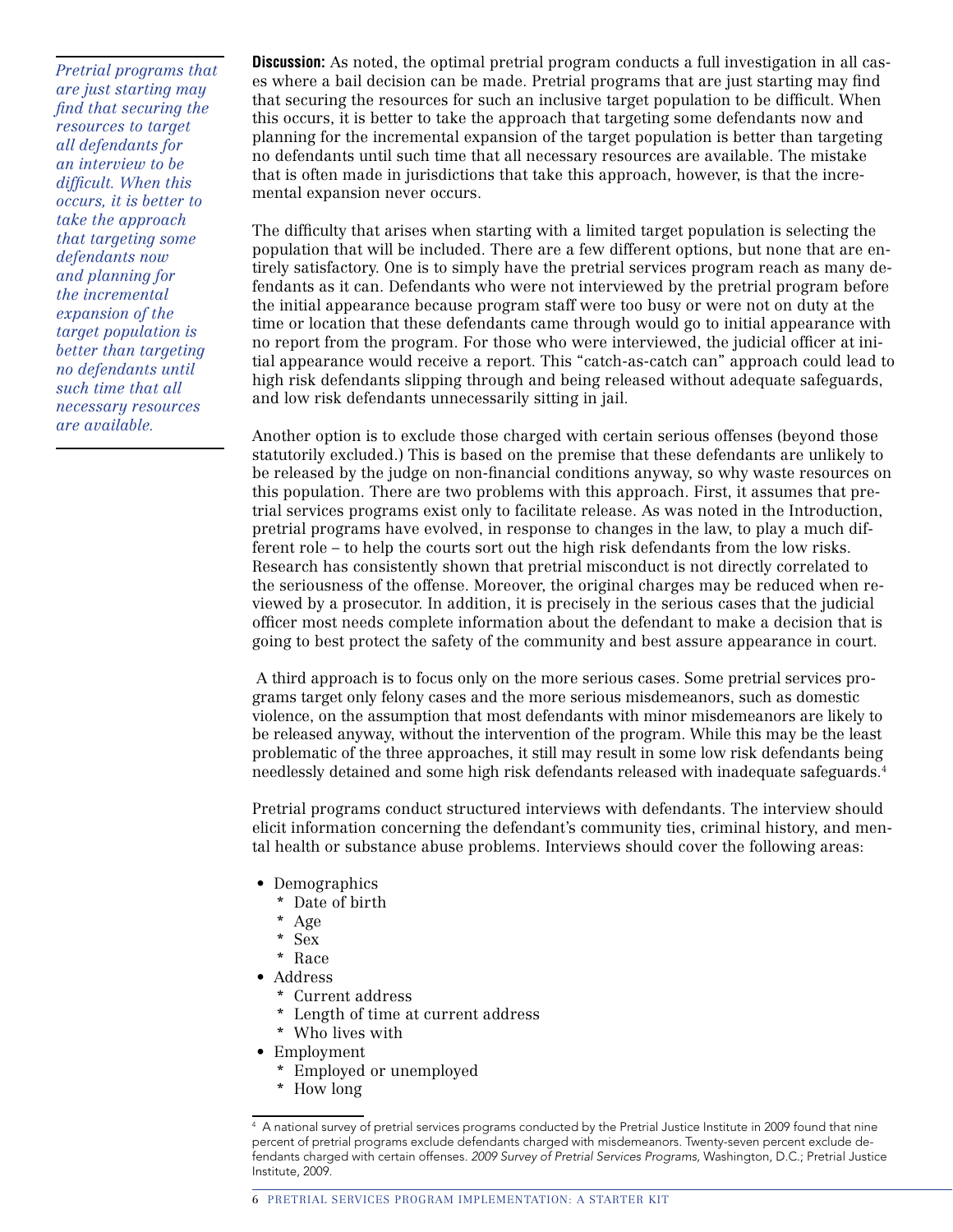- \* Nature of employment
- \* Full time or part time
- \* Source of income if unemployed
- Drug/alcohol/mental health status
	- \* Current or prior problems
	- \* Current or prior treatment
- Current criminal justice status
	- \* On probation
	- \* On parole
	- \* On pretrial release.

As to the timing of the interview, some pretrial services programs make the policy decision to conduct their interview and investigations on defendants after the initial bail-setting hearing. This decision is usually driven by the availability of resources. The rationale is that the program would still be available for those not released at or immediately after the bail setting hearing. This approach is not encouraged since judges would then have to make the initial decision without the benefit of the information provided by pretrial services. As a result, some defendants may be released with insufficient conditions, and others will spend needless time in jail. Most pretrial programs are able to follow national standards on this and conduct their investigations before the initial appearance.5

The more efficient the interview process, the more defendants pretrial program staff can interview. Many pretrial services programs conduct interviews with pen and paper. This gives interviewers a portable tool that they can use to go to wherever the defendants they need to interview are being held. The disadvantage of this approach, though, is that it is a very inefficient way to collect and report information. The interview information is first recorded on a paper form and then entered into a computer so that a report can be generated for the court at the initial appearance hearing.

More and more pretrial services programs have been moving to cut the time needed to prepare the report by entering interview information directly into a computer. In Allegheny County, PA, for example, the pretrial program was able to get the jail to modify space within the booking area so that pretrial interviewers were located in an office next to the holding cell. Windows were placed in the wall between the holding cell and the pretrial office, which allows pretrial officers to sit at computers in their offices while interviewing defendants.

In other jurisdictions, Spokane County, WA, for example, pretrial program staff take laptop computers into the jail to conduct interviews. Upon returning from the jail with interview information, staff simply download the information into the program's network.

### **Core Function Number 2: Verification of interview information and criminal history checks.**

**Optimal Practice:** Verification consists of confirming the information provided by the defendant by contacting references, and when discrepancies arise, re-interviewing defendants. Programs should attempt to verify as much information as possible prior to the initial appearance. If the defendant is not released because of unverified information, the program should continue verification efforts until the pertinent information is verified. The court should be immediately notified when such verification occurs. Pretrial programs should check local, state and national criminal records, to include arrests and dispositions. Programs should also check the defendant's present criminal justice status (e.g., whether or not the arrestee has a pending charge or hold) and history of failure to appear.

**Support As a Core Function:** NAPSA lists as an essential function of pretrial services programs to "collect, verify, and document information about the defendant's background

 $^{\rm 5}$  The national survey of pretrial services programs found that 69 percent of programs conduct their initial investigation prior to the first appearance in court. Supra note 4.

*Pretrial programs conduct structured interviews with defendants. The interview should elicit information concerning the defendant's community ties, criminal history, and mental health or substance abuse problems.* 

*The more efficient the interview process, the more defendants pretrial program staff can interview.*

See Appendix B for an example of a pretrial services interview form.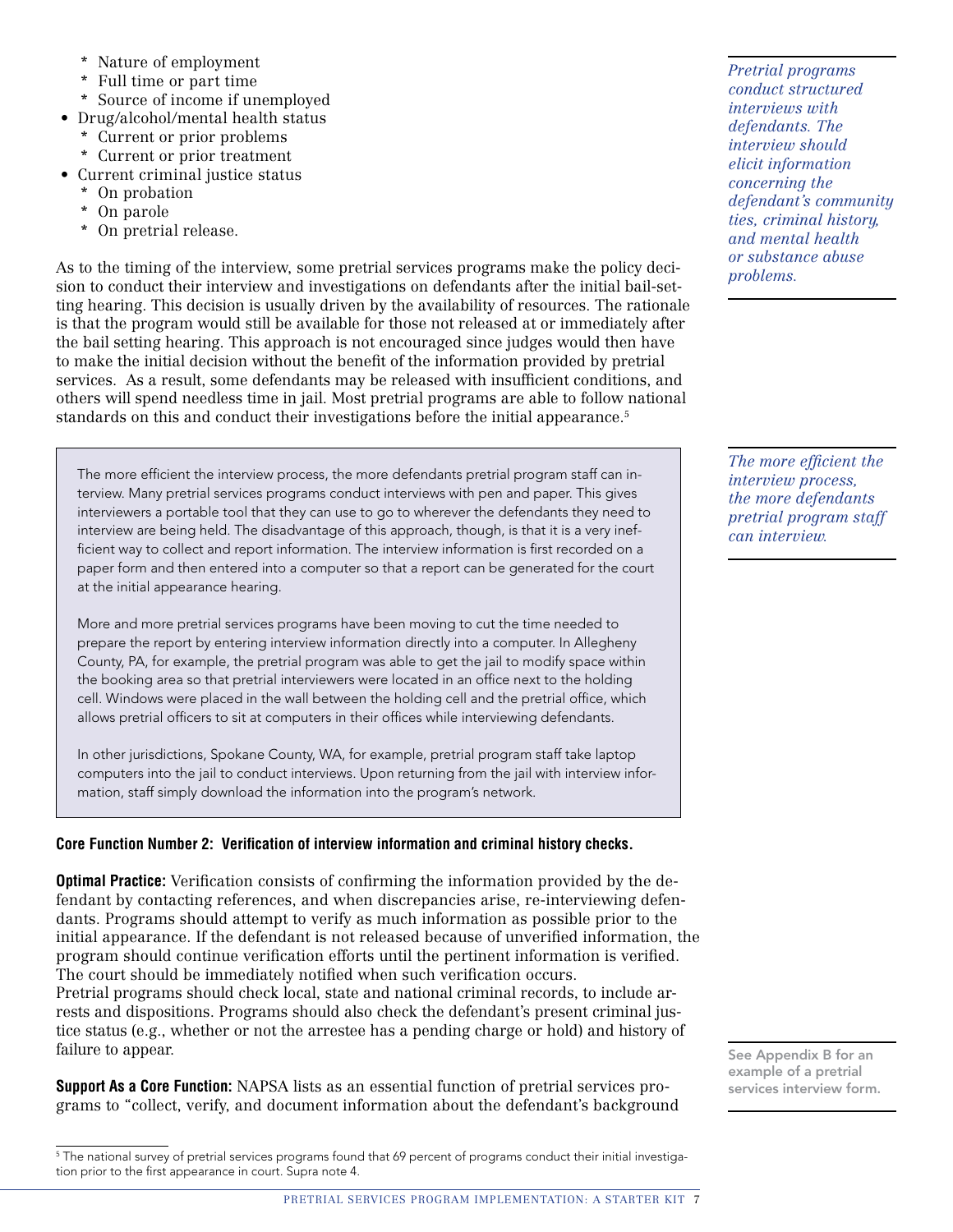*When initial verification efforts fail and the defendant is held as a result, the defendant's continued detention may have nothing to do with the risks he or she poses, but be the result of the chance of the timing of a telephone call. As a result, verification efforts should continue past the initial appearance when the defendant remains in custody, and when it was the lack of verification that played a large part in the bond that was set by the court.*

and current circumstances that are pertinent to the court's decision concerning release or detention of the defendant;…" (NAPSA Pretrial Release Standard 3.2 (a)).

The ABA states that the pretrial services investigation should include information on the defendant's "criminal history, and record concerning appearance at court proceedings" (ABA Pretrial Release Standard 10-4.2 (g) (ii)), as well as "whether at the time of the current offense or arrest, the person was on probation, on parole, or on other release pending trial, sentencing, appeal, or completion of a sentence for an offense" (ABA Pretrial Release Standard 10-4.2 (g); see also NAPSA Pretrial Release Standard 3.4 (a)).

**Discussion:** Much of the information used to assess risk of pretrial misconduct and to contact defendants after release relies upon the accuracy of the information provided by the defendant during the interview. If the information provided by the defendant is inaccurate, the risk assessment may be invalid and it may be difficult to locate the defendant after release. As a result, a key function of pretrial services programs is to seek to verify the information obtained in the interview.<sup>6</sup>

Many pretrial services programs will give up on verification efforts if references cannot be contacted before the initial appearance. The consequences of failing to verify can be significant – an otherwise eligible defendant may sit in jail solely due to the fact that the references were unavailable at the time that the pretrial officer placed a call. In other words, the defendant's continued detention may have nothing to do with the risks that defendant poses, but be the result of the chance of the timing of a telephone call. As a result, verification efforts should continue past the initial appearance when the defendant remains in custody, and when it was the lack of verification that played a large part in the bond that was set by the court.

Risk assessment validation studies consistently have shown that prior criminal history and prior history of failure to appear are related to higher risk of pretrial misconduct. Many defendants have records in multiple jurisdictions. Assuring that the bail-setting judicial officer receives a complete criminal record, including dispositions, is one of the most important functions of a pretrial services program. Pretrial programs should make every effort to track down the dispositions of all arrests when they are missing from criminal record sources. This can require calling the jurisdiction where the arrest took place.

### **Core Function Number 3: Assessment of risk of pretrial misconduct through objective means and presentation of recommendation to the court based upon the risk level**

**Optimal Practice:** The pretrial services program should use a risk assessment scheme that in a consistent and equitable fashion assesses the defendant's risks of failing to appear at future court hearings and posing a risk to community safety, where statutorily prescribed. The assessment scheme should be the product of local research and validated through a methodologically rigorous study every five to seven years.

The assessment should place the defendant in a risk level and should identify any condition or combination of conditions designed to address the identified risks. A range of options should be available, such as release on recognizance, restrictive non-financial conditions, and as the last resort, financial conditions (financial conditions are only recommended to assure appearance). Conditions should be recommended on a graduated basis from least to most restrictive. Where applicable (i.e., in states with preventive detention legislation), recommendations should indicate if preventive detention is appropriate.

The program should submit a report to the court that contains the results of its investigation and assessment of risks and provides the prosecutor and defense counsel access to the report. Pretrial staff should be either present in court or readily available to the court during the pretrial release hearing.

<sup>6</sup> The 2009 survey of pretrial services programs found that 93 percent verify the information obtained from the defendant in interviews. Supra note 4.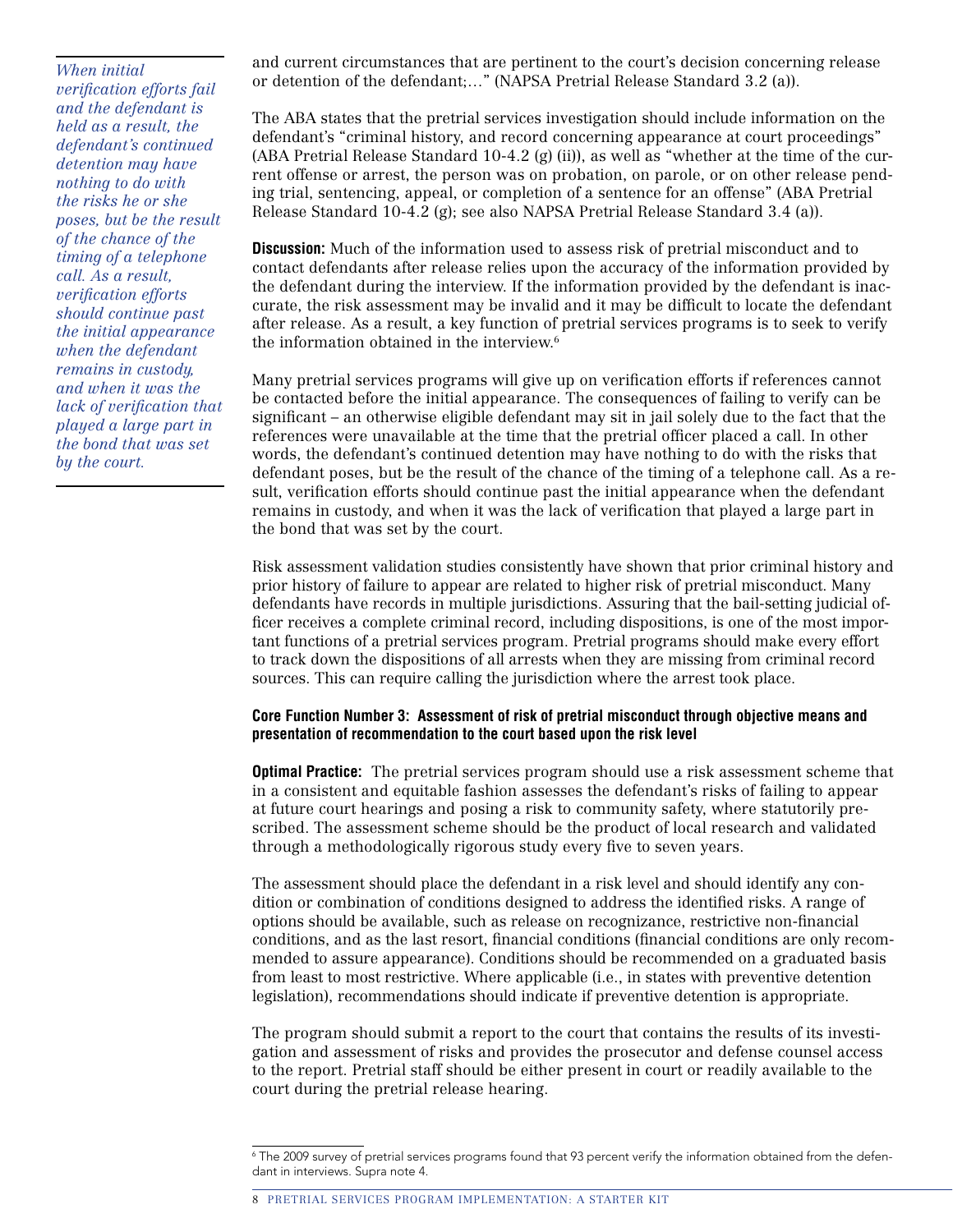**Support As a Core Function:** According to NAPSA, "[t]he assessment and recommendations should be based on an explicit, objective, and consistent policy for evaluating risks and identifying appropriate release options. The information gathered in the pretrial services investigation should be demonstrably related to the purposes of the pretrial release decision and should include factors shown to be related to the risk of nonappearance or of threat to the safety of any person or the community and to selection of appropriate release conditions" (NAPSA Pretrial Release Standard 3.4 (a)). The ABA states that "suggested release options should be supported by objective, consistently applied criteria" (ABA Pretrial Release Standard 10-4.2 (h)).

According to the ABA, "[t]he results of the pretrial services investigation and recommendations of release options should be promptly transmitted to relevant first-appearance participants before the hearing, including information relevant to alternative release options, conditional release treatment and supervision programs, or eligibility for pretrial detention, so that appropriate actions may be taken in a timely fashion" (ABA Pretrial Release Standard 10-4.2 (h)). NAPSA Standards contain the same language (NAPSA Pretrial Release Standard 3.4 (a)). NAPSA Standards also state that pretrial services programs should "provide staff representatives in court to answer questions concerning the pretrial services investigation report, to explain conditions of release and sanctions for non-compliance to the defendant, and to facilitate the speedy release of defendants whose release has been ordered by the court" (NAPSA Pretrial Release Standard 3.2 (d)).

**Discussion:** Statutes and court rules tell judges what factors to consider in assessing a defendant's risk of danger to the community and failure to appear in court when making a pretrial release decision, but provide no guidance on how those factors are to be considered. Yet substantial research has been done to demonstrate that the question of how factors should be considered can be answered with empirical evidence.

While pretrial risk assessment does not predict individual behavior, research has repeatedly demonstrated that it is possible to group defendants into categories of risk in such a way as to predict the probability that persons assigned to each group will either be rearrested on a new charge or fail to appear in court.

The dilemma for a pretrial program that is just starting up is how to know what risk factors are valid in that jurisdiction since there is no pretrial risk assessment instrument in place to test for validity. There are two options for addressing this dilemma. The first is to defer the implementation of any objective risk assessment instrument until data are collected on a wide range of factors that the jurisdiction selects to test. The factors should be identified by key stakeholders with extensive experience in the pretrial release decision and outcomes, including judges and magistrates, and prosecutors and defenders. Two samples would be drawn – a construction sample, which would be used to build a risk assessment instrument, and a cross-validation sample, which would be used to assess the validity of the constructed instrument. The results of the analysis of the construction sample would be used to build a research-based risk assessment instrument. The cross-validation sample would then be used to test the validity of that instrument.

This approach has the advantage of examining a broad range of factors intuitively believed by experienced stakeholders to be associated with risks of danger to the community and appearance in court. The validation study could test those beliefs. The disadvantage of this approach is that no risk assessment instrument would be in place until the validation study was completed, a process that could take a year or longer.

Another approach is to implement an interim risk assessment instrument as the pretrial program starts and then begin collecting the data necessary to validate that instrument in the future. Many jurisdictions have conducted rigorous validation studies of their risk assessment instruments. A jurisdiction taking this approach would select one of these instruments that have been validated elsewhere, adapt it to its own needs, and put it in place – with the intention of testing the tool for local validity after it has been in use for a period. *Substantial research has been done to demonstrate that the question of how factors should be considered can be answered with empirical evidence.* 

*The dilemma for a pretrial program that is just starting up is how to know what risk factors are valid in that jurisdiction since there is no pretrial risk assessment instrument in place to test for validity. There are two options for addressing this dilemma.*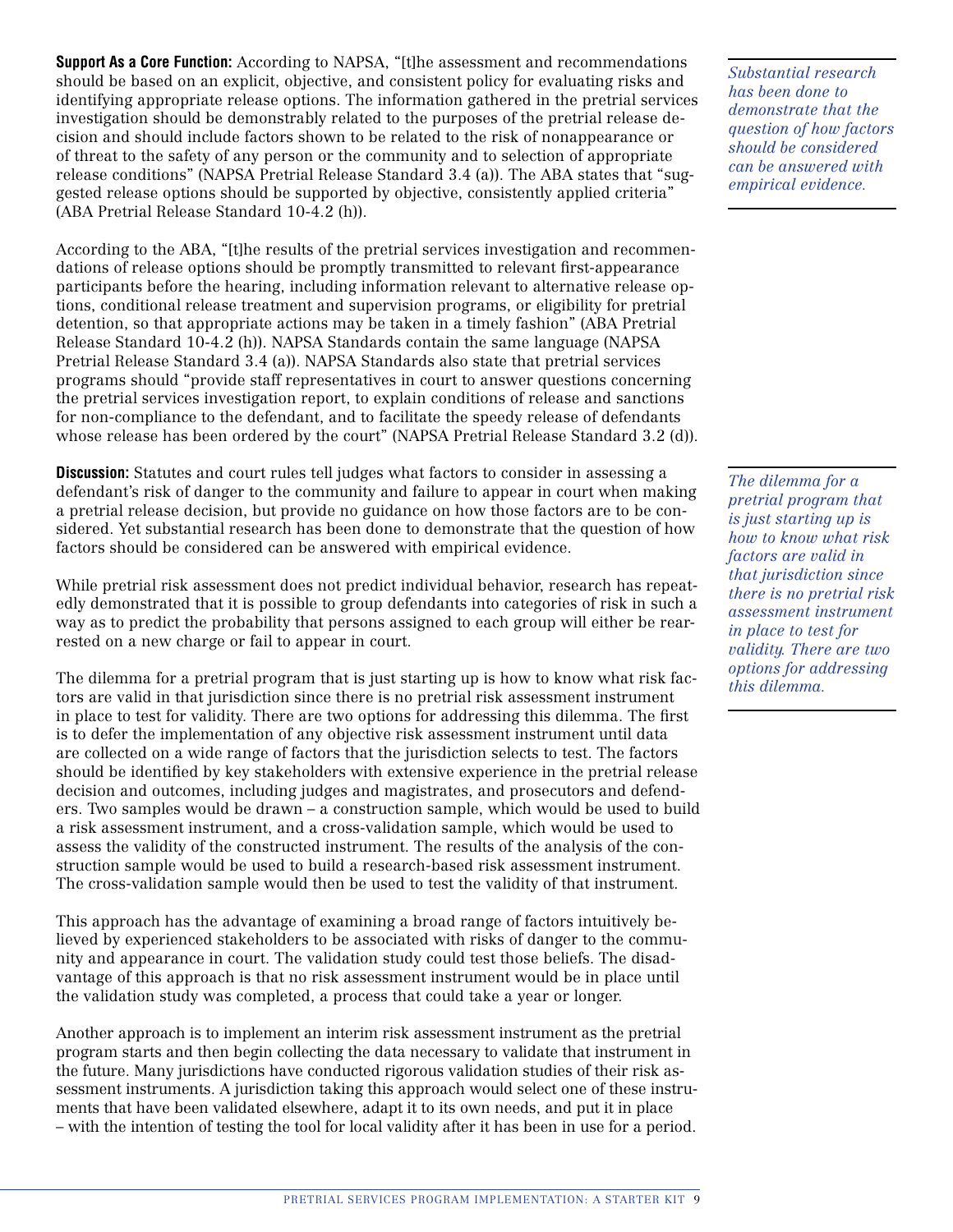The advantage of this approach is that an interim instrument could be built using research findings from other jurisdictions and implemented relatively quickly. It would be based on factors shown in other jurisdictions to be related to risks of pretrial misconduct. The obvious disadvantage would be that the interim instrument would not be normed for the jurisdiction, meaning it may exclude factors that are relevant in the jurisdiction, and include others that are not.

Jurisdictions taking this approach must be fully committed to seeing that the validation is ultimately conducted. Unfortunately, there are many pretrial services programs in existence today that have borrowed validated instruments from other jurisdictions, but have never validated those instruments for their own jurisdiction

As to the availability of the report, the prosecutor and defense counsel need a copy so that they are better able to make informed representations regarding the pretrial release/detention status of the defendant. The judicial officer needs the report, along with the police arrest report, to make an informed decision.

As noted in Section I, the first pretrial services program in the country was established in New York City in the early 1960s. Staff of that new program developed an objective risk assessment instrument that was built upon simple intuition of the factors that they believed were likely to identify defendants at good risks of appearing in court if released. It assigned points to various factors relating to community ties, such as length of time in the area and having family in the area. Those who scored a certain number of points were considered by the program to be good risks and were recommended for release.

Fortunately, the pretrial services program in New York City has had a long history of continually testing its risk assessment criteria, and making adjustments based upon the findings. Many other pretrial programs that started up after New York demonstrated the value of such programs either adopted New York's original risk assessment criteria or made minor modifications to it for their own jurisdictions. And many of these jurisdictions went years, even decades, without testing their risk assessment instruments to see if they had any value. Some became so discouraged about the seeming lack of value of the instrument that they stopped using objective risk assessment altogether – either making assessments based upon subjective criteria or not making any assessments at all.

In recent years, as the need for Evidence-Based Practices has grown, more pretrial programs have been conducting methodologically rigorous validation studies. Among the jurisdictions that have recently concluded or are in the process of conducting risk assessment validation studies are:

- The Federal pretrial services system
- The Commonwealth of Kentucky
- The Commonwealth of Virginia
- The State of Ohio
- Allegheny County, PA
- Coconino County, AZ
- Harris County, TX
- Lee County, FL
- Maricopa County, AZ
- Montgomery County, MD
- Oakland County, MI
- Wayne County, MI

#### **Core Function Number 4: Follow up reviews of defendants unable to meet the conditions of release**

**Optimal Practice:** The pretrial services program should review the case of each pretrial detainee on a periodic basis to determine if factors associated with the initial detention decision still apply and report new findings to the court.

Several pretrial risk assessment validation studies done over the past two decades are summarized in Appendix C.

An example of a validated pretrial risk assessment instrument can be found in Appendix D.

#### 10 PRETRIAL SERVICES PROGRAM IMPLEMENTATION: A STARTER KIT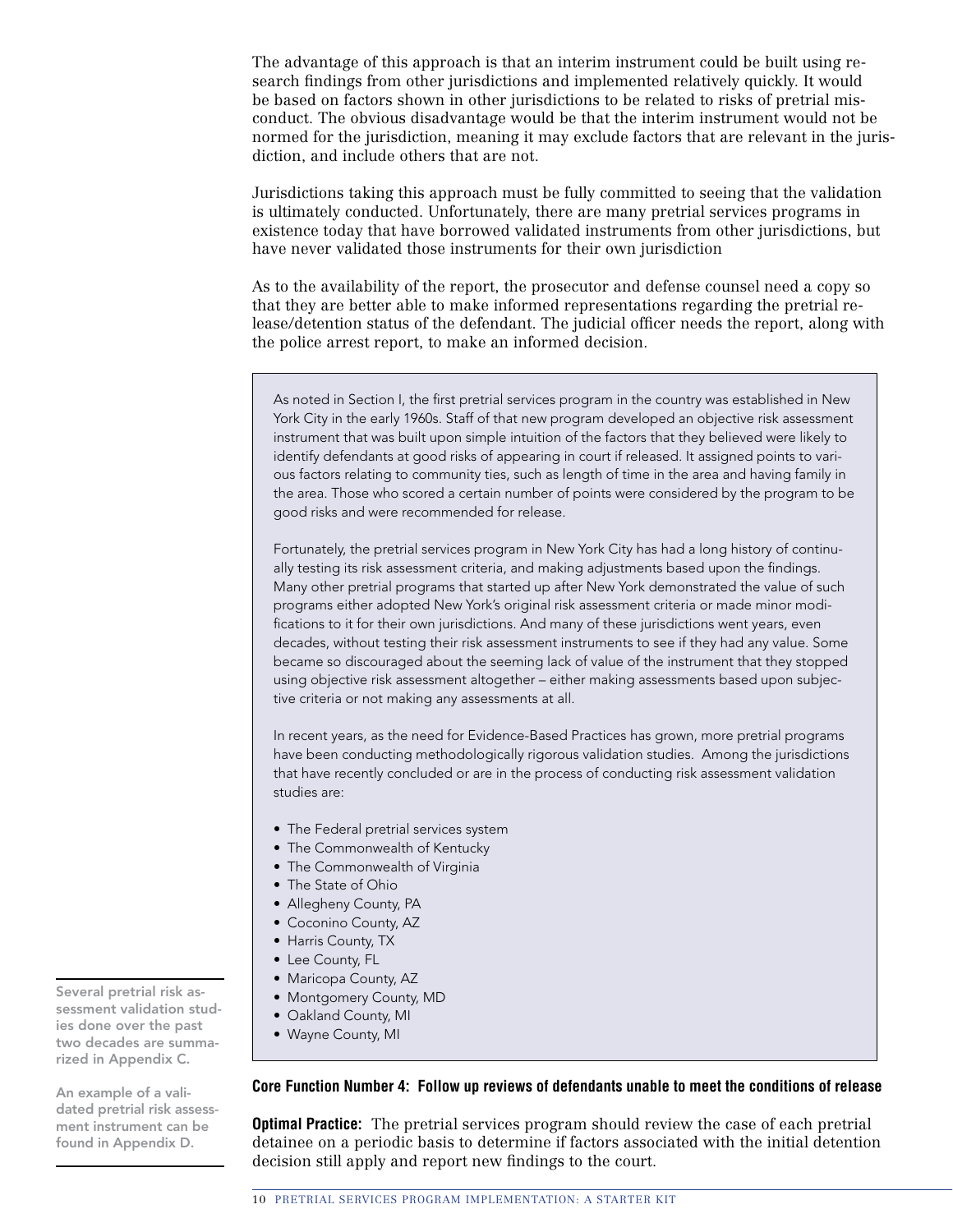**Support As a Core Function:** NAPSA states that pretrial services programs "should review the status of detained defendants on an ongoing basis to determine if there are any changes in eligibility for release options or other circumstances that might enable the conditional release of the defendants. The program or agency should take such actions as may be necessary to provide the court with needed information and to facilitate the release of defendants under appropriate conditions." (NAPSA Pretrial Release Standard 3.6; see also ABA Pretrial Release Standard 10-1.10 (h).)

**Discussion:** The pressure to prepare the current day's reports for the initial court appearance is common to all pretrial services programs. When the day ends, defendants who were not released because information was not available or not verified at the time their case was called are often forgotten – even though they might be good candidates for pretrial release. Likewise, defendants who were detained because they had no address to which to return but later secured a place to stay, may also be candidates for release. The optimal pretrial program regularly reviews the jail's pretrial detainee population to identify defendants and, where appropriate, submit an amended recommendation to the court.

New programs starting up may see this as a challenge that would be difficult to meet as the program is struggling through a development stage. A way to start this practice, however, would be to conduct follow ups on all defendants who remained in custody after the pretrial program was unable to reach references to verify the information provided by the defendant in the interview.<sup>7</sup>

### **Core Function Number 5: Accountable and appropriate supervision of those released, to include proactive court date reminders.**

**Optimal Practice:** Supervision includes contact supervision and referral to or provision of services. Compliance of defendants in supervision is monitored. Supervision should be individualized and based on a scheme of graduated contacts and level of supervision dependent on conditions imposed.

In accordance with national standards, conditions of release should be related to the risk identified in each individual case, and should be the least restrictive necessary to reasonably assure the defendant's appearance and community safety.

If adjudicated guilty, a final report on the defendant's compliance with release conditions should be prepared to assist in the compilation of pre-sentence report information. The effectiveness and reliability of services provided by any agency to which defendants are referred should be regularly monitored by the program.

The program should carry out or supplement court date reminders to all defendants released on personal recognizance or non-financial conditions. The reminder should specify the date, location, and time of appearance and be provided a day or two before each scheduled court appearance.

**Support As a Core Function:** NAPSA Standards state that pretrial services programs "should establish appropriate policies and procedures to enable the effective supervision of defendants who are released prior to trial under conditions set by the court. The agency or program should: (i) monitor the compliance of released defendants with assigned release conditions; (ii) promptly inform the court of facts concerning compliance or noncompliance that may warrant modification of release conditions and of any arrest of a person released pending trial; (iii) recommend modifications of release conditions, consistent with court policy, when appropriate; (iv) maintain a record of the defendant's compliance with conditions of release; (v) assist defendants released prior to trial in securing employment and in obtaining any necessary medical services, drug or mental health treatment, legal services, or other social services that would increase the chances *An optimal pretrial services program will have a range of credible options, or conditions of pretrial release, available to match the range of risks posed by defendants. For conditions to be credible, they must be supervised in a meaningful way.* 

A summary of research findings on pretrial release conditions and supervision can be found in Appendix E.

An example of language to use during a court date reminder call can be found in Appendix F.

 $^7\,$  According to the 2009 survey of pretrial services programs, 39 percent of programs conduct bail reviews on a regular basis, and 16 percent do so in certain circumstances. Supra note 4.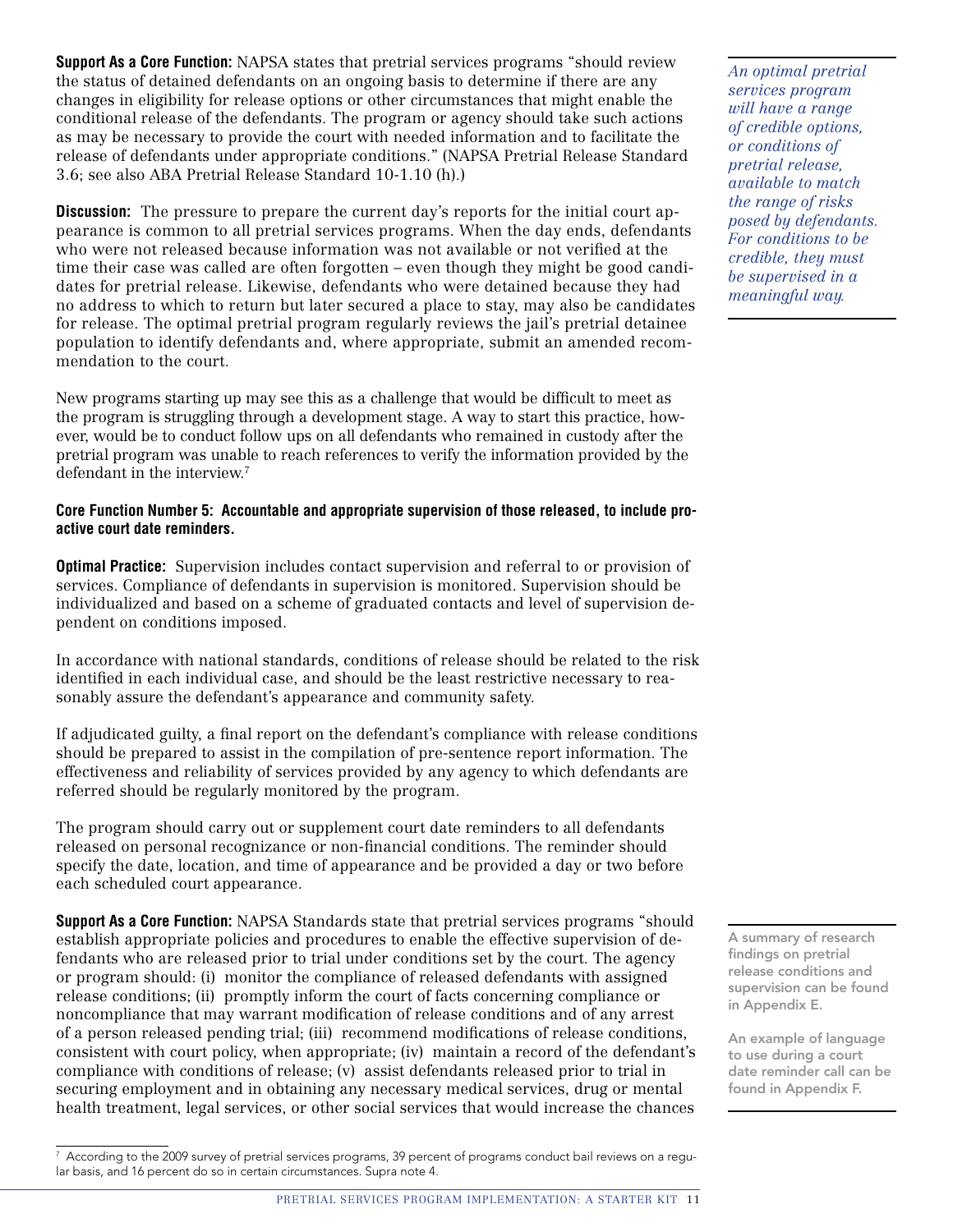of successful compliance with conditions of pretrial release (NAPSA Pretrial Release Standard 3.5; see also ABA Pretrial Release Standard 10-1.10 (e), (f), and (g)).

The ABA Standards state that it is the responsibility of pretrial services programs to "remind persons released before trial of their court dates…" (ABA Pretrial Release Standard 10-1.10 (k); see also NAPSA Pretrial Release Standard 3.5 (a) (vi)).

Conditions of non-financial release fall into four categories:

- Status quo conditions require that the defendants maintain their residence, school, or employment status.
- Restrictive conditions limit defendants' associations or movements. These include conditions to remain in the jurisdiction, avoid contact with the complainant, curfews, and stay away orders from certain areas, such as those where drug sales are common.
- Contact conditions require defendants to report by telephone or in person regularly to Pretrial Services or other entity.
- Problem-oriented conditions address specific defendant problems that affect future court appearance or rearrest. Release is conditioned on a defendant enrolling in substance abuse monitoring or treatment, vocational or educational training, counseling, or social services program.

**Discussion:** As noted in the discussion of risk assessment, in accordance with statutes and standards, conditions of release should be related to the risk identified in each individual case, and should be the least restrictive necessary to reasonably assure the defendant's appearance and community safety. Aside from legal requirements, use of least restrictive conditions also assures more efficient use of limited resources. Moreover, research has shown that adding unnecessary conditions just leads to more non-compliance, not less failure.

An optimal pretrial services program will have a range of credible options, or conditions of pretrial release, available to match the range of risks posed by defendants. For conditions to be credible, they must be supervised in a meaningful way. That supervision could come from either the pretrial program staff or from an agency or treatment center to which a defendant was referred, depending on the condition. For release conditions to be meaningful there must also be a system to address violations. Such a system will include administrative sanctions (i.e., increasing contact levels) for minor or first time violations, and notification to the court for more serious or ongoing violations. 8

Many defendants fail to appear in court not out of willfulness, but because they simply forget their court dates or are confused about the date. One of the most important ways that pretrial programs can minimize instances of failure to appear is by establishing court date reminder procedures. In most jurisdictions, this involves pretrial program staff calling the defendant a day or two in advance of the scheduled hearing.

#### **Core Function Number Six: Reporting of process and outcome measures.**

**Optimal Practice:** To assess the impact that a new pretrial services program is having in a jurisdiction, it is first important to have data from the period right before the program started, to serve as a baseline. It is important that data be available for the following:

- pretrial release rate/by type of release (i.e., ROR, non-financial conditions, ten percent deposit bail, full cash bail, commercial surety bail)
- time to pretrial release/by type of release
- rearrest rate
- breakdown of type of rearrests when they occur
- number of rearrests
- failure to appear rate
- size and composition (i.e., percent pretrial, percent sentenced) of the jail population.

 $\rm ^8$  According to the 2009 survey of pretrial services programs, 97 percent of pretrial services programs provide supervision services.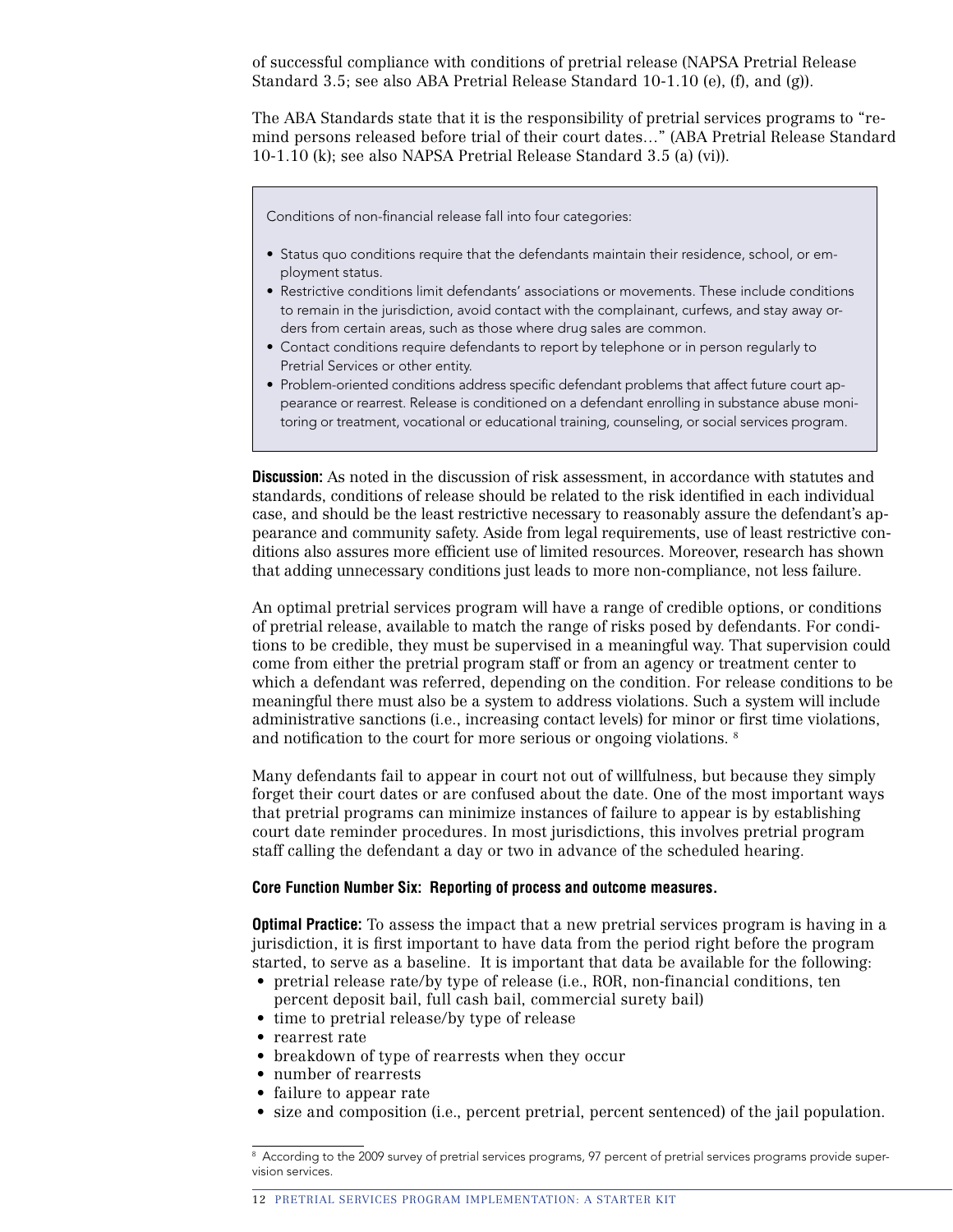**Support As a Core Function:** NAPSA Standards state that pretrial services programs should "establish procedures for regularly measuring the performance of the jurisdiction and of the pretrial services agency or program in relation to the goals that have been set." (NAPSA Pretrial Release Standard 3.7 (c) (vi).) In the current environment of tight budgets, all government-funded programs must be able to show the impact that they are having, and pretrial services programs are no exception.

**Discussion:** It may require significant effort to gather the information needed, but it will be difficult, if not impossible, ultimately to gauge the impact of the pretrial program without it.

A common mistake that is made when trying to assess a pretrial services program is to focus on just one or two of the listed data elements to the exclusion of the others. For example, concluding that the program is not performing well if the failure to appear rate rose after the program's implementation would not tell the whole story if release rates were up and time to release was down, or rearrest rates and the size of the jail population were down. Likewise, concluding that the program is functioning well because failure to appear and rearrest rates were down would also be incorrect if pretrial release rates were way down and the size of the jail population soared.

One approach to address performance measurement is that taken by Florida. The Association of Pretrial Professionals of Florida worked with the Florida Corrections Accreditation Commission to develop a process for accrediting Florida pretrial services programs. The Commission developed standards for the operation of pretrial programs that were based upon Florida statutes and court rules, as well as the standards of the American Bar Association and the National Association of Pretrial Services Agencies. To see the accreditation criteria, go to www.flaccreditation.org/Pretrial%20Web/index pretrial.html.

*Achieving the right balance between maximizing release on the one hand and maximizing court appearance and good conduct on the other hand is complex, but it can be achieved. Appendix G presents the performance measurement scheme developed by the District of Columbia Pretrial Services Agency.*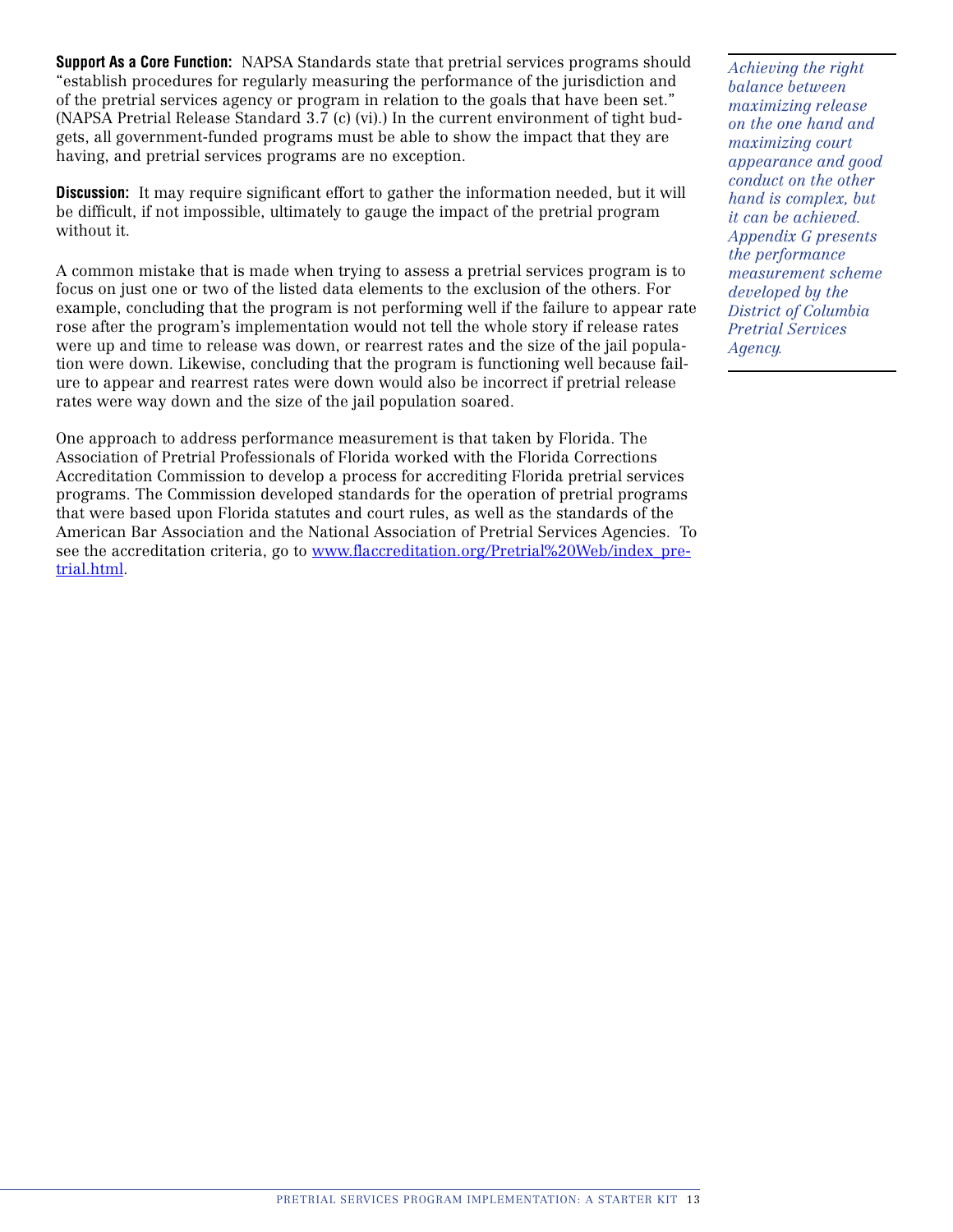# SECTION III

### **STEPS IN IMPLEMENTING THE CORE FUNCTIONS OF A PRETRIAL SERVICES PROGRAM**

The previous section described what needs to be in place to have a fully functioning pretrial services program. This section describes how to bring such a program to reality.

The steps that are provided here for starting a pretrial services program will vary from jurisdiction to jurisdiction, depending on local circumstances. They are listed in a general order, but the specific order may vary as well.

### **Establish a Pretrial Services Committee**

One of the first steps is to establish a Pretrial Services Committee that would be responsible for overseeing the development and implementation of plans for the pretrial services program. The committee should be comprised, at minimum, of representatives from the criminal court trial bench, bail-setting judicial officers, the prosecutor's office, defense bar for indigent defendants, and the jail.

The committee should review the materials presented in this Starter Kit and any other information on the web sites of the Pretrial Justice Institute (www.pretrial.org) or the National Association of Pretrial Services Agencies (www.napso.org) that might be helpful so that it has a good sense of what a pretrial services program should look like – on paper at least. The committee should also seek to visit pretrial services programs in nearby jurisdictions to get a first hand look at how pretrial services programs can be constructed to inform judicial decision making on bail and provide meaningful options for pretrial release. If a visit by the entire committee is not practical, individual members should, at minimum, contact their counterparts in other jurisdictions that have pretrial services programs to discuss their counterparts' experiences with pretrial services.

Also, the committee should check with the Pretrial Justice Institute (www.pretrial. org) and the National Association of Pretrial Services Agencies (www.napso.org) to see what technical assistance may be available to help in getting a pretrial services program started.

### **Review the Legal Framework for Pretrial Services in Your Jurisdiction**

The Pretrial Services Committee should review what the statute and court rules say about the pretrial release decision.

- Is there a presumption of release on the least restrictive conditions?
- Is danger to the community a consideration, in addition to appearance in court? Is danger the primary consideration?
- What factors do the statute or court rules require the judicial officer to consider in making the pretrial release decision?
- What release options are available?
- Do the statutes or court rules address any role for a pretrial services program?
- If so, what do they say about that role?

### **Map the Current Pretrial Release Decision Making Process**

Each jurisdiction is unique in the process that takes place relative to the pretrial release decision after an individual is arrested. To understand how a pretrial services program can best fit into the existing pretrial release decision making process, it is important to first understand how that process currently works in the jurisdiction. The Pretrial Services Committee should map the process to identify key decision points and other events.

*The steps that are provided here for starting a pretrial services program will vary from jurisdiction to jurisdiction, depending on local circumstances..*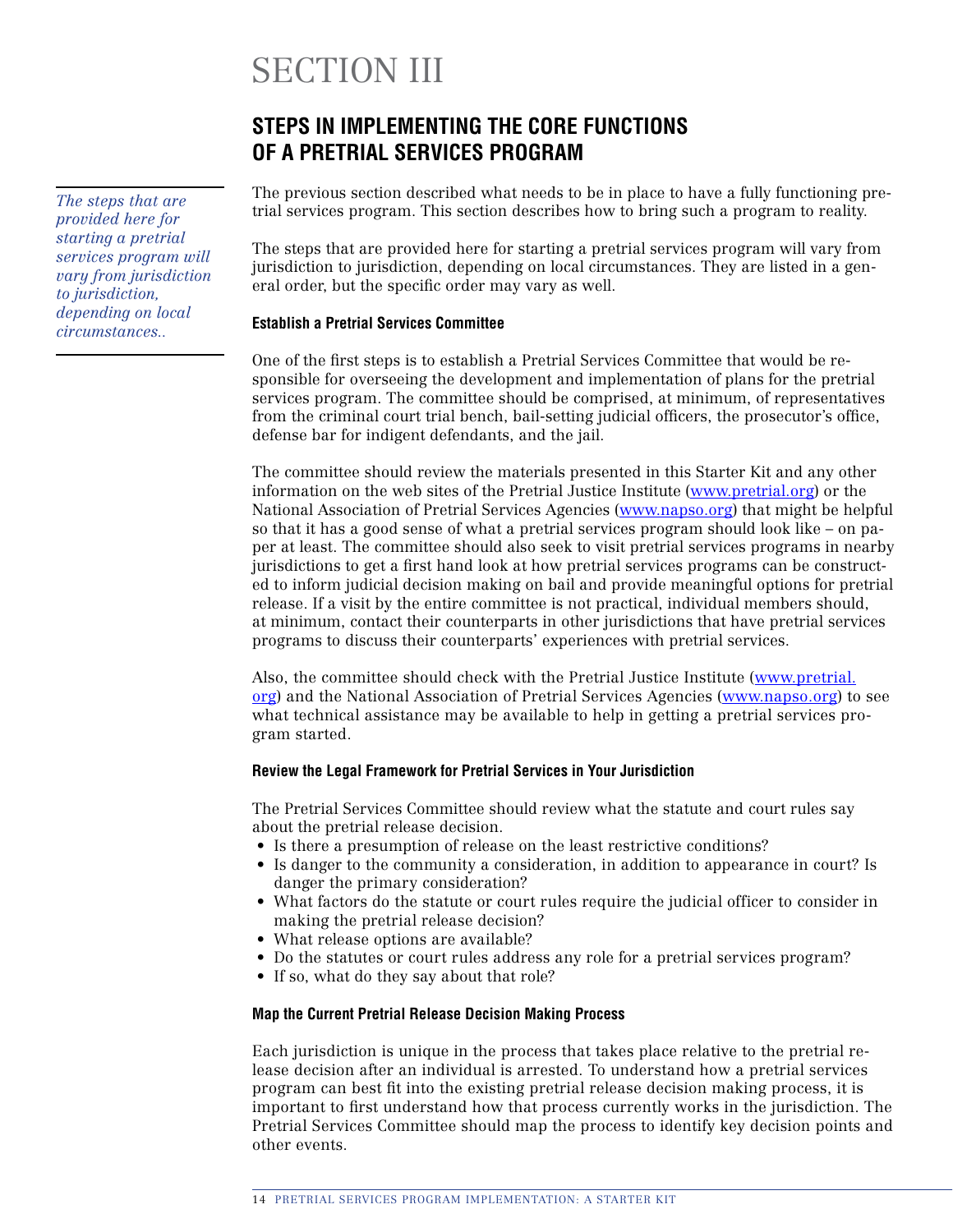### *Where are arrestees held in the period between arrest and the initial court appearance?*

At some point after the arrest and before the initial appearance in court, the pretrial services program would need to conduct an interview with the defendant. To conduct that interview, pretrial staff would need access to the defendant with enough time in advance of the initial court appearance to complete their interview and investigation and prepare reports for the court.

In many jurisdictions, all persons who are arrested are taken to one central location, usually the booking facility of the county jail. When this is the case, it is clear that pretrial staff would need to arrange to have access to the defendant within that booking facility. In other jurisdictions, arrestees may be taken from police lock-ups directly to the court. Where this occurs, where would it make the most sense to interview defendants – at the police lock ups or the court? In yet other jurisdictions, especially those that are large geographically, there may be several locations where arrestees are taken. There may be municipal court judges, magistrates or other bail-setting judicial officers assigned to these sub-stations or outposts. Where this is the case, how many of these locations exist?

### *When is initial appearance held?*

Related to the location of the initial appearance is its timing. The timing of the initial appearance is important because pretrial staff would need to fit their interview and investigations within the time period between arrest and the appearance.

It is also important to look at the frequency with which initial appearances occur. In some jurisdictions, initial appearance hearings are held once a day, beginning either in the morning or the afternoon, and continuing until all the cases are heard. Others have a night court, where initial appearances are held well into the evening. Still others have courts that can convene on an as-needed basis on a 24-hour basis, or that have set times around the clock that court begins, i.e., 8 a.m., 4 p.m., 8 p.m., and 4 a.m.9

When hearings are held just once a day, pretrial staff can usually plan on working one shift, although some programs prefer to have some staff work an overnight shift to get a head start on interviewing, especially when court starts early in the morning. When the initial appearance court operates around the clock, plans should be made for the pretrial program to do so as well.

### *What parties besides the judicial officer and the defendant, (i.e., prosecution, defense) are present at the initial appearance and what has traditionally been their role?*

In most larger jurisdictions, both the prosecution and defense are present at the initial appearance.10 The defense representation may be a public defender who has been assigned to handle all cases where indigency has been established, or when indigency screening has not yet taken place. In other jurisdictions, indigent defendants have been assigned specific counsel before the initial appearance and are represented by that attorney at the hearing.

When present, the role of these officials can vary – especially where there has been no pretrial services program to gather information about defendants and present it to the court. In some such jurisdictions, where bail decisions are typically heavily influenced by bail schedules, there may be little input from either the prosecutor or defense unless the judicial officer departs from the scheduled bail. In others, the defense will come to court

*To understand how a pretrial services program can best fit into the existing pretrial release decision making process, it is important to first understand how that process currently works in the jurisdiction.* 

*The introduction of a pretrial services report at the initial appearance will change the dynamics of the interactions between and among the parties who are present. Thinking beforehand of how that might be so should lead to a smoother transition.*

Go to www.pretrial.org/ Resources/StateBail Laws/ Pages/default. aspx for a list of all the state pretrial release statutes.

 $^9$  A survey of pretrial release decision making practices in 112 large counties in the U.S. found that in 47 percent of the jurisdictions, initial appearance hearings are held 24 hours a day, seven days a week. At the other extreme, in 15 percent of jurisdictions, these hearings are held only during business hours Monday through Friday. The remaining jurisdictions hold hearings over an extended day or extended week – but short of 24/7. Supra note 4.

 $10$  According to a national survey of pretrial release decision making practices, prosecutors are present at the initial appearance in 66 percent of the jurisdictions, and defense attorneys in 63 percent. *Pretrial Justice in America: A Survey of County Pretrial Release Policies, Practices and Outcomes*, Washington, D.C.; Pretrial Justice Institute, 2009.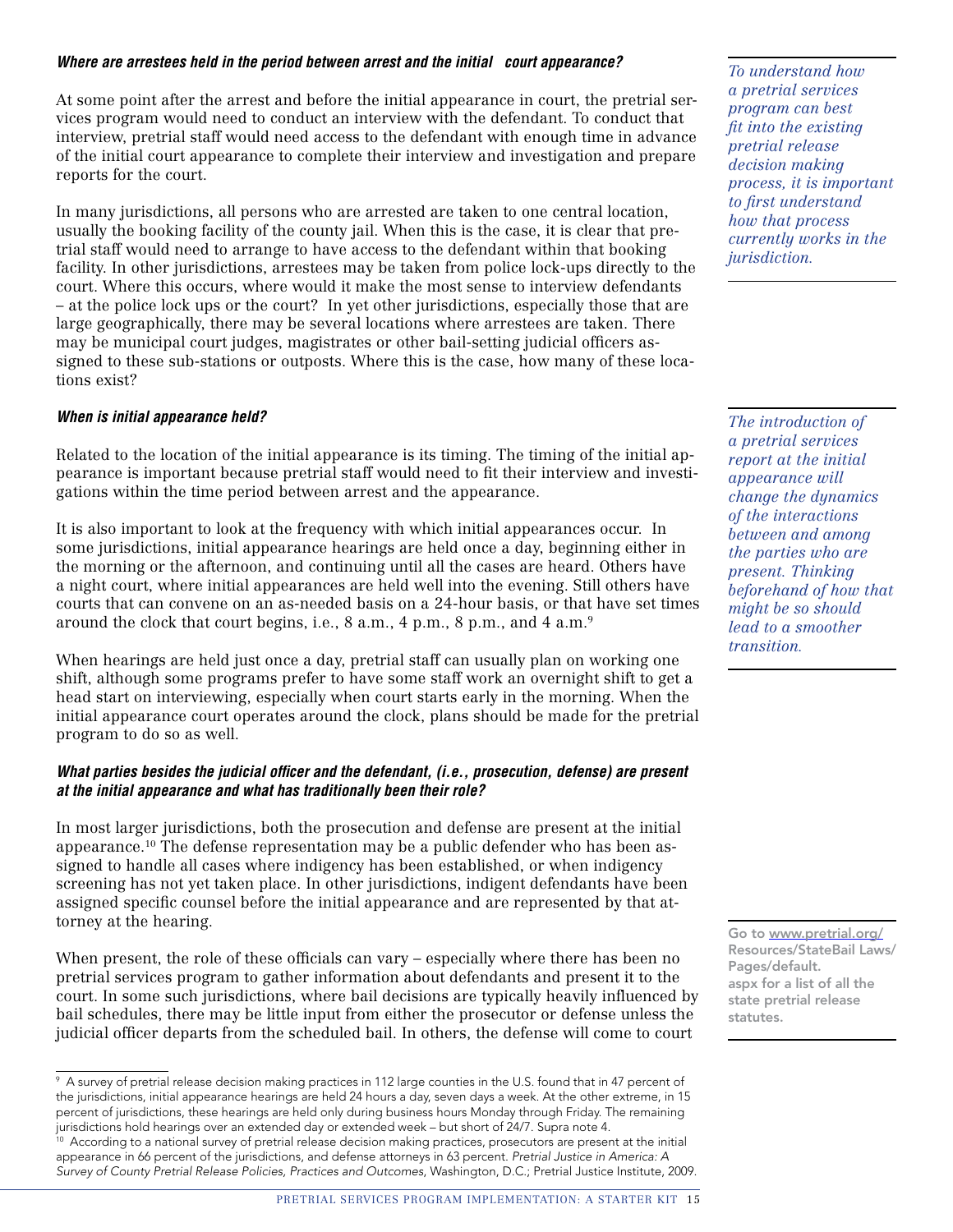### Examples of Administrative **Placements** of Pretrial Services Programs

### *Under the Court*

*Pima County, AZ Lee County, FL Merrimack County, NH Washoe County, NV*

### *Under the Jail*

*Dade County, FL Montgomery County, MD Bay County, MI Alexandria, VA*

### *Under Probation*

*Seventh Judicial District, IA Winnebago County, IL Stearns County, MN Cuyahoga County, OH*

#### *Independent Agency*

*Santa Clara County, CA El Paso County, CO Washington, D.C. Alexander County, NC*

### *Private, Non-Profit*

*Cumberland County, ME Missoula, MT New York City, NY Dauphin County, PA* 

armed with information that is favorable to the defendant's release, and the prosecutor with information to argue against release.

The introduction of a pretrial services report at the initial appearance will change the dynamics of the interactions between and among the parties who are present. Thinking beforehand of how that might be so should lead to a smoother transition.

### *Where is the initial appearance held?*

When the initial appearance is held at multiple locations, the pretrial program would need to deliver its reports to more than one court. Logistically, this should not present much of a problem when reports can be sent electronically or by fax. It can require greater staffing requirements when the pretrial program staffs each court session, as many do.<sup>11</sup>

Where the appearance occurs is also relevant when it is at a split location. Many jurisdictions use video technology that allows the defendant to remain in the jail or other custodial location and the judicial officer to remain in the courthouse. This reduces the time and resources required to transport defendants and it also reduces security concerns. Where video is used for initial appearances, the Pretrial Services Committee should agree on the procedures to follow when a defense attorney, who is in the courtroom, wishes to have a private conversation regarding information in the pretrial report with the defendant who is in the jail.

### *Is there a follow up bail-setting hearing?*

In some jurisdictions, a person arrested at night might appear before a magistrate or commissioner in the middle of the night to have bail set, with another hearing before a judge automatically set for the next business day. The purpose of the first hearing may be simply to have some bail in place until the defendant can appear before a judge for a more formal hearing the next day. Most pretrial services programs that operate in such jurisdictions wait to present their information at the formal hearing, although there is nothing to preclude a program from doing so at the informal hearing.

### *What information is currently available for the pretrial release decision?*

The report presented by a pretrial services program should provide a great deal of information that would otherwise not be available. To assess the impact that this information will have on decisions, it is helpful to know what information is currently available, and how that information is being used to inform decisions.

### *What options are currently available to the judicial officer?*

As with additional information, a pretrial services program will provide the court with more options – specifically for non-financial release conditions. How might the current use of options change with the introduction of a pretrial services program? How might the parties present at initial appearance, particularly the judicial officers, respond to those new options?

### *What other options exist in the community that could be tapped to accept referrals from the pretrial services program?*

Pretrial programs look to mental health, substance abuse, and other service providers in the community to expand the options available to the court in pretrial release decision making. The degree to which these services exist, and the quality of the services, varies among jurisdictions. The committee should make an assessment of what is available in the jurisdiction.

<sup>11</sup> Sixty-three percent of pretrial services programs have staff available in the courtroom during the initial appearance to present their reports and respond to any questions. Supra note 4.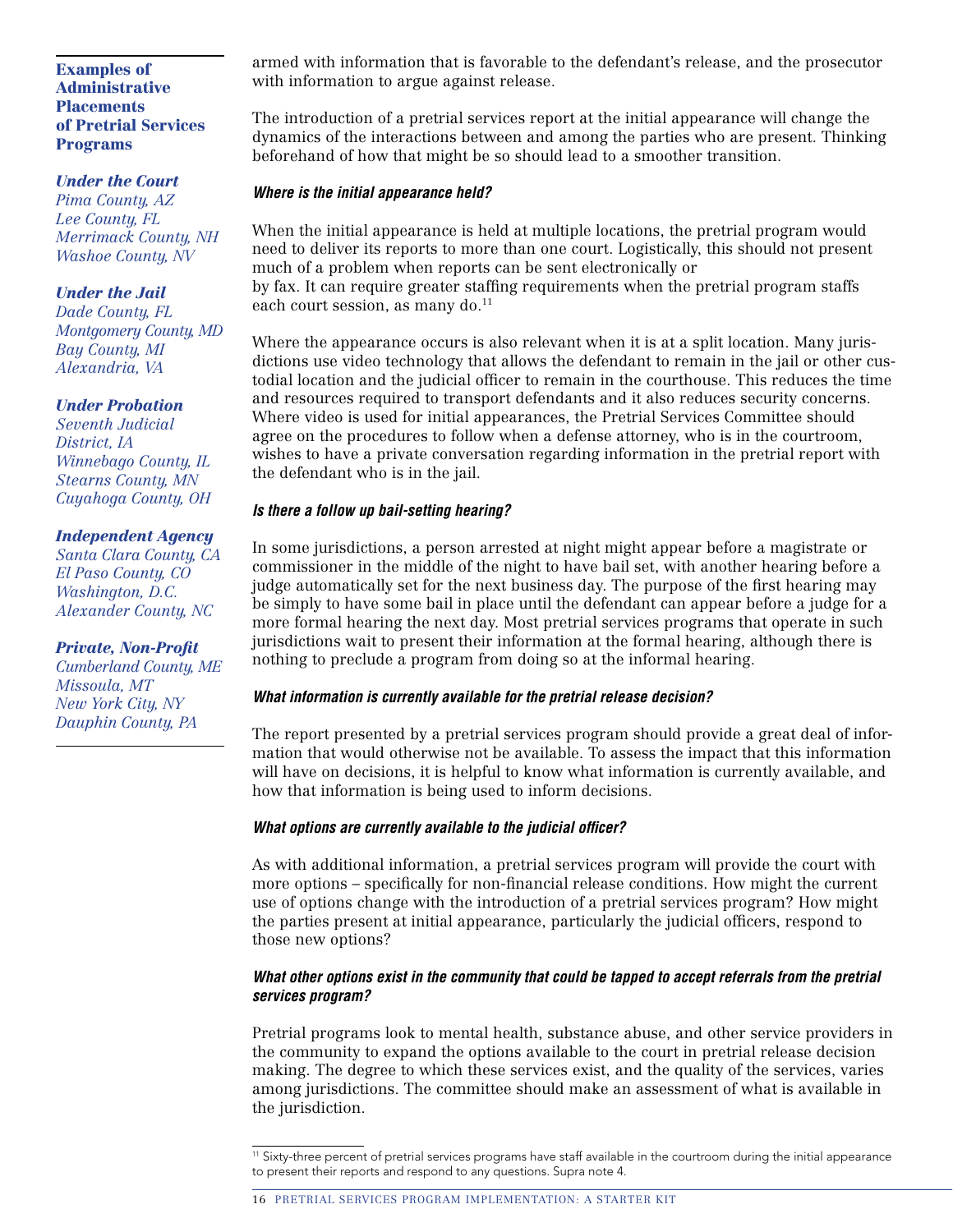### *What opportunities exist to review the bail set at initial appearance?*

Sometimes when the court sets a money bail, it may be with the full expectation that the defendant will be able to post it. Often, it turns out that the defendant cannot. In other instances, a defendant may end up spending more time in jail on a bail than he or she would serve as a sentence after conviction. How are such matters currently brought to the attention of the court?

### *What data are available on the initial appearance hearing?*

Data that would be helpful in planning the pretrial services program include:

- Number of cases coming into the system in the past year, broken down by felony and misdemeanor.
- Number of defendants who were released non-financially at initial appearance, and number who had a money bail set.
- Average bail amount that was set.
- Time to pretrial release for those released financially and those released non-financially.
- Average time to disposition (for felony cases, misdemeanor cases, detained vs. released).

These data should help the committee estimate the volume of cases that the pretrial services program may be faced with. This, in turn, will be helpful in calculating budget and staffing needs.

### **Determine Administrative Locus of the Pretrial Services Program**

Finding the best administrative home for the pretrial program need not be a difficult process. The administrative location of programs varies across the country. Many are located under the court, others under the jail, and others in the probation department. Some, especially in large urban jurisdictions, are independent agencies. In other jurisdictions, the county contracts with a private non-profit organization to provide pretrial services. Experience has shown that pretrial services can work effectively in any of these settings.<sup>12</sup>

Decisions about the placement of pretrial programs hinge on local circumstances, such as whether there are any existing entities in the jurisdiction that could take on the duties of a pretrial services program.

### **Determine the Budget for the Pretrial Services Program**

Most local pretrial services programs are funded in whole or in large part by the local government where the program operates. Local pretrial services programs in some states, such as Virginia and North Carolina, are funded in large part by the state government. In one state, Kentucky, the pretrial program is run statewide and is funded entirely by the state.

There are many different variables that come into play in formulating a budget for a pretrial services program that can only be addressed at the individual jurisdiction level. At what grade level will the positions be classified? What is the cost of the fringe benefits package? Is uncompensated labor, such as from student interns or volunteers, available to fill some staffing needs? Will office space need to be rented? How are furniture, computer, internet, telephone, and other office space needs addressed in the jurisdiction? Will government cars or mileage reimbursement need to be provided for staff to travel large distances between facilities? Are there any mandatory training requirements that must be budgeted for? Are any other funds, such as from the federal government, to be applied to the budget?

*There are many different variables that come into play in formulating a budget for a pretrial services program that can only be addressed at the individual jurisdiction level.* 

 $12$  According to survey results, 38 percent of pretrial programs were administratively located under probation departments, 23 percent were under the courts, 15 percent were under the jail, 14 percent were independent agencies, and 8 percent were private, non-profit organizations. Supra note 4.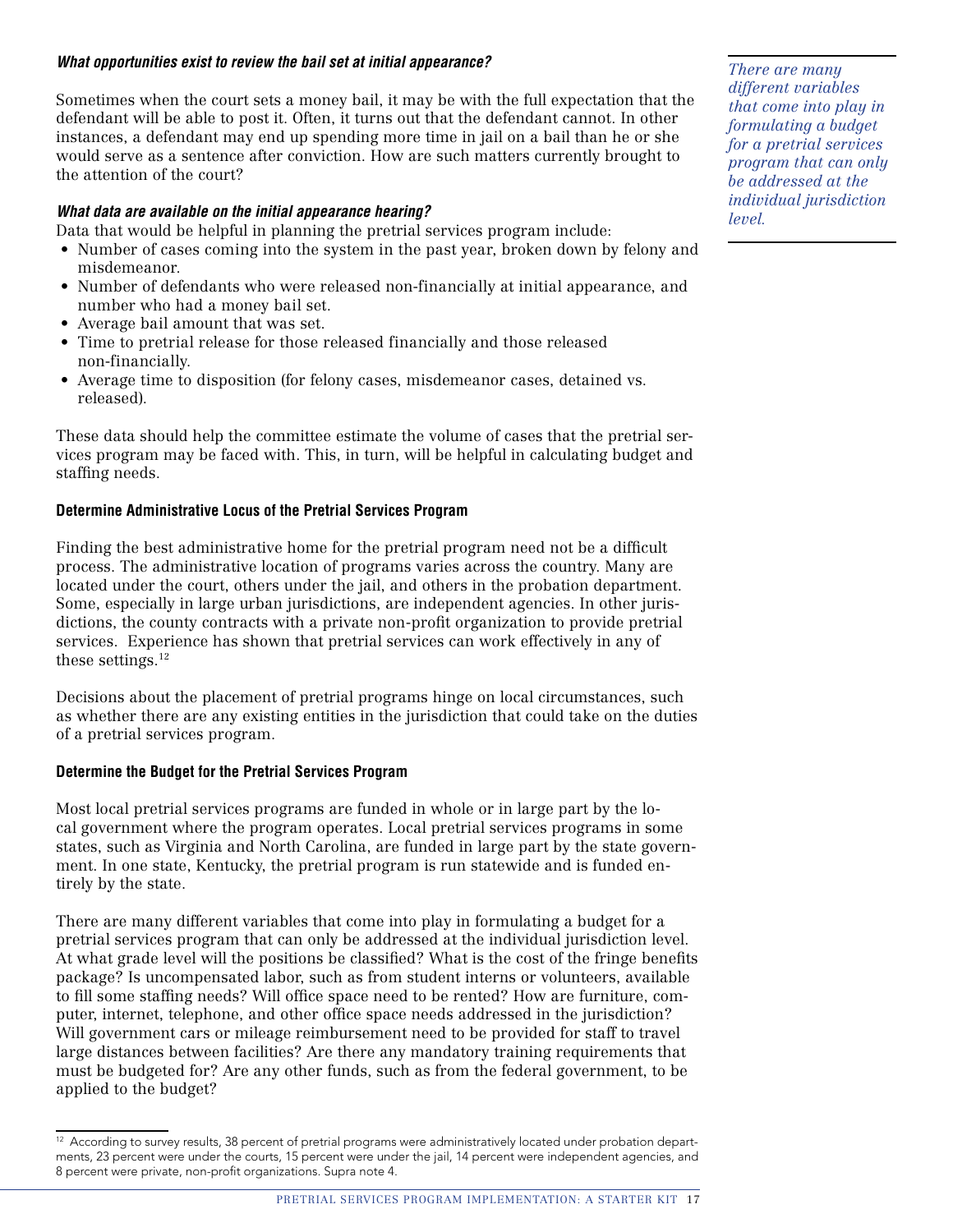The table below presents a very rough guide for the relationship of three factors: the number of interviews a pretrial services program does per year, the number of staff deployed to the program, and a budget range for the program. These data were derived from the 2009 survey of pretrial services programs.

| Annual<br><b>Interviews Done</b> | <b>Staff Size</b> | <b>Annual Budget</b>       |  |
|----------------------------------|-------------------|----------------------------|--|
| 324                              | 1                 | Less Than \$200,000        |  |
| 1,498                            | $\overline{4}$    | Less Than \$200,000        |  |
| 6,228                            | 8                 | \$200,000 to \$500,000     |  |
| 10,316                           | 15                | \$500,000 to \$800,000     |  |
| 20,400                           | 30                | \$1,500,00 to \$10,000,000 |  |
| 38,197                           | 58                | \$1,500,00 to \$10,000,000 |  |
| 51,125                           | 78                | \$1,500,00 to \$10,000,000 |  |
| 86,485                           | 110               | \$1,500,00 to \$10,000,000 |  |

These figures should be interpreted with caution, since, as noted above, there are many local variables that determine program budgets. It is also important to remember that the supervision caseload of a pretrial services program is dictated by how many defendants are ordered by the court to be supervised and the level of supervision that is provided. Thus, a program where 50 percent of defendants interviewed are ordered by the court into supervision will, all else being equal, have greater staffing needs than a program where 25 percent get supervision.

### **Hire Pretrial Administrator/Supervisor**

In looking for a supervisor for the pretrial services program it is not necessary for the candidate to have experience in pretrial services. There are many training opportunities available, including through the annual conferences and training institutes of NAPSA (www.napsa.org) and through an intense week-long program offered by the National Institute of Corrections (www.nicic.gov) for administrators of pretrial services programs. In addition, significant amounts of materials that can be obtained through either the Pretrial Justice Institute or NAPSA. A good candidate should have a background in criminal justice and proven management skills.

Once hired, the new pretrial services program administrator/supervisor should take over the day-to-day project management duties from the Pretrial Services Committee. The committee should remain intact to provide support and direction to the new administrator.

#### **Develop a Vision, Goals, and Mission for the Program**

A pretrial program, like any other program, should have a vision of what it seeks to accomplish and a well-articulated mission. In a pretrial program like many other programs, with the day-to-day challenges it is easy to lose focus on what the program is designed to accomplish. Having vision, value and mission statements can help the program keep its focus. These statements should reflect national standards on pretrial program practices as well as statutory and court rule language.

Job descriptions of pretrial supervisors from other jurisdictions can be found in Appendix H.

See Appendix I for examples of value and mission statements of pretrial services programs.

See Appendix J for a good example of a Release of Information policy and procedure for a pretrial services program.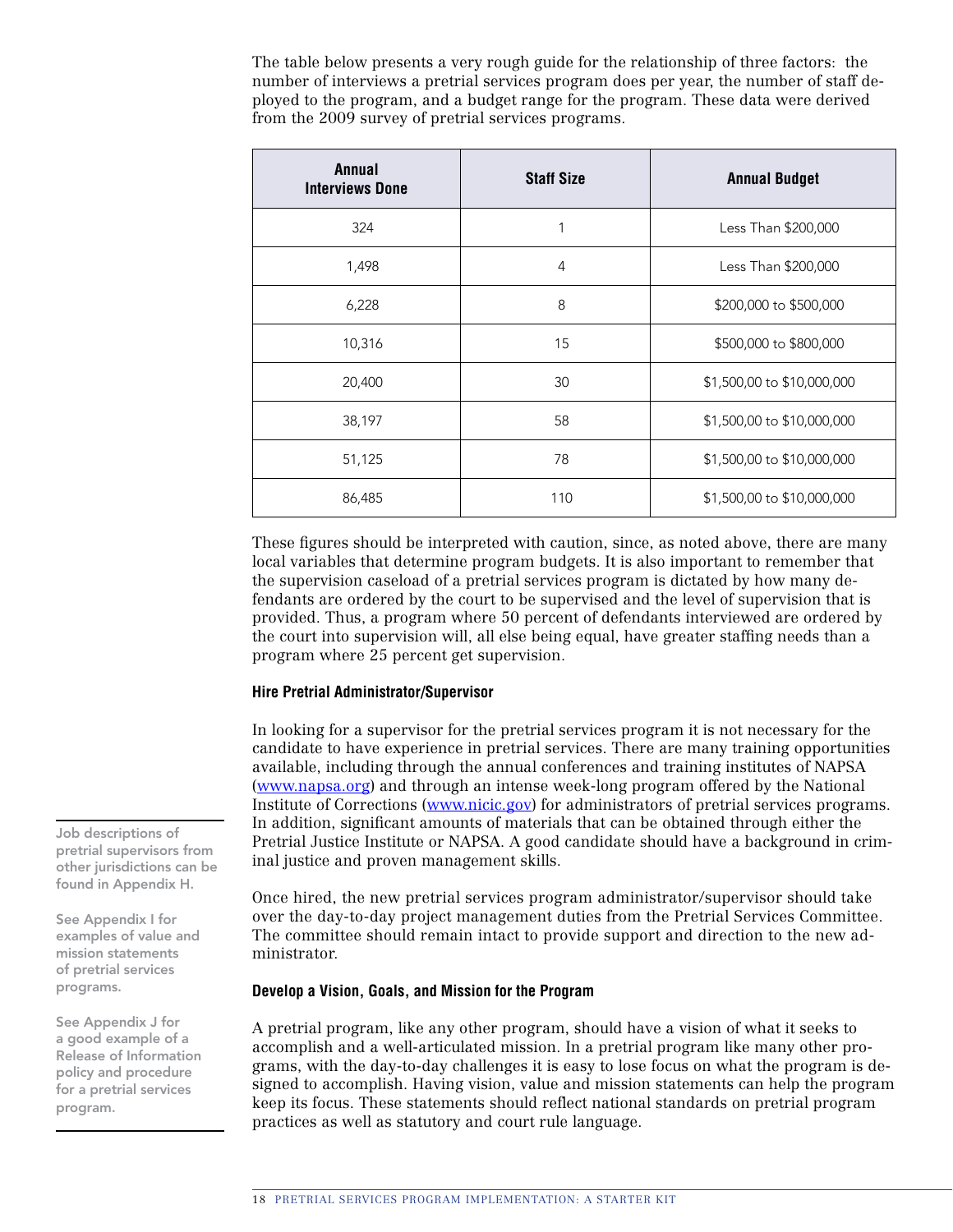### **Develop Written Policies and Procedures of the Pretrial Services Program**

Once it is has been determined what role the new program will perform and its vision and mission has been established, it is time to design the specific procedures. The new supervisor, with the assistance of the Pretrial Services Committee, should begin developing the procedures of the new pretrial services program, including the following:

- Target population
- Interviews
- Timing of interviews
- Verification and record checks procedures
- Risk assessment and recommendation procedures
- Submission of reports to the court
- Bail review procedures
- Supervision strategies and procedures
- Responding to violations of pretrial release conditions
- Court date reminder procedures
- Release of information procedures

### **Develop Pretrial Services Program's Information System**

Ideally, the information system of a pretrial services program should be capable of capturing the following data:

- Defendant characteristics:
	- \* age
	- \* sex
	- \* race/ethnicity
	- \* marital status
	- \* length of residence in county
	- \* current residence information
	- \* current employment information
	- \* current or past drug/alcohol/mental health problems
- Prior record information:
	- \* number of previous arrests and convictions for felonies and misdemeanors
	- \* number of previous failures to appear
	- \* number of prior probation/parole revocations
	- \* number of previous pretrial release revocations
	- \* number of previous jail and prison admissions
- Defendant case information:
	- \* arrest date
	- \* arrest charge(s)
	- \* initial appearance date
	- \* pretrial release date
	- type of pretrial release
	- \* any changes in pretrial release status
	- \* date(s) when defendant failed to appear, if applicable
	- \* date defendant returned to court after failure to appear, if
	- \* applicable
	- \* date of adjudication
	- \* type of adjudication
	- \* sentencing date
	- \* sentence

In addition, the information system should be able to generate regular reports presenting aggregate program data on the following:

- number of persons interviewed
- number of persons recommended for pretrial release, by type of conditions
- reasons for not recommending release
- number of persons released to the supervision of the program
- number of persons currently under the supervision of the program
- number of revocations due to non-compliance with release conditions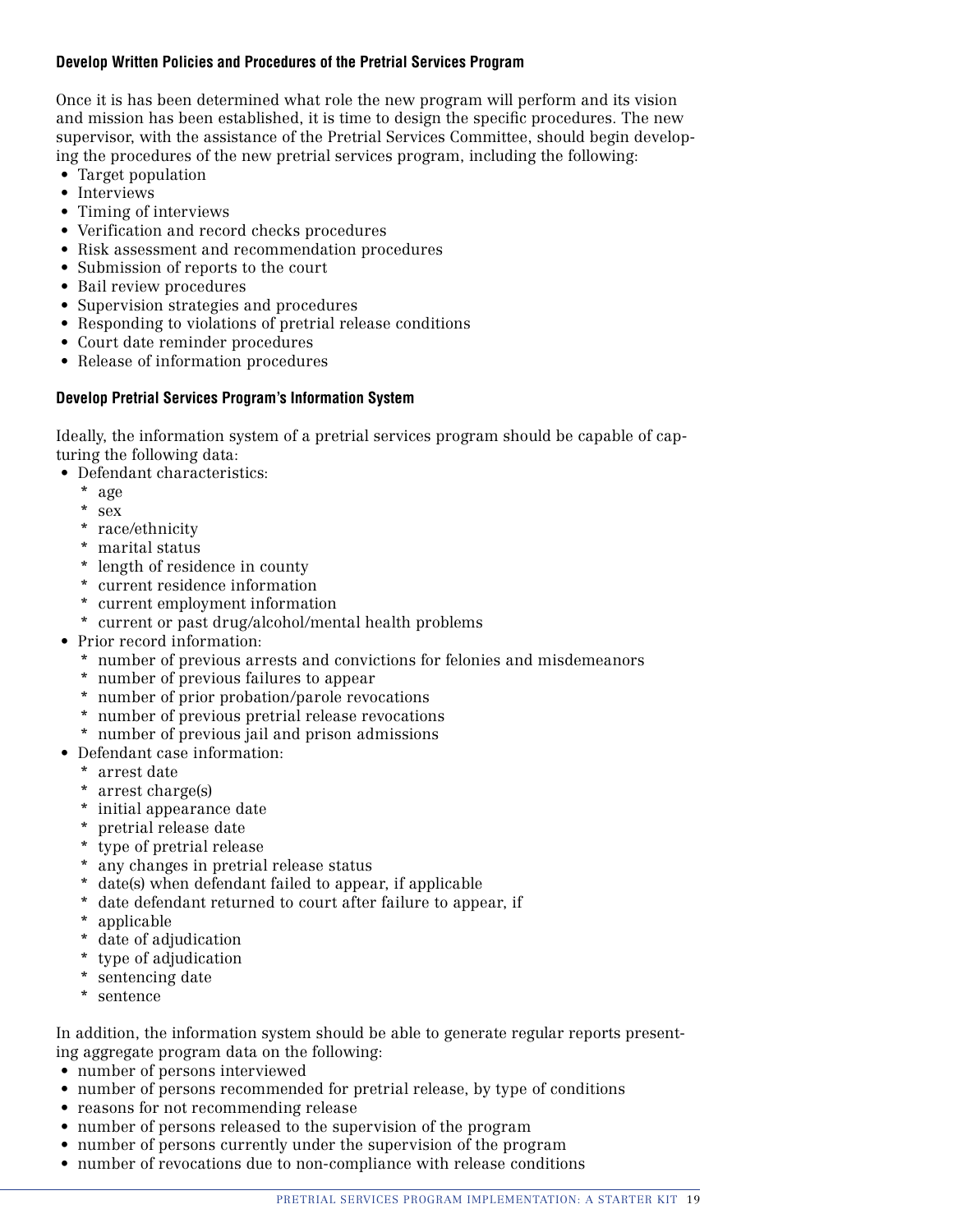*Developing an information system capable of capturing these data elements can be complex and time consuming. Progress toward implementation of the program can be greatly stalled if access to skilled IT staff is delayed. The Pretrial Services Committee should assist the new administrator in getting the commitment from the jurisdiction's IT department to provide the necessary services to design and implement a wellfunctioning pretrial services information system.*

Sample job descriptions of pretrial services officers can be found in Appendix K.

- number of defendants under program supervision that failed to appear
- number of defendants under program supervision that were rearrested on a new offense.

Many jurisdictions have in house or contracted IT staff that could be enlisted to help design a system for the pretrial services program that would capture these data elements.

### **Hire and Train Pretrial Officers**

The primary responsibilities of staff would be interviewing defendants before initial appearance, getting reports to the court, and supervising defendants released by the court with specific conditions. When starting a pretrial services program in a jurisdiction that has never had one before, it will be difficult to find persons with this experience. Such experience is not necessary, as long as the staff who are hired have a proven ability to learn new skills and are provided with good training.

Some pretrial services programs have had great success in hiring law and graduate students as interviewers. In programs that operate beyond normal business hours, students can work around their class schedules to provide coverage for evenings, overnights, and weekends.

The National Association of Pretrial Services Agencies offers an excellent training opportunity for line pretrial program staff. Staff can become Certified Pretrial Services Professionals by studying for and passing a written examination, which requires a firm understanding of the historical and legal foundations of pretrial services and knowledge of national pretrial standards. For more information on the certification program, go to: http://www.napsa.org/certification/certificationoverview.pdf.

### **Commence Operations**

The time it takes to implement the preceding steps will determine the timing for the implementation of the program. Some of the tasks listed in the schedule below, such as passing a budget for the program or classifying positions, will be beyond the control of the program's planners. Barring delays caused by these issues, the program could be ready to begin operations in nine months.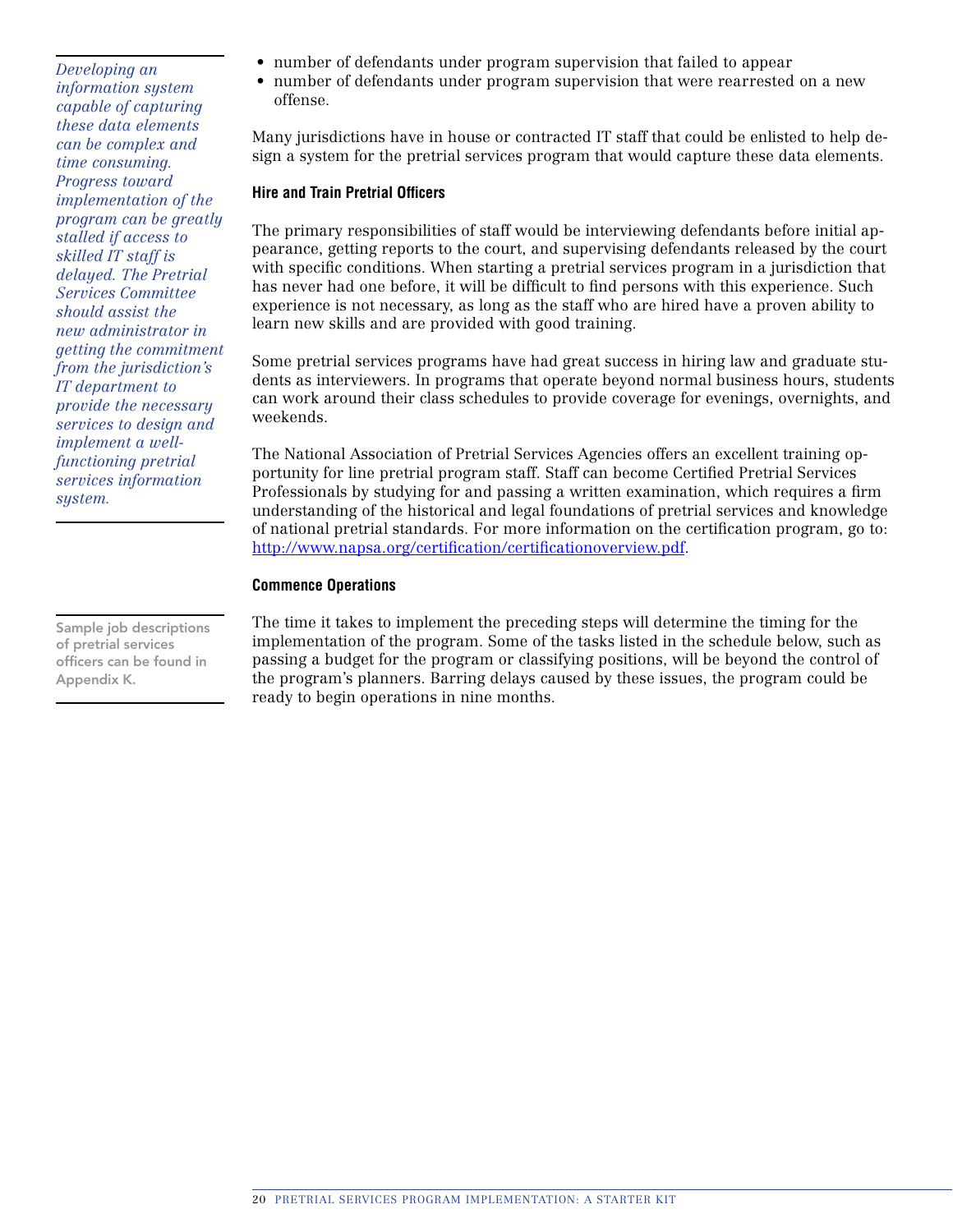|                                                                          |   |              | <b>Month</b> |   |   |
|--------------------------------------------------------------------------|---|--------------|--------------|---|---|
| <b>Tasks</b>                                                             | 1 | $\mathbf{2}$ | 3            | 4 | 5 |
| Establish a Pretrial Services Committee                                  |   |              |              |   |   |
| Review the legal framework for pretrial services                         |   |              |              |   |   |
| Map the current pretrial release decision mak-<br>ing process            |   |              |              |   |   |
| Determine the administrative locus of the pre-<br>trial services program |   |              |              |   |   |
| Determine the budget for the program                                     |   |              |              |   |   |
| Hire the pretrial services program administrator                         |   |              |              |   |   |
| Develop vision, goal, and mission statements<br>for the program          |   |              |              |   |   |
| Develop written policies and procedures of the<br>program                |   |              |              |   |   |
| Develop the program's information system                                 |   |              |              |   |   |
| Hire and train pretrial services officers                                |   |              |              |   |   |
| Develop performance measures                                             |   |              |              |   |   |
| Commence operations                                                      |   |              |              |   |   |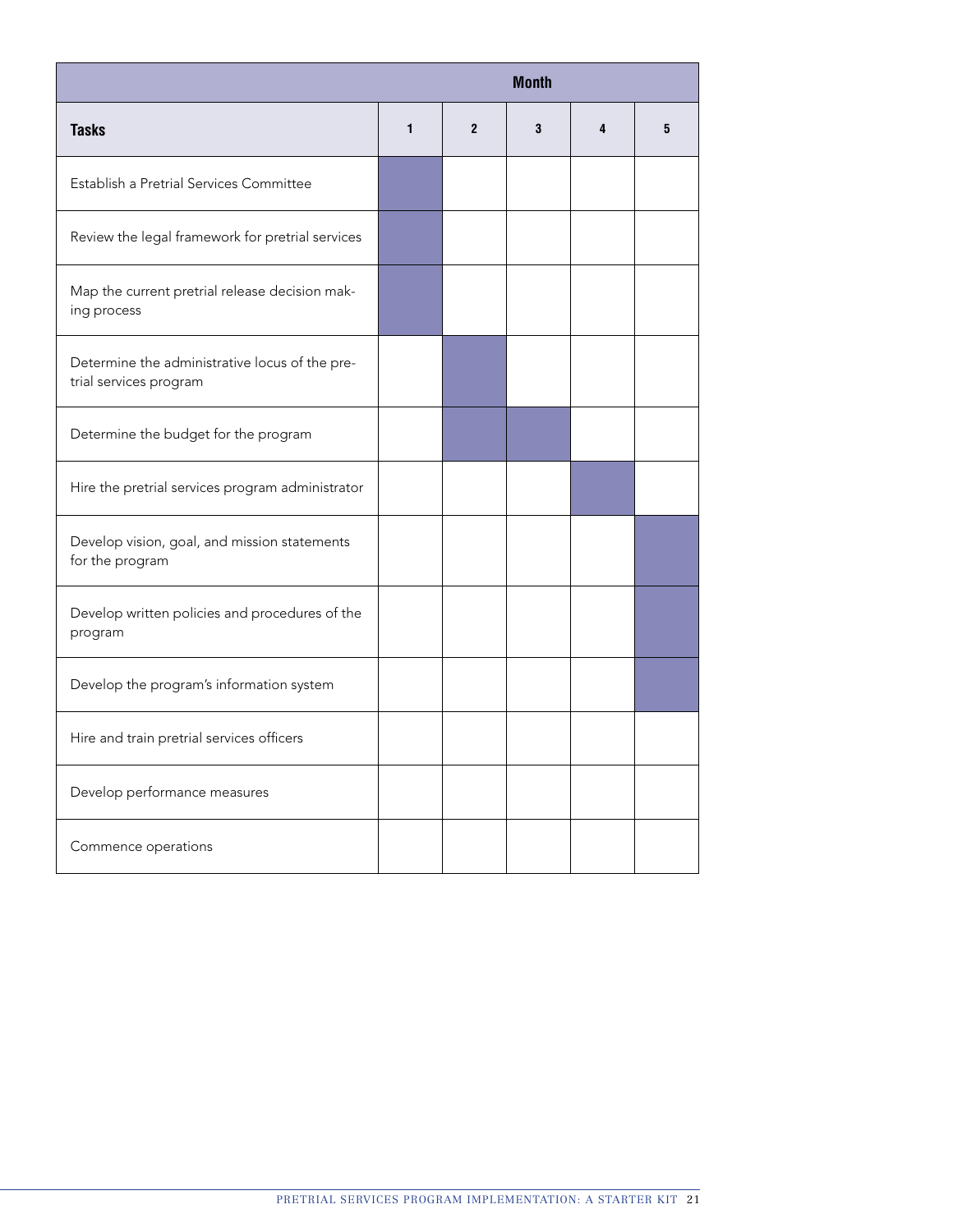### **PRETRIAL PROGRAM PLANNING AND IMPLEMENTATION CHECKLIST**

As noted earlier, the steps in the planning and implementation of a pretrial services program are not likely to follow the same order in all jurisdictions. Moreover, the steps are not likely to flow in a linear fashion – setbacks will be encountered and it will be necessary to make readjustments along the way.

• Establish a Pretrial Services Committee

- Review the legal framework for pretrial services
- Map the current pretrial release decision making process
- Determine administrative locus of the pretrial services program
- Determine the budget for the pretrial services program
- Hire the pretrial services program administrator/supervisor
- Develop vision, goal, and mission statements for the program
- Develop written policies and procedures for the core functions of the pretrial services program

Core Function Number 1: Impartial universal screening of all defendants, regardless of charge, prior to the initial appearance in court

- Determine target population for interviews
- Establish timing of the interviews
- Develop interview questions

Core Function Number 2: Verification of interview information and criminal history checks

- Develop verification procedures
- Develop criminal record check procedures

Core Function Number 3: Assessment of risk of pretrial misconduct through objective means and presentation of recommendation to the court based upon the risk level.

- Establish approach to risk assessment
- Develop policies and procedures for making recommendations

Core Function Number 4: Follow up reviews of defendants unable to meet the conditions of release.

• Establish bail review procedures

Core Function Number 5: Accountable and appropriate supervision of those released, to include proactive court date reminder procedures.

- Develop supervision strategies and procedures
- Develop policies for responding to violations of pretrial release conditions
- Develop court date reminder procedures
- Develop release of information policies and procedures
- Develop pretrial services program's information system
- Hire and train pretrial services officers
- Develop performance measures
- Commence operations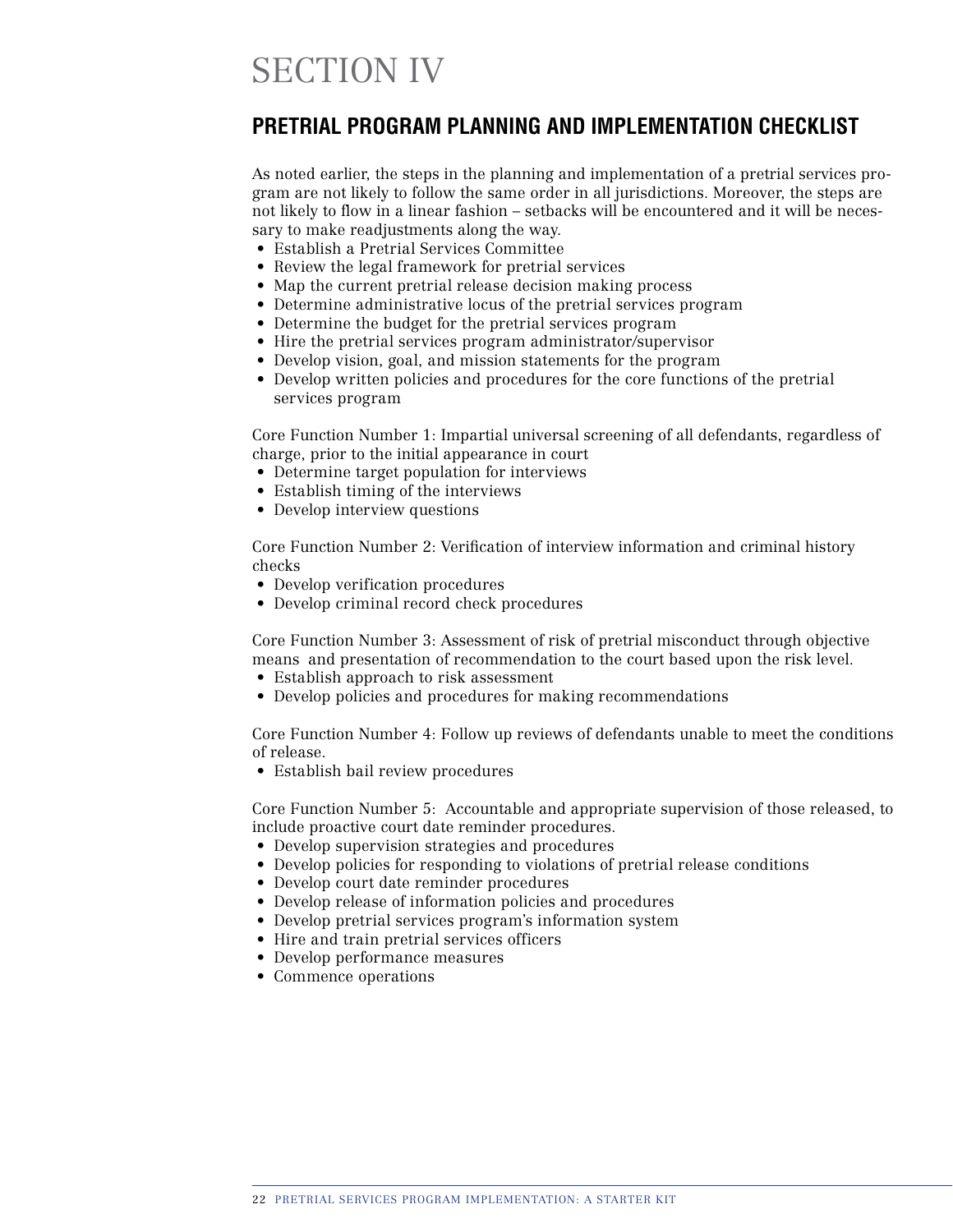# APPENDIX A

### **RELEVANT EXCERPTS FROM NATIONAL STANDARDS**

### **AMERICAN BAR ASSOCIATION PRETRIAL RELEASE STANDARD 10-1.10.**

### **The role of the pretrial services agency**

Every jurisdiction should establish a pretrial services agency or program to collect and present the necessary information, present risk assessments, and, consistent with court policy, make release recommendations required by the judicial officer in making release decisions, including the defendant's eligibility for diversion, treatment, or other alternative adjudication programs, such as drug or other treatment courts. Pretrial services should also monitor, supervise and assist defendants released prior to trial, and to review the status and release eligibility of detained defendants for the court on an ongoing basis.

The pretrial services agency should:

(a) conduct pre-first appearance inquiries;

(b) present accurate information to the judicial officer relating to the risks defendants may pose of failing to appear in court or of threatening the safety of the community or any other person and, consistent with court policy, develop release recommendations responding to risk;

(c) develop and provide appropriate and effective supervision for all persons released pending adjudication who are assigned supervision as a condition of release;

(d) develop clear policy for operating or contracting for the operation of appropriate facilities for the custody, care or supervision of persons released and manage a range of release options, including but not limited to, residential half-way houses, addict and alcoholic treatment centers, and counseling services, sufficient to respond to the risks and problems associated with released defendants in coordination with existing court, corrections and community resources;

(e) monitor the compliance of released defendants with the requirements of assigned release conditions and develop relationships with alternative programs such as drug and domestic violence courts or mental health support systems;

(f) promptly inform the court of all apparent violations of pretrial release conditions or arrests of persons released pending trial, including those directly supervised by pretrial services as well as those released under other forms of conditional release, and recommend appropriate modifications of release conditions according to approved court policy. The pretrial services agency should avoid supervising defendants who are government informants, when activities of these defendants may place them in conflict with conditions of release or compromise the safety and integrity of the pretrial services professional;

(g) supervise and coordinate the services of other agencies, individuals or organizations that serve as custodians for released defendants, and advise the court as to their appropriateness, availability, reliability and capacity according to approved court policy relating to pretrial release conditions;

(h) review the status of detained defendants on an ongoing basis for any changes in eligibility for release options and facilitate their release as soon as feasible and appropriate;

(i) develop and operate an accurate information management system to support prompt identification, information collection and presentation, risk assessment, release condi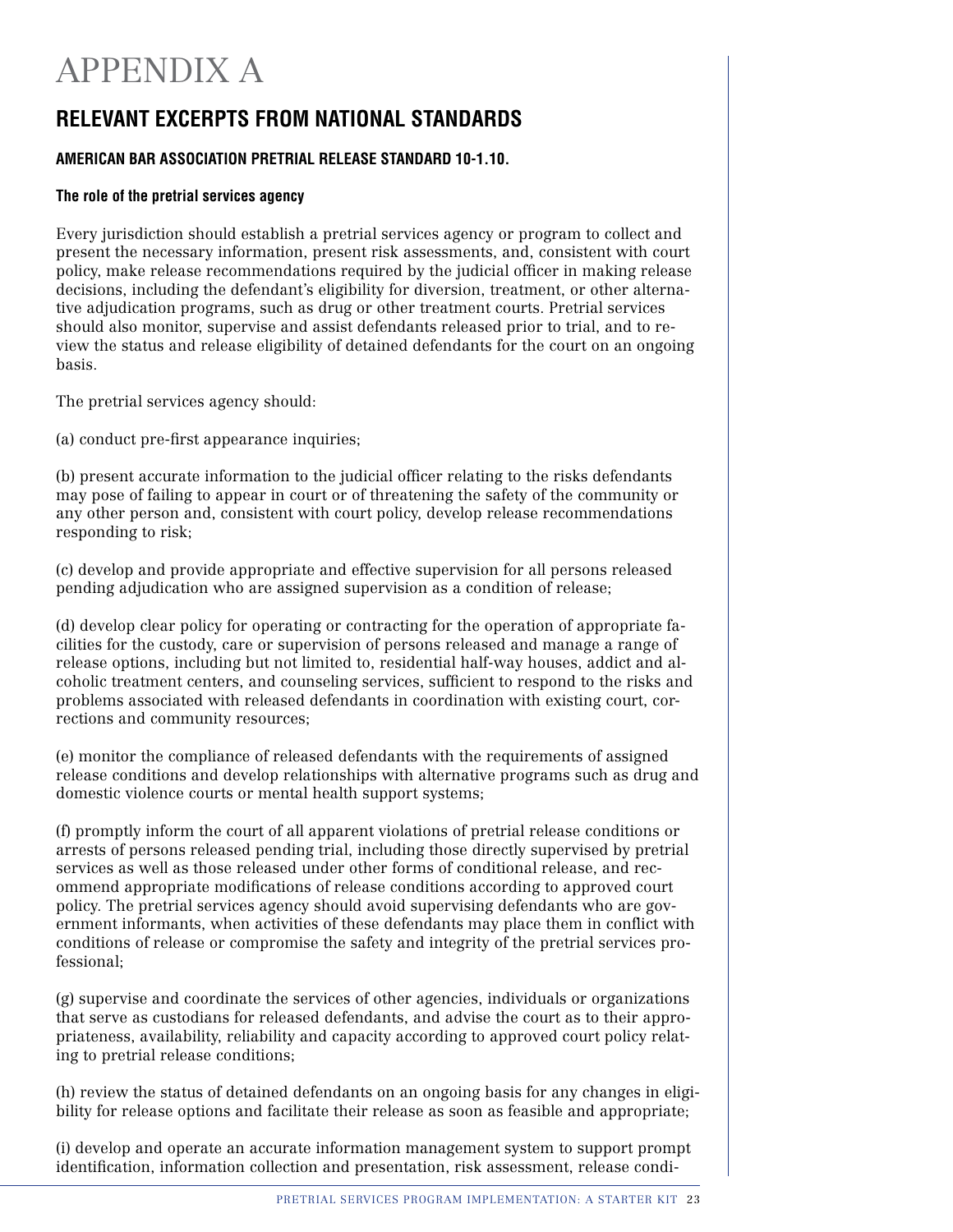tions selection, compliance monitoring and detention review functions essential to an effective pretrial services agency;

(j) assist persons released prior to trial in securing any necessary employment, medical, drug, mental or other health treatment, legal or other needed social services that would increase the chances of successful compliance with conditions of pretrial release;

(k) remind persons released before trial of their court dates and assist them in attending court; and

(l) have the means to assist persons who cannot communicate in written or spoken English.

#### **ABA Pretrial Release Standard 10-4.2**

#### **Investigation prior to first appearance: development of background information to support release or detention determination**

(a) In all cases in which the defendant is in custody and charged with a criminal offense, an investigation to provide information relating to pretrial release should be conducted by pretrial services or the judicial officer prior to or contemporaneous with a defendant's first appearance.

(b) Pretrial services should advise the defendant that:

(i) the pretrial services interview is voluntary;

 (ii) the pretrial services interview is intended solely to assist in determining an appropriate pretrial release option for the defendant;

 (iii) any responsive information provided by the defendant during the pretrial services interview will not be used in the current or a substantially-related case either to adjudicate guilt or to arrive at a sentencing decision;

 (iv) the voluntary information provided by the defendant during the pretrial services interview may be used in prosecution for perjury or for purposes of impeachment.

(c) Release may not be denied solely because the defendant has refused the pretrial services interview.

(d) The pretrial services interview should include advising the defendant that penalties may be imposed for providing false information.

(e) The pretrial services interview of the defendant should carefully exclude questions relating to the events or the details of the current charge.

(f) The pretrial services investigation should include factors related to assessing the defendant's risk of flight or of threat to the safety of the community or any person, or to the integrity of the judicial process. Information relating to these factors and the defendant's suitability for release under conditions should be gathered systematically and considered by the judicial officer in making the pretrial release decision at first appearance and at subsequent stages when pretrial release is considered.

(g) The pretrial services investigation should focus on assembling reliable and objective information relevant to determining pretrial release and should be organized according to an explicit, objective and consistent policy for evaluating risk and identifying appropriate release options. The information gathered in the first appearance investigation should be demonstrably related to the purpose of the pretrial release decision and should include factors shown to be related to the risk of flight or of threat to the safety of any person or the community and to selection of appropriate release conditions, and may include such factors as:

 (i) the nature and circumstances of the charge when relevant to determining release conditions, consistent with subsection (e) above;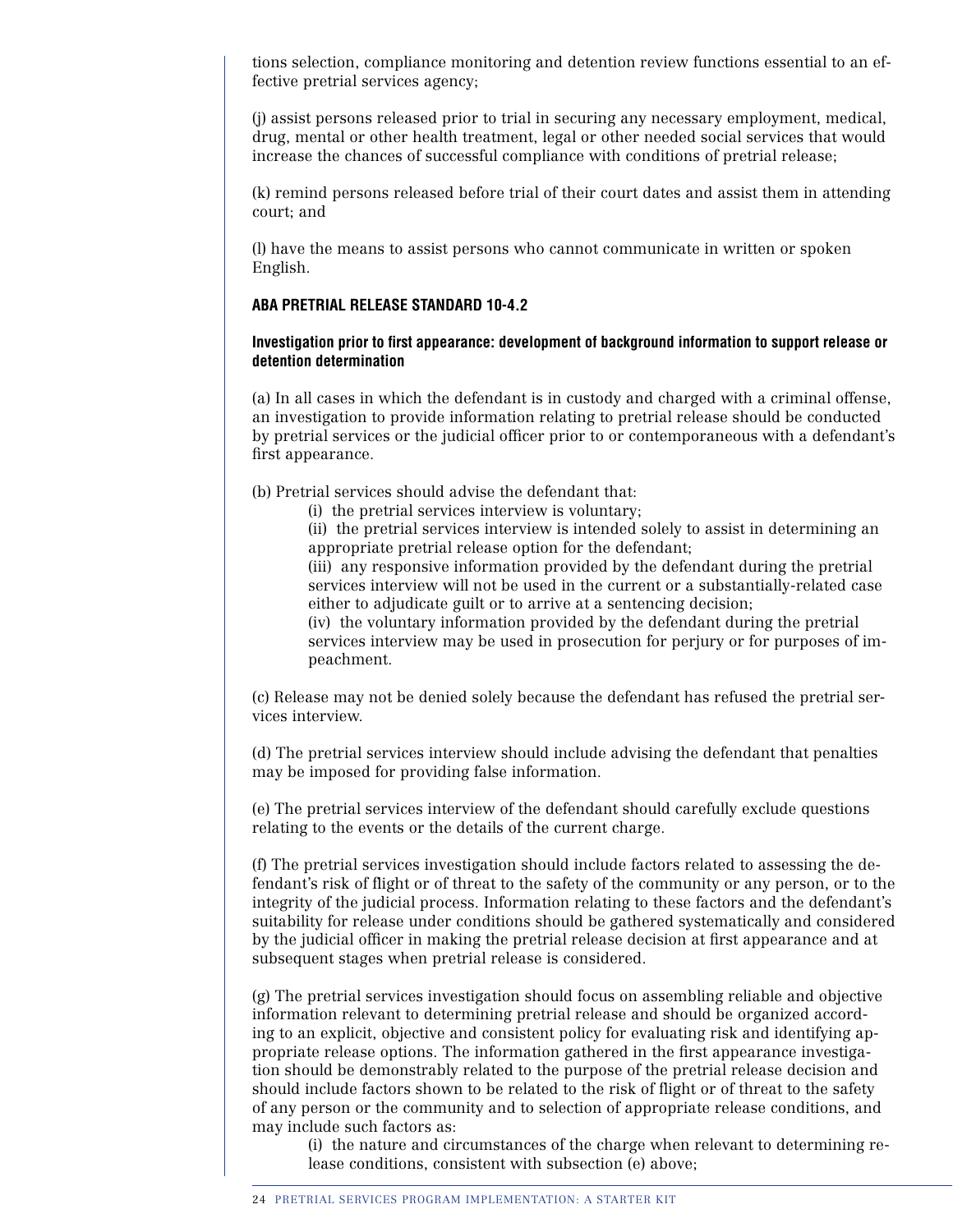(ii) the person's character, physical and mental condition, family ties, employment, financial resources, length of residence in the community, community ties, past conduct, history relating to drug or alcohol abuse, criminal history, and record concerning appearance at court proceedings;

 (iii) whether at the time of the current offense or arrest, the person was on probation, on parole, or on other release pending trial, sentencing, appeal, or completion of a sentence for an offense;

 (iv) the availability of persons who agree to assist the defendant in attending court at the proper time and other information relevant to successful supervision in the community;

 (v) any facts justifying a concern that a defendant will fail to attend court or pose a threat to the safety of any person or the community; or

 (vi) factors that may make the defendant eligible and an appropriate subject for conditional release and supervision options, including participation in medical, drug, mental health or other treatment, diversion or alternative adjudication release options.

 (h) The presentation of the pretrial services information to the judicial officer should link assessments of risk of flight and of public safety threat during pretrial release to appropriate release options designed to respond to the specific risk and supervision needs identified. The identification of release options by pretrial services for the consideration of the judicial officer should be based on detailed agency guidelines developed in consultation with the judiciary to assist in pretrial release decisions. Suggested release options should be supported by objective, consistently applied criteria contained in the guidelines. The results of the pretrial services investigation and recommendations of release options should be promptly transmitted to relevant first-appearance participants before the hearing, including information relevant to alternative release options, conditional release treatment and supervision programs, or eligibility for pretrial detention, so that appropriate actions may be taken in a timely fashion.

### **NATIONAL ASSOCIATION OF PRETRIAL SERVICES AGENCIES PRETRIAL RELEASE STANDARDS**

### **Standard 3.1 Purposes of pretrial services agencies and programs**

Pretrial services agencies and programs perform functions that are critical to the effective operation of local criminal justice systems by assisting the court in making prompt, fair, and effective release/detention decisions, and by monitoring and supervising released defendants to minimize risks of nonappearance at court proceedings and risks to the safety of the community and to individual persons. In doing so, the agency or program also contributes to the fair and efficient use of detention facilities. In pursuit of these purposes, the agency or program collects and presents information needed for the court's release/detention decision prior to first appearance, makes assessments of the risks posed by the defendant, develops strategies that can be used for supervision of released defendants, makes recommendations to the court concerning release options and/ or conditions in individual cases, and provides monitoring and supervision of released defendants in accordance with conditions set by the court. When defendants are held in detention after first appearance, the agency or program periodically reviews their status to determine possible eligibility for conditional release and provides relevant information to the court. When released defendants fail to comply with conditions set by the court, the pretrial services agency or program takes prompt action to respond, including notifying the court of the nature of the noncompliance.

### **Standard 3.2 Essential functions to be performed in connection with the defendant's first court appearance**

Prior to the first appearance in court of persons who have been arrested and charged with a crime, the pretrial services agency or program should:

(a) collect, verify, and document information about the defendant's background and cur-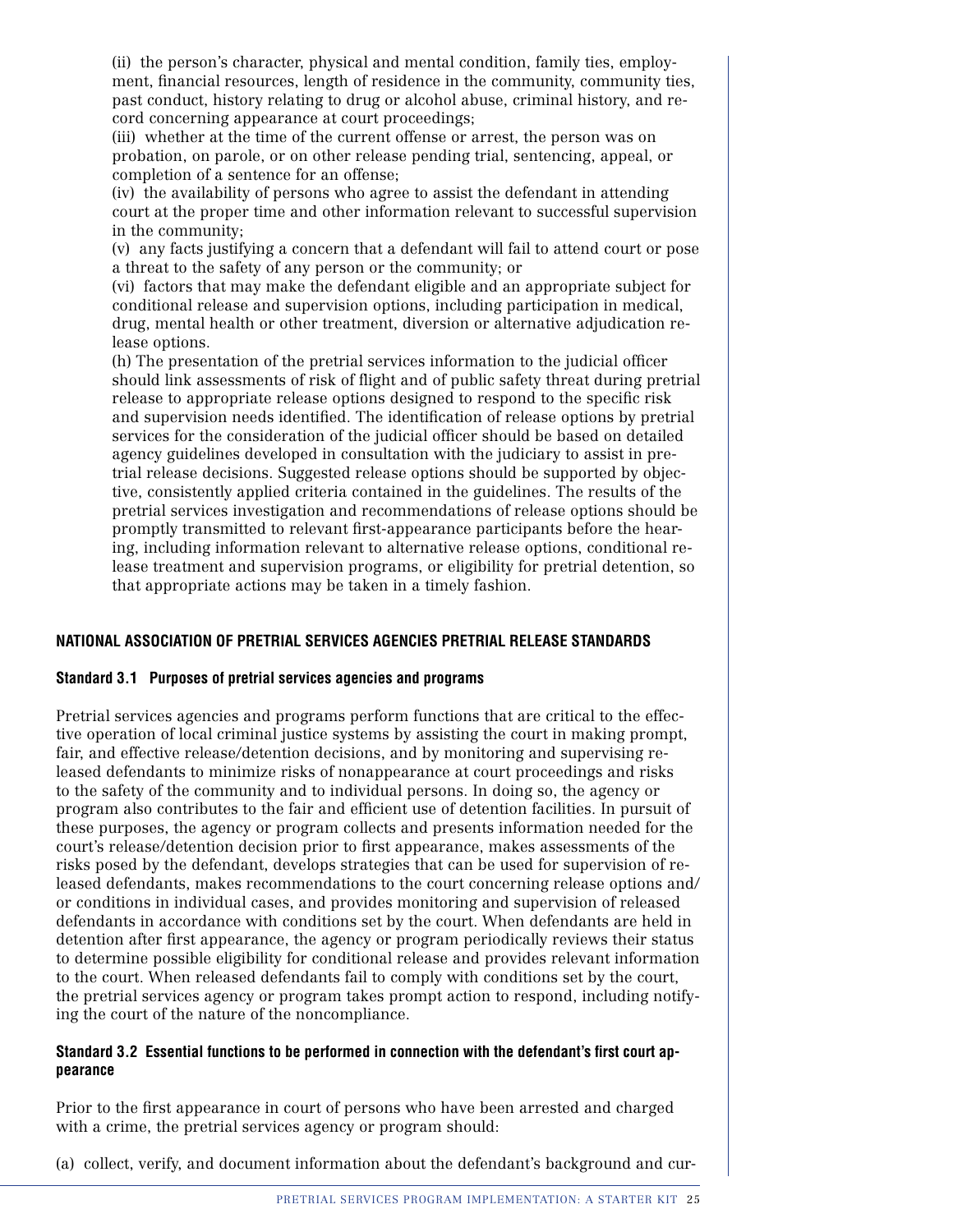rent circumstances that are pertinent to the court's decision concerning release or detention of the defendant;

(b) present written, accurate information to the judicial officer relating to the risk a defendant may pose of failing to appear in court or of threatening the safety of the community or any other person, and recommend conditions that could be imposed to respond to the risk;

(c) identify members of special populations that may be in need of additional screening and specialized services;

(d) provide staff representatives in court to answer questions concerning the pretrial services investigation report, to explain conditions of release and sanctions for non-compliance to the defendant, and to facilitate the speedy release of defendants whose release has been ordered by the court; and

(e) develop supervision strategies that respond appropriately to the risks and needs posed by released defendants.

#### **Standard 3.3 Interview of the defendant prior to first appearance**

(a) In all cases in which a defendant is in custody and charged with a criminal offense, an investigation about the defendant's background and current circumstances should be conducted by the pretrial services agency or program prior to a defendant's first appearance in order to provide information relevant to decisions concerning pretrial release that will be made by the judicial officer presiding at the first appearance.

(b) The representative of the pretrial services agency or program who conducts the interview of the defendant should inform the defendant of his or her name and affiliation with the agency or program, and should advise the defendant:

- (i) that the interview is voluntary;
- (ii) that the pretrial services interview is intended to assist in determining
- an appropriate pretrial release decision for the defendant, and
- (iii) of any other purposes for which the information may be used.

(c) The pretrial services interview should seek to develop information about the defendant's background and current living and employment situation, including the identity of persons who could verify information provided by the defendant. It should focus on questions relevant to the judicial officer's decision concerning release or detention as set forth in Standards 2.3, 2.8 and 3.4. The interview should not include questions relating to the details of the current charge or the arrest.

(d) Following the interview of the defendant, the pretrial services agency or program should seek to verify essential information provided by the defendant.

#### **Standard 3.4 Presentation of information and recommendations to the judicial officer concerning the release/detention decision**

(a) The pretrial services agency or program should assemble reliable and objective information relevant to the court's determination concerning pretrial release or detention, drawing on information obtained through its investigation. It should prepare a written report that organizes the information, presents an assessment of risks posed by the defendant and recommends ways of responding to the risks through use of appropriate conditions of release. The assessment and recommendations should be based on an explicit, objective, and consistent policy for evaluating risks and identifying appropriate release options. The information gathered in the pretrial services investigation should be demonstrably related to the purposes of the pretrial release decision and should include factors shown to be related to the risk of nonappearance or of threat to the safety of any person or the community and to selection of appropriate release conditions. The report may include information on factors such as: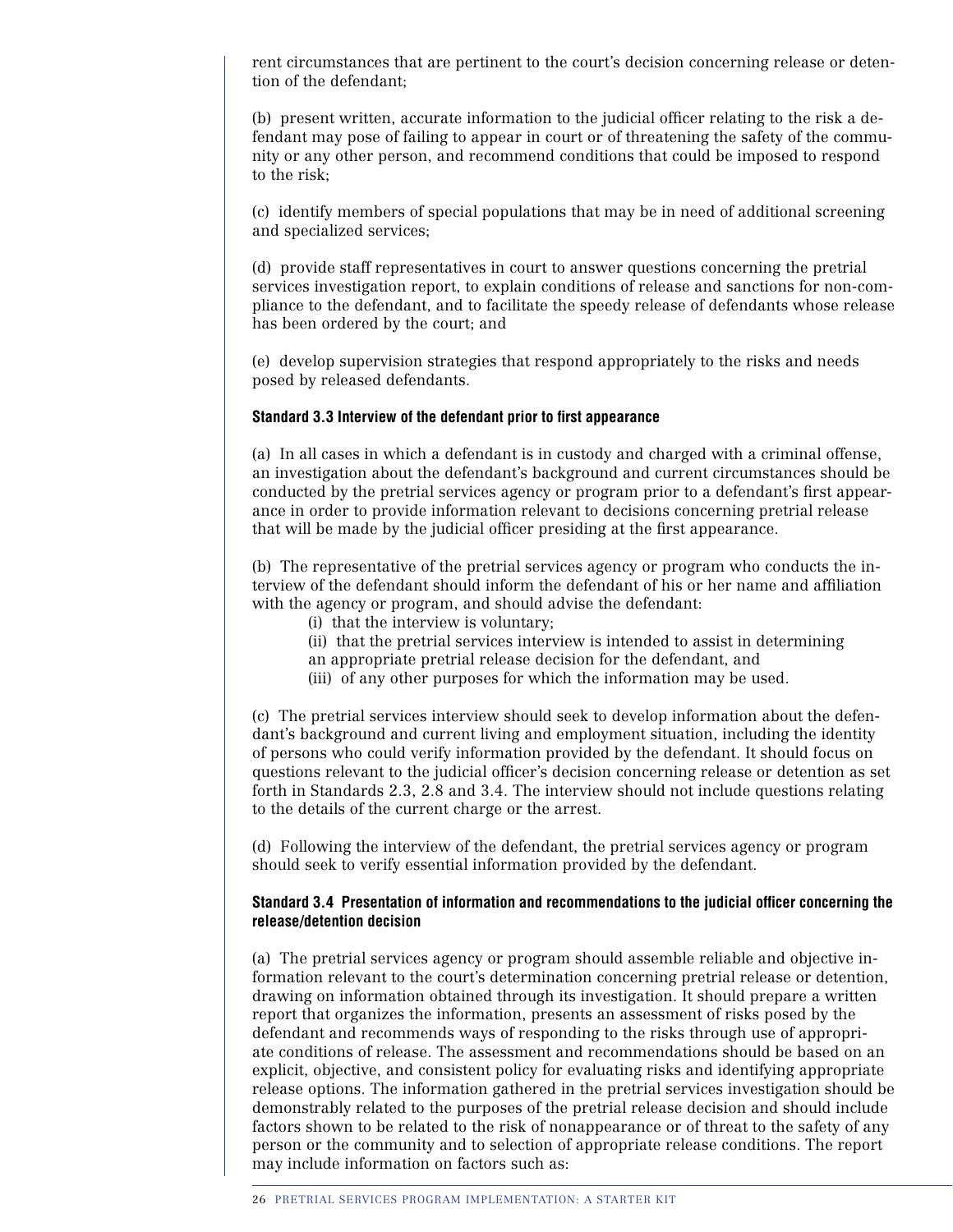(i) the defendant's age, physical and mental condition, family ties, employment status and history, financial resources, length of residence in the community, community ties, past conduct, history relating to drug or alcohol abuse, criminal history, and record concerning appearance at court proceedings;

 (ii) whether at the time of the current offense or arrest, the person was on probation, on parole, or on other release pending trial, sentencing, appeal, or completion of a sentence for an offense;

 (iii) availability of persons who could verify information and who agree to assist the defendant in attending court at the proper time;

 (iv) other information relevant to successful supervision in the community; (v) facts justifying a concern that the defendant will violate the law if released without restrictions;

 (vi) the nature and circumstances of the offense when relevant to determining release conditions; and

 (vii) whether there are specific factors that may make the defendant an appropriate subject for conditional release and supervision options, including participation in available medical, drug, mental health or other treatment, diversion or alternative adjudication release options.

(b) The presentation of the pretrial services information and the recommendations made to the judicial officer should link assessments of risk of flight and of public safety to appropriate release options designed to respond to the specific risk and supervision needs identified. The identification of release options and the recommendations made by pretrial services for the consideration of the judicial officer should be based on detailed agency or program policies developed in consultation with the judiciary. Suggested release options or conditions should be supported by objective, consistently applied criteria set forth in these policies, and should be the least restrictive conditions necessary to assure the defendant's appearance for scheduled court events and protect the safety of the community and individual persons. The results of the pretrial services investigation, including information relevant to alternative release options, conditional release treatment and supervision programs, or eligibility for pretrial detention, should be presented to relevant first appearance participants before the hearing so that appropriate actions may be taken in a timely fashion.

### **Standard 3.5 Monitoring and supervision of released defendants**

(a) Pretrial services agencies or programs should establish appropriate policies and procedures to enable the effective supervision of defendants who are released prior to trial under conditions set by the court. The agency or program should:

 (i) monitor the compliance of released defendants with assigned release conditions;

 (ii) promptly inform the court of facts concerning compliance or noncompliance that may warrant modification of release conditions and of any arrest of a person released pending trial;

 (iii) recommend modifications of release conditions, consistent with court policy, when appropriate;

 (iv) maintain a record of the defendant's compliance with conditions of release; (v) assist defendants released prior to trial in securing employment and in obtaining any necessary medical services, drug or mental health treatment, legal services, or other social services that would increase the chances of successful compliance with conditions of pretrial release;

 (vi) notify released defendants of their court dates and when necessary assist them in attending court; and

 (vii) facilitate the return to court of defendants who fail to appear for their cheduled court date.

(b) In cases in which the court's release order has authorized the pretrial services agency or program to modify conditions initially set by the judicial officer pursuant to Standard 2.6, the agency or program may modify conditions within the range set by the court order and in accordance with the jurisdiction's laws and rules governing the exer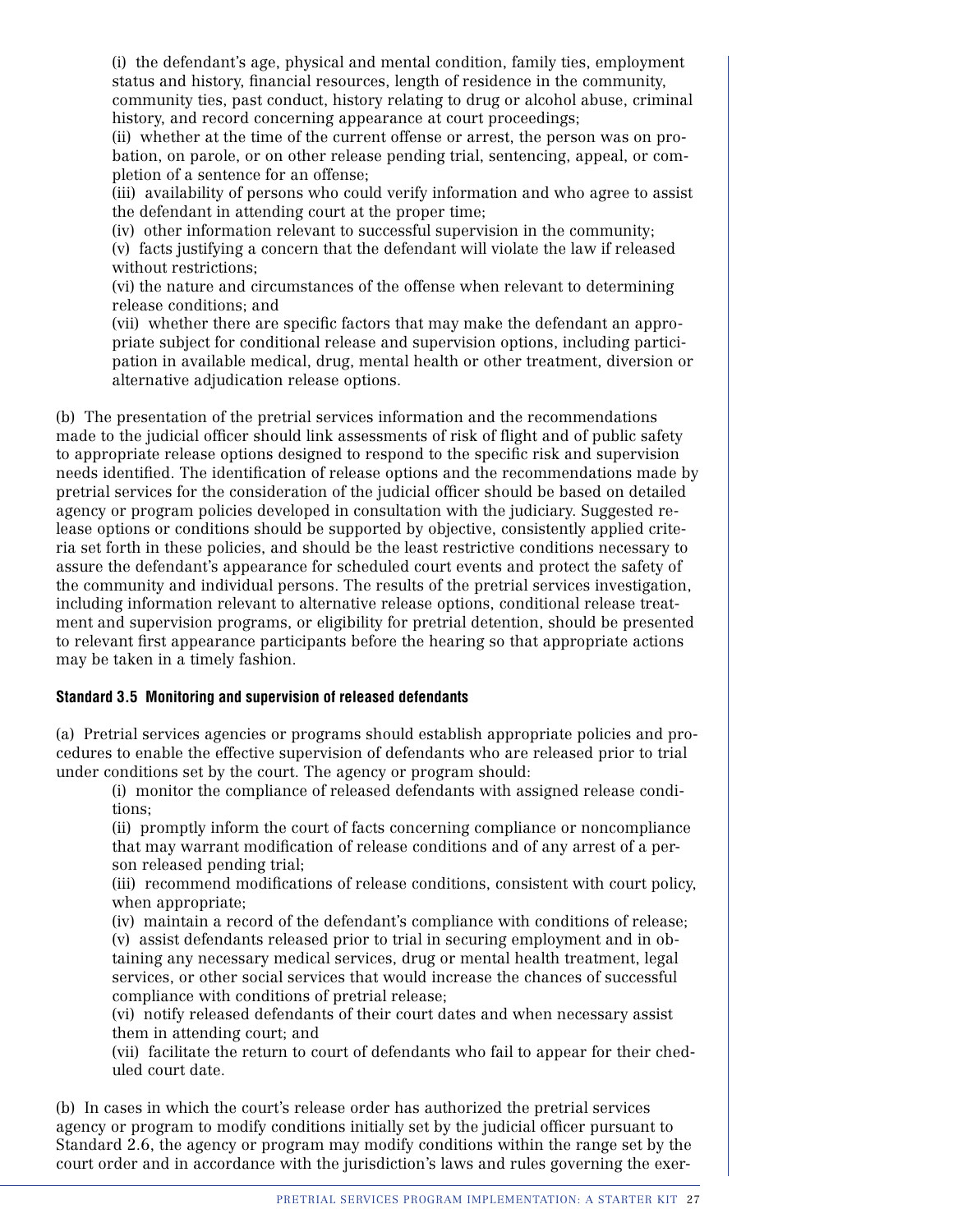cise of judicial authority. The court, the prosecutor, and the defendant's attorney should be notified promptly of any such modifications and of the reason(s) for them. The pretrial services agency or program should keep a record of any such modifications.

(c) The pretrial services agency or program should coordinate the services of other agencies, organizations, or individuals that serve as third party custodians for released defendants, and advise the court as to their appropriateness, availability, reliability, and capacity according to approved court policy relating to pretrial release conditions.

(d) The pretrial services agency or program should assist other jurisdictions by providing courtesy supervision for released defendants who reside in its jurisdiction.

### **Standard 3.6 Responsibility for ongoing review of the status of detained defendants**

The pretrial services agency or program should review the status of detained defendants on an ongoing basis to determine if there are any changes in eligibility for release options or other circumstances that might enable the conditional release of the defendants. The program or agency should take such actions as may be necessary to provide the court with needed information and to facilitate the release of defendants under appropriate conditions.

#### **Standard 3.7 Organization and management of the pretrial services agency or program**

(a) The pretrial services agency or program should have a governance structure that provides for appropriate guidance and oversight of the agency's staff in the development of operational policies and procedures and for effective internal administration of the agency or program. The governance structure should enable effective interaction of the program with the court and with other criminal justice agencies, and with representatives of the community served by the program. To enable the performance of its functions in a neutral fashion, the agency should be structured to ensure substantial independence in the performance of its core functions.

(b) The pretrial services agency or program should develop and implement appropriate policies and procedures for the recruitment and selection of staff, and for the compensation, management, training, and career advancement of staff members.

(c) The pretrial services program should have policies and procedures that enable it to function as an effective institution in its jurisdiction's criminal justice system. In particular, the program or agency should:

 (i) establish goals for effectively assisting in pretrial release decision-making and supervision of defendants on pretrial release in the jurisdiction and for the operations of the pretrial services agency or program;

 (ii) develop and regularly update strategic plans designed to enable accomplishment of the goals that are established;

 (iii) develop and regularly update written policies and procedures describing the performance of key functions;

 (iv) develop and maintain financial management systems that enable the program to account for all receipts and expenditures, prepare and monitor its operating budget, and provide the financial information needed to support its operations and requests for funding to support future operations;

 (v) develop and operate an accurate management information system to support the prompt identification of defendants, and the information collection and presentation, risk assessment, identification of appropriate release conditions, compliance monitoring, and detention review functions essential to an effective pretrial release agency or program;

 (vi) establish procedures for regularly measuring the performance of the jurisdiction and of the pretrial services agency or program in relation to the goals that have been set;

 (vii) have the means to assist persons with disabilities and persons who have difficulty communicating in written or spoken English;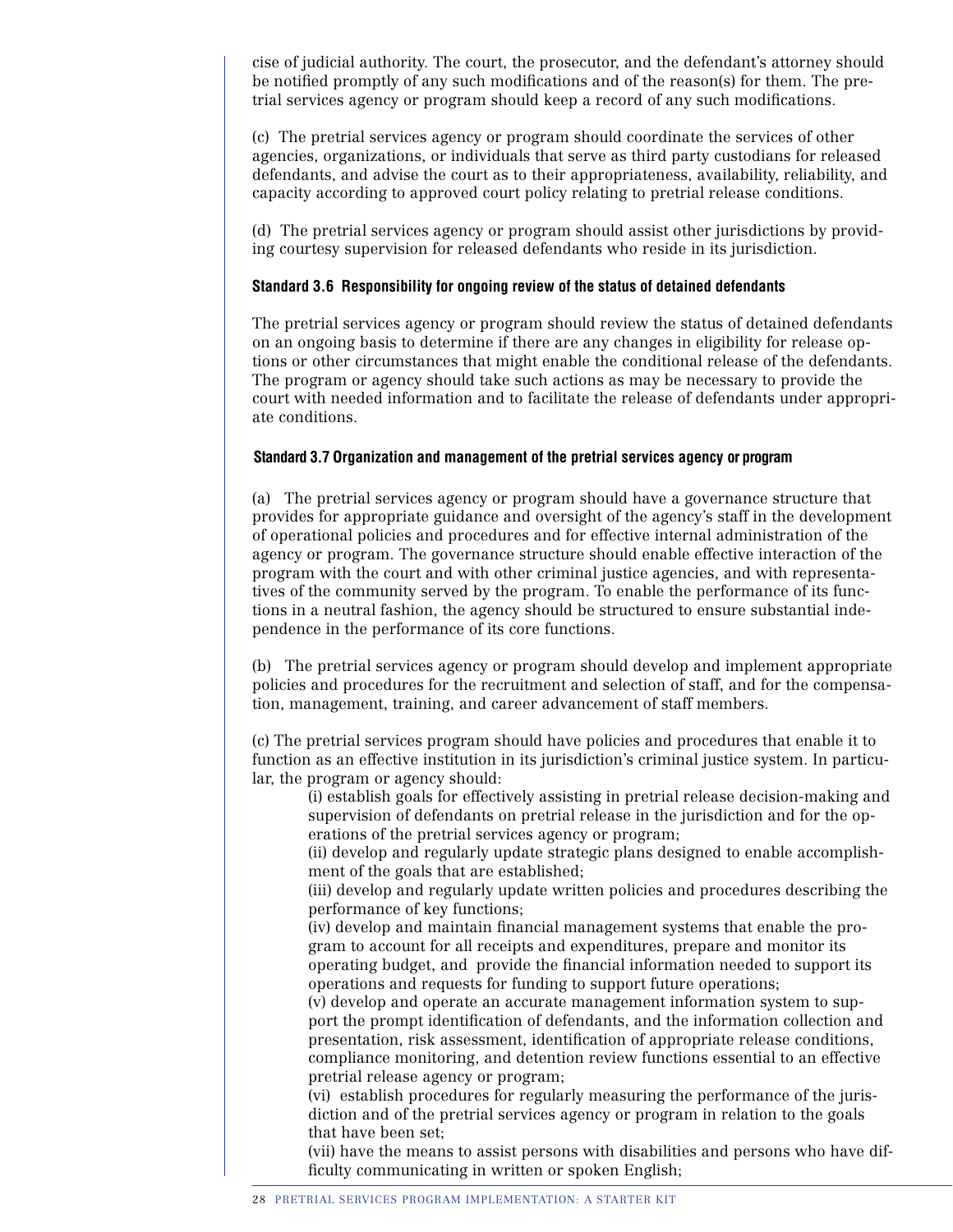(viii) meet regularly with community representatives to ensure that program practices meet the needs of the community served; and (ix) develop, in collaboration with the court, other justice system entities, and community groups, appropriate policies for the delivery and management of services needed to respond to the risks posed by released defendants, including strategies for use of substance abuse treatment programs, health and mental health services, employment services, other social services, and half-way houses.

### **NATIONAL ASSOCIATION OF COUNTIES 2009-2010 JUSTICE & PUBLIC SAFETY PLATFORM & RESOLUTIONS**

### **Pertaining to Courts**

### Pretrial Release

Counties should establish written policies that ensure:

- The interview and assessment of all arrestees booked into county jails;
- The investigation of information provided in order to provide a report to the judiciary for use during the pretrial release or detention decision;
- The use of release methods that are in compliance with state bail statutes which call for the least restrictive conditions during the pretrial stage that can protect the community and assure the appearance of the arrestee at all court events. These include release on recognizance, non-financial supervised release, and preventive detention.

### **Pertaining to Corrections**

### Bail Practices and Release Options

NACo recommends that all counties establish a written set of policies and procedures aligned with state statute, national professional standards, and best practices on the pretrial release decision. This includes: screening of all arrestees booked into county correctional facilities; the investigation of arrestees background information in order to provide a complete and accurate report to the judiciary for use during the pretrial release decision; and the option for the court of placing arrestees on supervised release to be monitored until disposition of the case. (Pages 7-8.)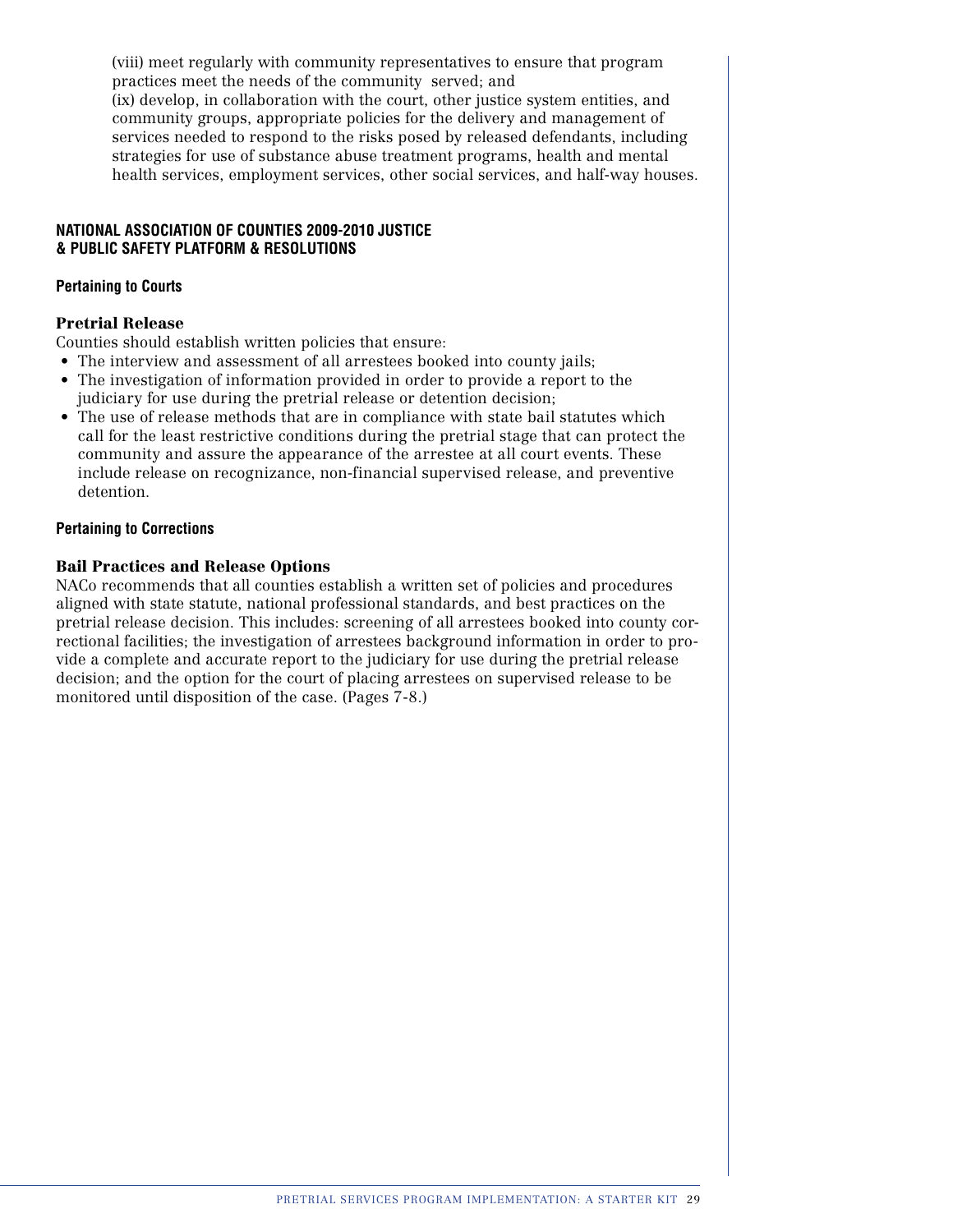# APPENDIX B

### **GENERIC EXAMPLE OF A PRETRIAL INTERVIEW FORM**

### **"GENERIC" COUNTY PRETRIAL SERVICES INTERVIEW FORM ADVISEMENT PRIOR TO INTERVIEW**

My name is and I am from the "Generic" County Pretrial Services Agency. I am here to ask you for information that will be used by the court to determine your pretrial release status. I will not ask you anything about your charge. Please do not tell me anything about your charge; if you do it can be used against you in court. The information that you give me will be verified. Please understand that any false information that you give can delay final decisions about your release status. Do you wish to proceed with this interview?

| <b>DEFENDANT INFORMATION</b>                                                   |                                                                                           |                                                         |                            |                                                                               |                                       |
|--------------------------------------------------------------------------------|-------------------------------------------------------------------------------------------|---------------------------------------------------------|----------------------------|-------------------------------------------------------------------------------|---------------------------------------|
| Name:                                                                          |                                                                                           |                                                         |                            | Date of Birth:<br>$\sqrt{2}$<br>$\overline{\phantom{a}}$                      |                                       |
| Aliases:                                                                       |                                                                                           |                                                         |                            | $SS#$ :                                                                       |                                       |
| Race: White Black Hispanic<br>Sex: Male Female<br>Asian Other ________________ |                                                                                           | Height: Weight:<br>Passport: Yes<br><b>No</b>           |                            |                                                                               |                                       |
| Marital Status: Single Married                                                 | Separated                                                                                 |                                                         | Divorced Widowed           |                                                                               |                                       |
| Children: Yes No                                                               | If Yes, Number:                                                                           |                                                         |                            |                                                                               | Live With Children Yes No             |
| Ages of Children _______________________________                               | the control of the control of the control of the control of the control of the control of |                                                         |                            |                                                                               | Primary Caregiver of Children: Yes No |
|                                                                                |                                                                                           |                                                         | Unverified                 |                                                                               |                                       |
| Comments:                                                                      |                                                                                           |                                                         |                            |                                                                               |                                       |
|                                                                                |                                                                                           | <b>RESIDENCE INFORMATION</b>                            |                            |                                                                               |                                       |
| Length of residence in the state:                                              |                                                                                           | _____ years _____ months ______ days Not State Resident |                            |                                                                               |                                       |
| <b>Present Address: (Street)</b>                                               |                                                                                           |                                                         |                            | Apt. #                                                                        |                                       |
| (City)                                                                         | (State)                                                                                   | (Zip)                                                   |                            |                                                                               |                                       |
| Who do you live with:                                                          |                                                                                           |                                                         |                            | Relationship: Spouse Children Parent(s)<br>Other Family Non-Family Live Alone |                                       |
| Telephone:                                                                     |                                                                                           | Can return? Yes No                                      |                            | Own                                                                           | Rent                                  |
| How long at this address: _____ years _____ months _____ days                  |                                                                                           |                                                         |                            |                                                                               |                                       |
| Get mail at this address: Yes<br>- No                                          |                                                                                           |                                                         | When last at this address: |                                                                               |                                       |
| Stay at any other address: Yes No                                              |                                                                                           |                                                         |                            |                                                                               |                                       |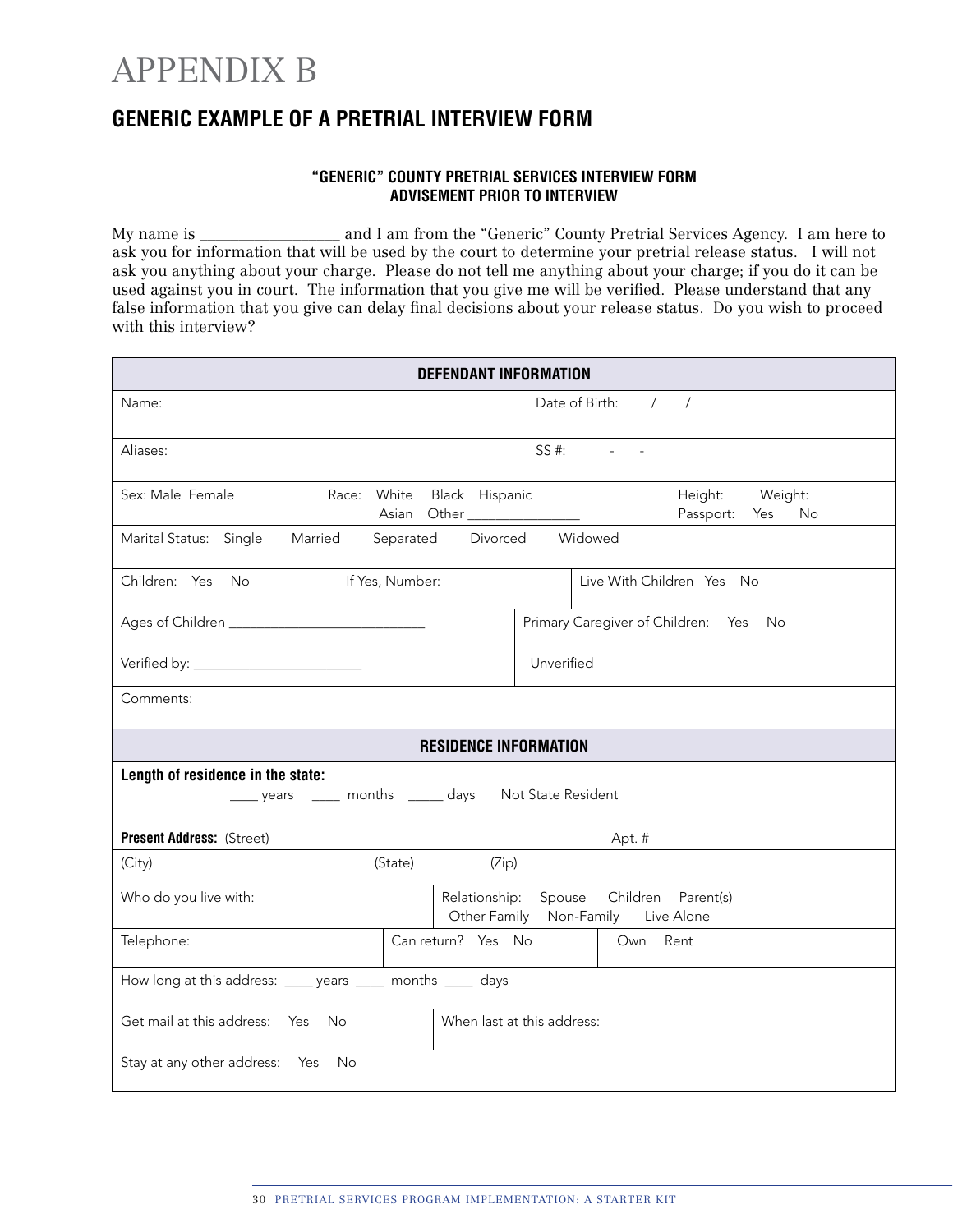| Any Other Present Addresses: (Street)                                     |                                                                    |                                           |             | Apt. #          |                                                       |  |
|---------------------------------------------------------------------------|--------------------------------------------------------------------|-------------------------------------------|-------------|-----------------|-------------------------------------------------------|--|
| (City)                                                                    | (State)                                                            | (Zip)                                     |             |                 |                                                       |  |
| Who live with?                                                            |                                                                    | Other Family Non-Family                   |             |                 | Relationship: Spouse Children Parent(s)<br>Live Alone |  |
| Telephone:                                                                |                                                                    | Can return? Yes No                        |             |                 | Own<br>Rent                                           |  |
| How long at this address: _____ years _____ months _____ days             |                                                                    |                                           |             |                 |                                                       |  |
| Get mail at this address: Yes No<br>When last at this address:            |                                                                    |                                           |             |                 |                                                       |  |
|                                                                           |                                                                    |                                           | Unverified  |                 |                                                       |  |
| Comments:                                                                 |                                                                    |                                           |             |                 |                                                       |  |
|                                                                           |                                                                    | EMPLOYMENT/SCHOOL STATUS/MILITARY HISTORY |             |                 |                                                       |  |
| Unemployed? Yes<br>No<br>How supported:                                   |                                                                    | If yes, how long?                         |             |                 |                                                       |  |
|                                                                           |                                                                    |                                           |             |                 |                                                       |  |
| <b>Current Employment:</b><br>Full time                                   | Part time                                                          |                                           |             |                 |                                                       |  |
| Where employed:                                                           |                                                                    |                                           | Occupation: |                 |                                                       |  |
|                                                                           | How long? _____ years _____ months _____ days<br>Date last worked: |                                           |             |                 |                                                       |  |
| Work address: (Street)                                                    |                                                                    |                                           |             | Room #          |                                                       |  |
| (City)                                                                    |                                                                    | (State)                                   |             | (Zip)           |                                                       |  |
| Supervisor's name:                                                        |                                                                    |                                           | Phone:      |                 |                                                       |  |
| <b>School Status:</b><br>Last year of school completed:                   |                                                                    | Currently in school:                      |             | Yes<br>No       |                                                       |  |
| If in school, name:                                                       |                                                                    |                                           | Type:       |                 |                                                       |  |
| <b>Military Status:</b><br>Currently in military:<br>Yes<br>No            |                                                                    | If yes, unit:                             |             |                 |                                                       |  |
| Ever in military:<br>Yes<br>No                                            | Branch:                                                            |                                           |             | Discharge Type: |                                                       |  |
| <b>HEALTH INFORMATION</b>                                                 |                                                                    |                                           |             |                 |                                                       |  |
| Current problem with:<br>Alcohol<br>Mental Illness<br>Drugs               |                                                                    |                                           |             |                 |                                                       |  |
| Alcoholism<br>Mental Illness<br>Currently in treatment for:<br>Drug Abuse |                                                                    |                                           |             |                 |                                                       |  |
| Name of treatment program:                                                |                                                                    |                                           |             |                 |                                                       |  |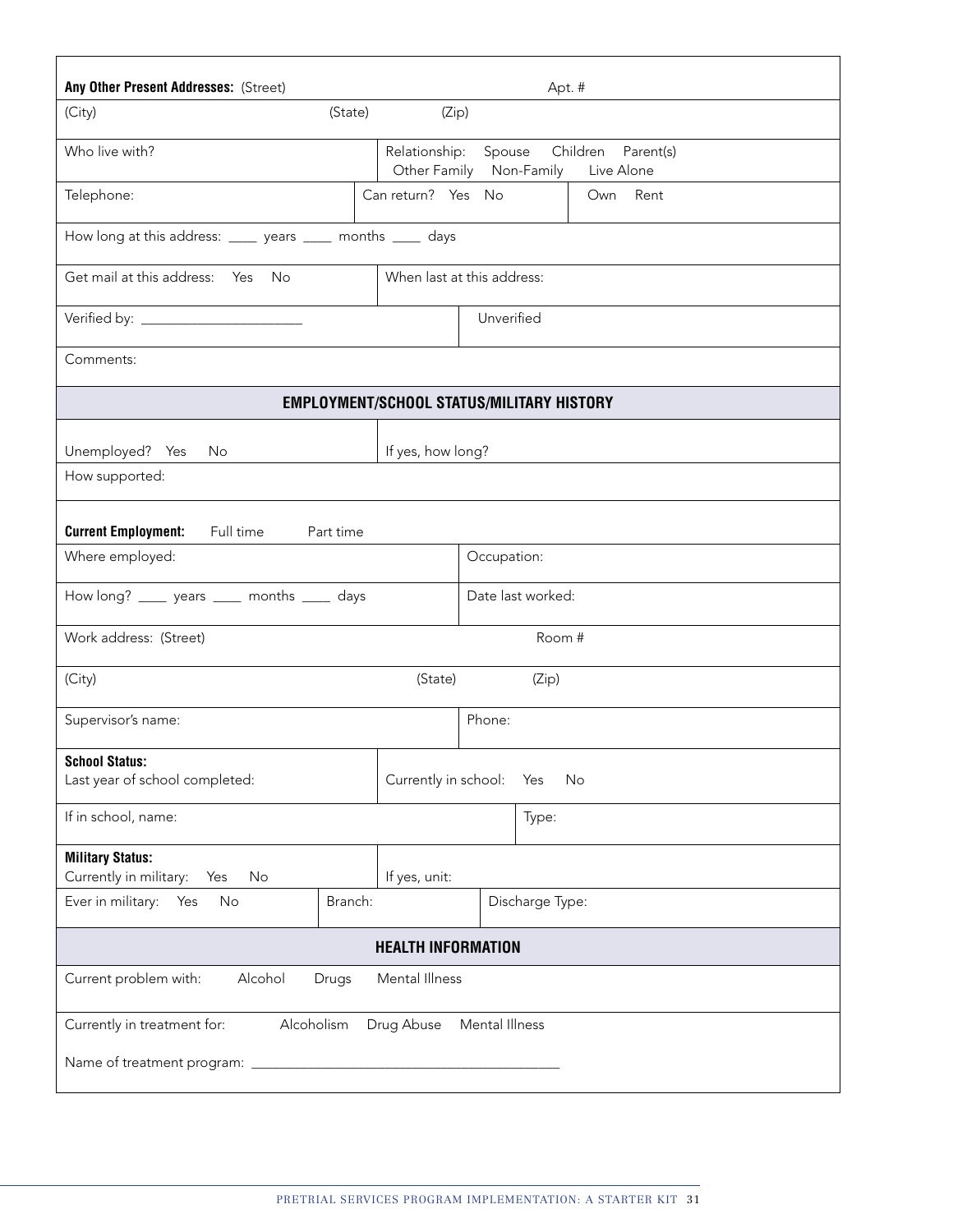| Ever in treatment for: Alcoholism Drug Abuse Mental Illness |                |                                |                  |              |  |
|-------------------------------------------------------------|----------------|--------------------------------|------------------|--------------|--|
|                                                             |                |                                |                  |              |  |
|                                                             | Unverified     |                                |                  |              |  |
| Comments:                                                   |                |                                |                  |              |  |
|                                                             |                | SELF-REPORTED CRIMINAL HISTORY |                  |              |  |
| Number of prior arrests:                                    |                | Number of prior convictions:   |                  |              |  |
| Are you currently on: pretrial release                      | probation      | parole                         |                  |              |  |
| Name, phone number and location of supervising officers:    |                |                                |                  |              |  |
|                                                             |                | <b>REFERENCES</b>              |                  |              |  |
| <b>Name</b>                                                 | <b>Address</b> |                                | <b>Telephone</b> | Relationship |  |
|                                                             |                |                                |                  |              |  |
|                                                             |                |                                |                  |              |  |
|                                                             |                |                                |                  |              |  |
|                                                             |                |                                |                  |              |  |
|                                                             |                |                                |                  |              |  |
|                                                             |                |                                |                  |              |  |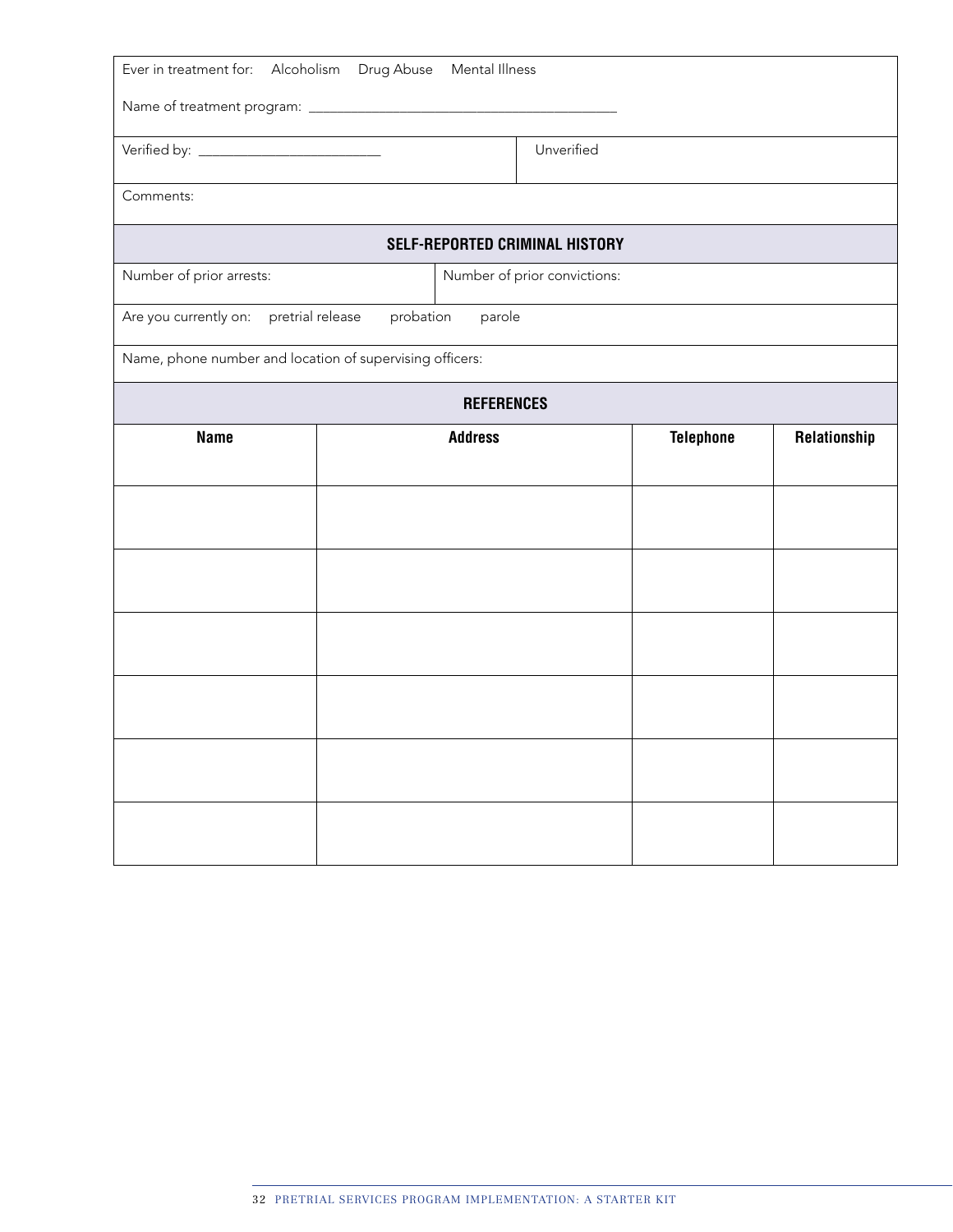# APPENDIX C

### **OVERVIEW OF RESEARCH FINDINGS ON PRETRIAL RISK ASSESSMENT**

The first pretrial risk assessment instrument can be traced back to 1961, when an experiment was launched in New York City to test the hypothesis that defendants could be categorized by the degree of risk they posed to fail to appear in court, and that such categorizations could be used in recommending pretrial release. Under a program run by the Vera Institute of Justice, a "point scale" was developed that used strength of family and community ties as the criteria for identifying defendants who were good risks of appearing in court. Evaluations of that point scale showed that the use of such objective criteria could be effective in classifying risks of FTA.

In the aftermath of the Vera experiment, many jurisdictions established pretrial services programs and implemented point scales to assess FTA risks. Many of these jurisdictions simply adopted the "Vera Model," using the same criteria and weights as used in the Vera point scale.

Studies of these early risk assessment instruments showed mixed results in terms of their effectiveness in identifying factors that help predict FTA. For example, a 1981 summary of studies that were done in the 1960s and 1970s in different jurisdictions (Eskridge, 1981) showed the following results.

Community Ties:

- Four studies showed strong community ties were significantly related to appearance in court.
- Ten studies showed that community ties were not significantly related to appearance in court.

Employment:

- Four studies showed being employed was significantly related to appearance in court.
- One study showed employment not related to appearance in court.

Having a Telephone:

- Two studies showed that defendants who had telephones in their names were more likely to appear in court.
- Two studies showed that this did not matter.

Prior Record:

- Five studies showed that having a prior record was a predictor of failure to appear in court.
- Four studies showed that the existence of a prior record was not related to appearance in court.

In the 1970s, states began changing their bail laws to make the risk of danger to the community, in addition to the risk of FTA, a consideration in the bail decision. As a result, pretrial risk assessment studies had to look at both danger to the community, as measured by rearrests, as well as FTA. A number of studies done in the 1990s and in this decade have looked at both FTA and rearrest, with each one identifying different factors relating to risks.

For example, a 1994 risk assessment study in Ramsey County, Minnesota identified two variables that were predictive of appearance in court: being charged with an offense against a person and having completed high school and some college. Four variables were found to be predictive of failing to appear: having prior convictions for felony weapons offenses; having prior felony arrests; being 18 or 19 years of age; and being at the current address for less than three months. Three variables — having prior felony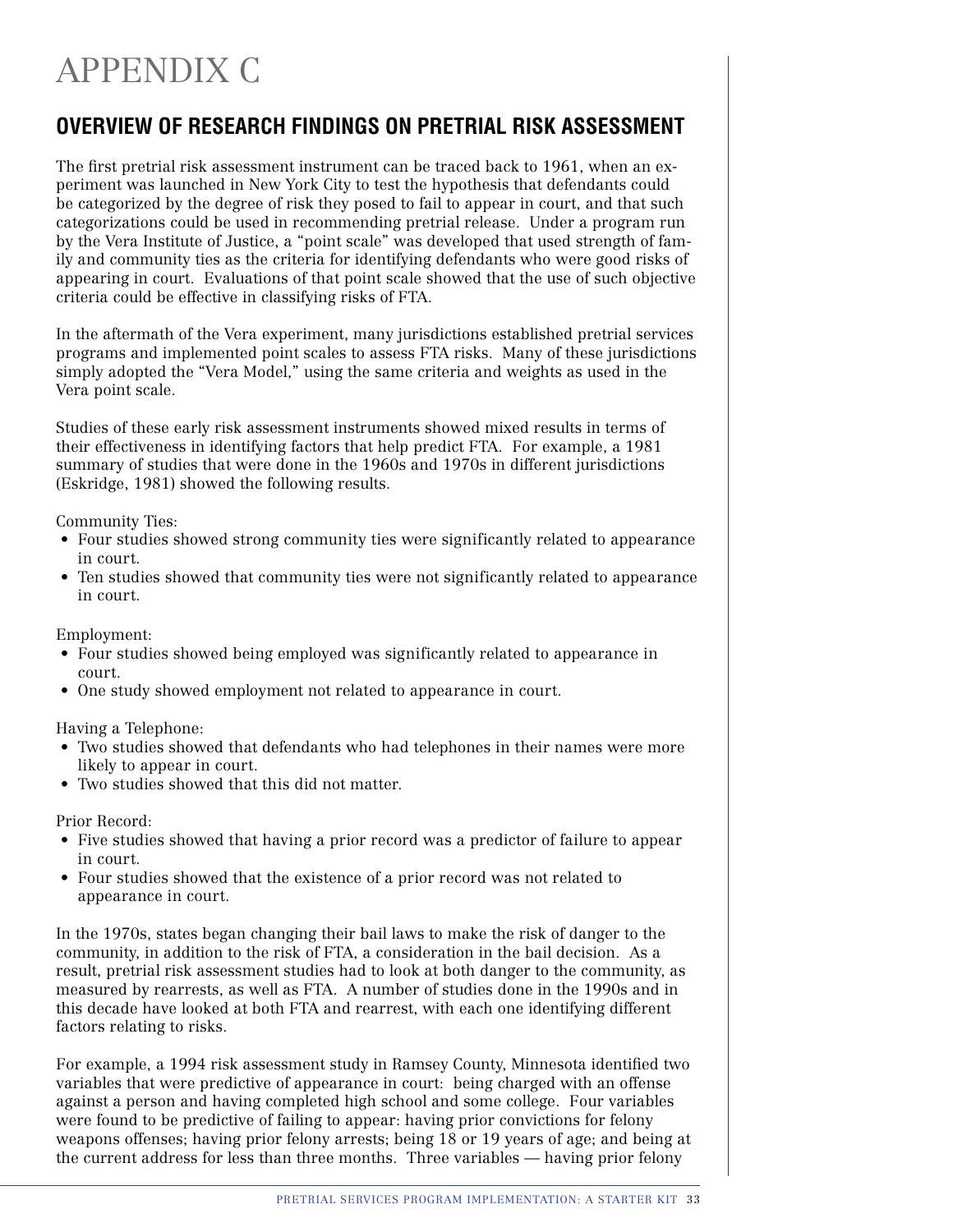arrests; having prior misdemeanor convictions; and being 18 or 19 years of age — were predictive of being rearrested, while one variable, the current charge being for a drug offense, was predictive of not being rearrested (Dickinson, 1994).

A 1999 evaluation of the risk assessment instrument used in Maricopa County, Arizona identified five factors associated with higher risks of both FTA and rearrest:

- Prior FTA;
- Being charged with a property or drug offense;
- Being single or separated;
- Paying child support, and
- Having prior convictions.

Two factors – having family in the area and having a verified address – lessened the likelihood of FTA and rearrest (Henry, Clark, Austin and Naro, 1999).

Seven localities in Virginia participated in a 2003 study on pretrial risk assessment. Nine factors were identified as being predictive of pretrial misconduct:

- Having two or more prior FTAs;
- Being charged with a felony;
- Having one or more outstanding warrants from another jurisdiction for charges unrelated to the current arrest;
- Having one or more misdemeanor or felony convictions;
- Having two or more violent convictions;
- Living at the current address for less than one year;
- Not being employed continuously for the previous two years and not the primary caregiver for a child at the time of arrest; and
- Having a history of drug abuse (VanNostrand, 2003).

These findings were re-examined in 2009. Researchers found that eight of the nine factors were still valid – the factor relating to outstanding warrants was found to have no predictive ability and was dropped from the revised risk assessment tool (VanNostrand and Rose, 2009).

In 2006, researchers in New York City identified several community-tie factors that predict likelihood of pretrial failure. Having a New York City address, having a telephone in their residence, and being employed, in school, or in a training program full-time predicted lower likelihood of pretrial misconduct. Regarding criminal history factors, defendants with prior misdemeanor convictions, having pending cases, and having a history of FTA were more likely to either FTA or be rearrested (Siddiqi, 2006).

At least two jurisdictions – Harris County, Texas and Hennepin County, Minnesota – conducted comprehensive validation studies in the 1990s and then repeated the studies very recently. In both cases, the variables that were found to be valid in the 1990s were, in many cases, different than those found to be valid in the most recent studies.

Six factors were identified in a 1993 study of the Harris County, Texas pretrial risk assessment instrument (Cuvelier and Potts, 1993) as being predictive of pretrial misconduct:

- Having a Harris County address;
- Having a telephone;
- Being employed full time, a student, on disability, or a homemaker;
- Having a prior FTA;
- Having prior felony convictions;
- Having prior misdemeanor convictions.

A 2009 re-validation in Harris County (Austin and Murray, 2009) of the factors found to be valid in 1993 found some variables that were different and others that were refined:

- Current charge of burglary, theft, fraud, other property, or deliver controlled substance;
- On probation and/or parole;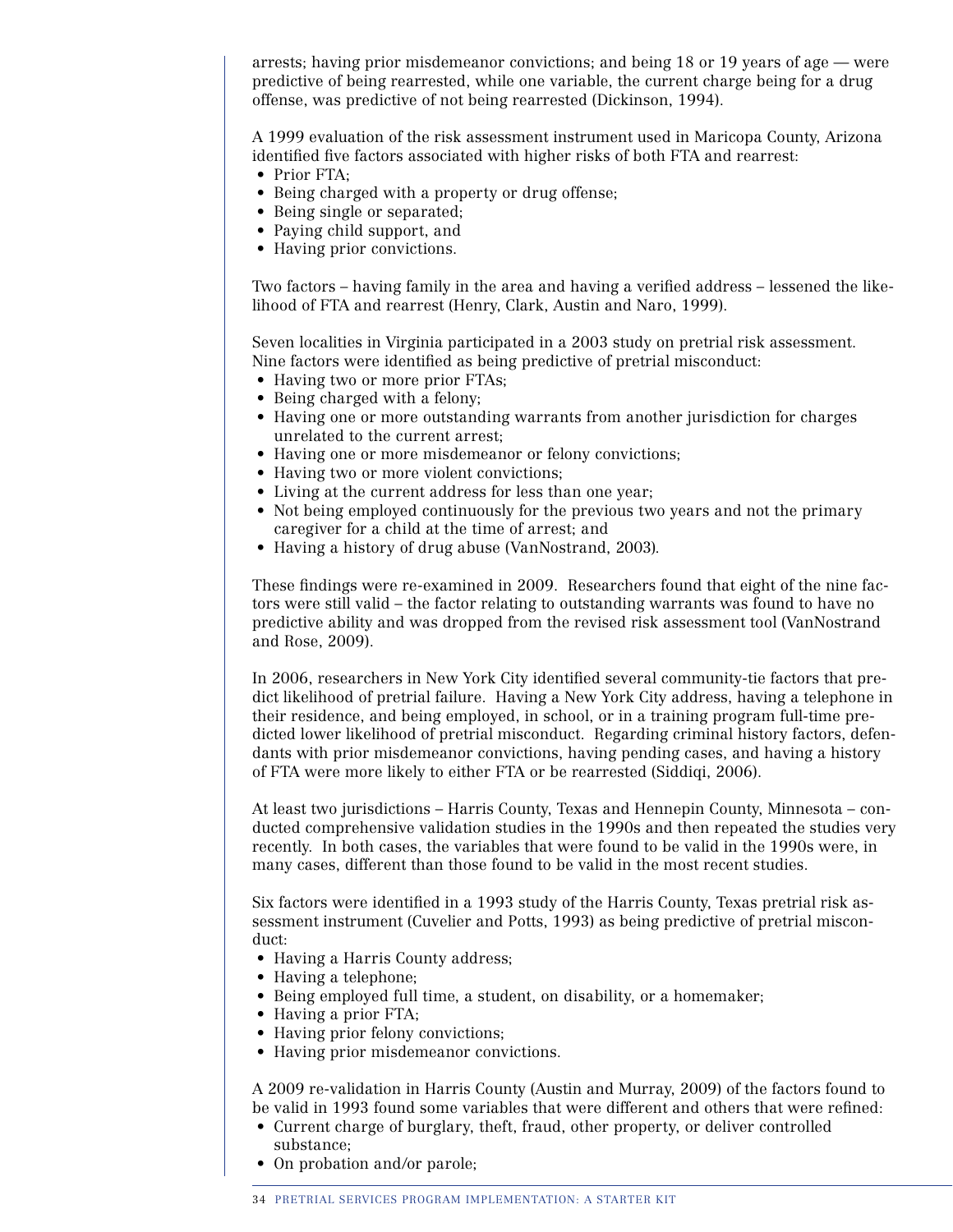- One prior misdemeanor conviction (worth 1 point) as opposed to two or more prior misdemeanor convictions (worth 2 points)
- One prior felony conviction (worth 1 point) as opposed to two or more prior felony convictions (worth 2 points);
- One or more FTAs;
- No high school diploma or GED;
- Lives with someone other than spouse, children, or self;
- Does not own automobile:
- Unemployed and not in school full time, not retired, disabled or a homemaker. (Austin and Murray, 2008.)

A 1992 study of risk assessment in Hennepin County, Minnesota identified two variables (defendant lived at least five years in the area, and defendant was charged with drug offense) that were predictive of appearance in court, and one variable (prior history of FTA) that was predictive of failure to appear in court. Regarding rearrest, one variable (the defendant was employed) was found to be predictive of having no rearrest, while five variables (prior felony convictions, prior misdemeanor convictions, current charge a property offense, current charge a drug offense, and the defendant was 21 years old or younger) were predictive of being rearrested (Goodman, 1992).

In 2006, researchers evaluated the risk assessment instrument that was put in place after the 1992 Hennepin County study. Three factors were identified as being significant in predicting both pretrial crime and FTA: having higher number of prior convictions; having a history of failure to appear; and being unemployed or employed less than 20 hours a week. One factor – being charged with a felony against a person – decreased the odds of a defendant committing pretrial crime and of failing to appear in court (Podkopacz, 2006).

A study of 565,178 defendants charged in federal courts between October 1, 2001 and September 30, 2007 identified the following nine factors as being statistically significant predictors of pretrial misconduct:

- Defendants with one or more misdemeanor or felony charge pending at the time of arrest were 20 percent more likely to fail than those with no pending charges
- Defendants with one prior misdemeanor arrest were 13 percent more likely to fail, those with two priors 32 percent more likely, with three priors 45 percent more likely, with four 59 percent more likely, and with five or more 69 percent more likely to fail.
- Defendants with one prior felony offense were 22 percent more likely to fail and those with two or more were 38 percent more likely
- Defendants with one prior failure to appear were 22 percent more likely to fail and those with two or more were 35 percent more likely
- Unemployed defendants were 21 percent more likely to fail than those who were employed
- Defendants who were renting rather than buying their own homes were 65 percent more likely to fail, those making no financial contribution to their residence 74 percent more likely, and those with no residence more than twice as likely
- Defendants who abused alcohol were 21 percent more likely to fail, those who abused cannabis 23 percent more likely, and those narcotics 40 percent more likely
- Defendants charged with a felony were 61 percent more likely to fail than those charged with a misdemeanor
- When compared to defendants charged with a theft of fraud related charge, those charged with a firearm offense were 51 percent more likely to fail, a drug offense 78 percent more likely, and an immigration law violation 78 percent more likely (VanNostrand and Keebler, 2009).

All of these studies looked at risk assessment instruments whose structure was based upon the model that was developed by the Vera Institute in 1961 – that is, a point scale that assigns certain points (either negative or positive) to factors believed – either intuitively or from research findings – to be related to risks of pretrial misconduct. The factors included and the weights assigned have varied, but the basic structure has been the same.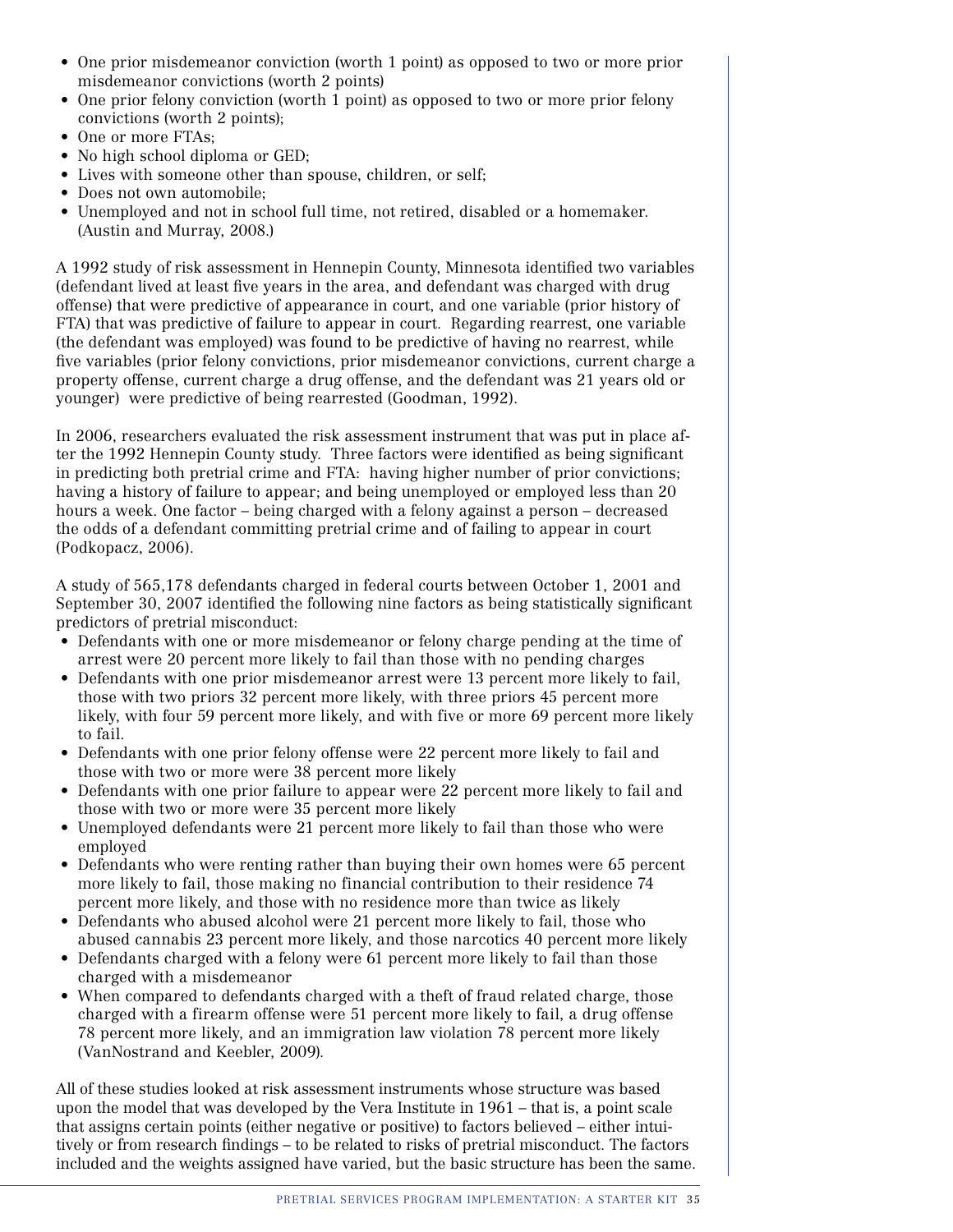There are certainly some commonalities among the findings of studies that have looked at these instruments. For example, defendants with prior histories of FTA and prior convictions are more likely to FTA in the current case and be rearrested. Still, the studies disagree on the specifics of these variables. For example, some studies show that any prior FTA raises the risk of FTA, while others show that risk is not raised until a defendant reaches at least two prior FTAs. Likewise, some show that having any prior convictions raises risk, but in others only a certain number of convictions or convictions for certain types of offenses are relevant.

Even with these commonalities, however, study after study has failed to replicate the findings of previous studies. These findings raise caution about simply borrowing a pretrial risk assessment from one jurisdiction and expecting it to work in another.

#### **References**

Austin, J. & Murray, T. (2009). *Re-Validation of the Actuarial Risk Assessment Instrument for Harris County Pretrial Services.* Washington. D.C.: The JFA Institute.

Cuvelier, S., and Potts, D. (1993). *Bail Classification Profile Project: Harris County, Texas*. Alexandria, Virginia: State Justice Institute.

Dickinson, K. (1994). *Pretrial Release Study: Phase I.* Ramsey County, Minnesota: Project Remand.

Eskridge, C. (1981). Predicting and Protecting Against Failure to Appear in Pretrial Release: The State of the Art. *Pretrial Services Annual Journal.* Washington, D.C.: Pretrial Services Resource Center.

Goodman, R. (1992). *Pretrial Release Study*. Minneapolis, Minnesota: Hennepin County `Bureau of Community Corrections.

Henry, D., Clark, J., Austin, J., and Naro, W. (1999). *Study of the Maricopa County Superior Court Risk Assessment Instrument*. Washington, D.C.: Pretrial Services Resource Center.

Podkopacz, M. (2006). *Fourth Judicial District of Minnesota Pretrial Evaluation: Scale Validation Study*. Power Point Presentation.

Siddiqi, Q. (2006). *Predicting the likelihood of pretrial re-arrest for violent felony offenses and examining the risk of pretrial failure among New York City defendants: An analysis of the 2001 dataset.* New York, NY: New York City Criminal Justice Agency, Inc.

VanNostrand, M. (2003). *Assessing risk among pretrial defendants in Virginia: The Virginia pretrial risk assessment.* Richmond, VA: Virginia Department of Criminal Justice Services.

VanNostrand, M., and Keebler, G., (2009). *Pretrial Risk Assessment in Federal Court.* Luminosity, Inc.

VanNostrand, M., and Rose, K. (2009). *Pretrial Risk Assessment in Virginia*. Luminosity, Inc.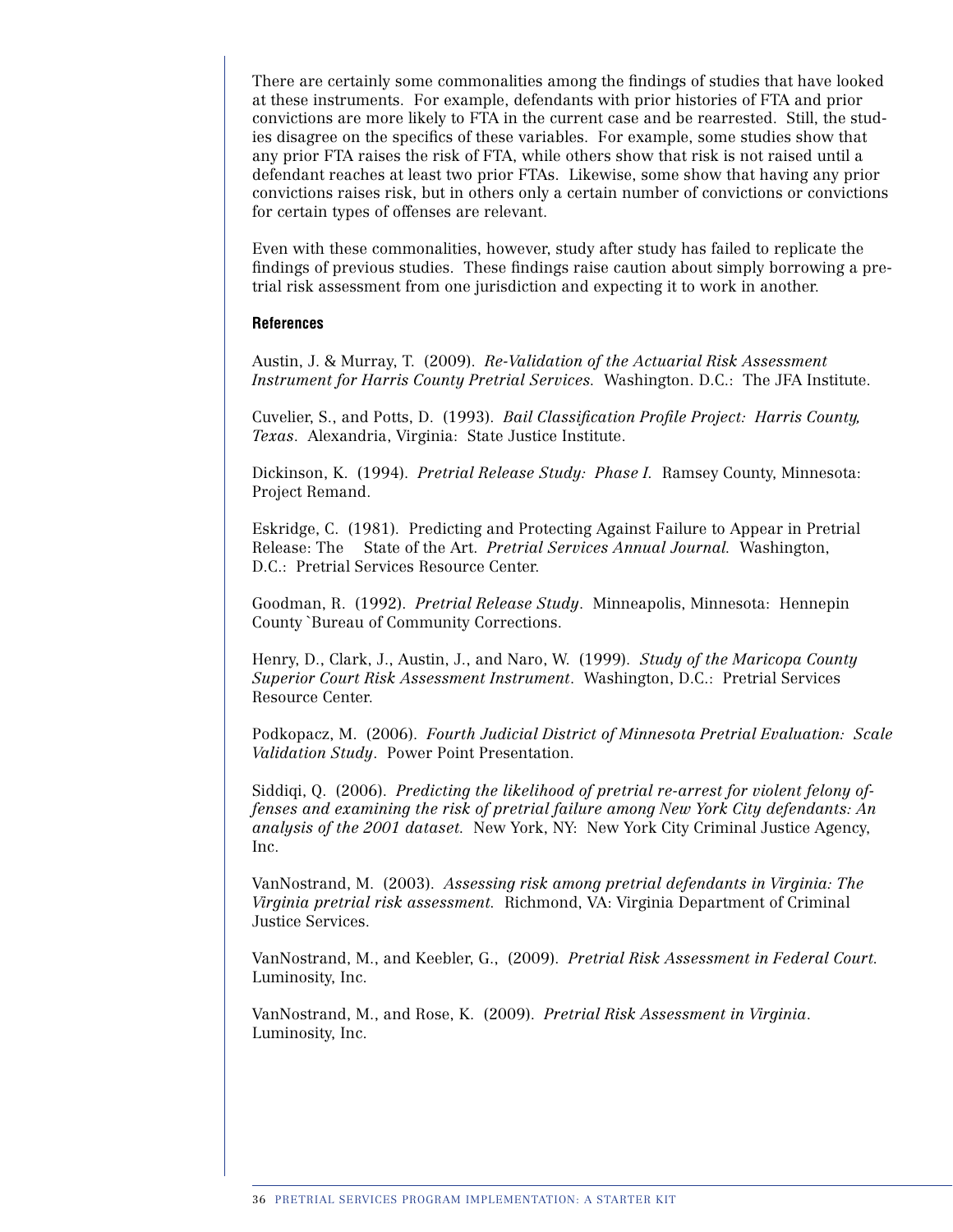# APPENDIX D

### **EXAMPLE OF VALIDATED PRETRIAL RISK ASSESSMENT INSTRUMENT**

### **Virginia Pretrial Risk Assessment Instrument**

| <b>Risk Factor</b>                                                                 | <b>Criteria</b>                                                                                                                                       | <b>Assigned</b><br><b>Points</b> |
|------------------------------------------------------------------------------------|-------------------------------------------------------------------------------------------------------------------------------------------------------|----------------------------------|
| Charge Type                                                                        | If most serious charge for the current offense is a felony                                                                                            |                                  |
| Pending Charge(s)                                                                  | If the defendant has one or more charges pending in court at the time of the<br>arrest                                                                |                                  |
| Criminal History                                                                   | If the defendant has one or more misdemeanor or felony convictions                                                                                    |                                  |
| Failure to Appear                                                                  | If the defendant has two or more failure to appear convictions                                                                                        | 2                                |
| If the defendant has two or more violent convictions<br><b>Violent Convictions</b> |                                                                                                                                                       |                                  |
| Current Residence                                                                  | If the defendant has lived at the current residence for less than one year prior to<br>the arrest                                                     |                                  |
| Employed/Child<br>Caregiver                                                        | If the defendant has not been employed continuously for the previous two years<br>and was not the primary caregiver for a child at the time of arrest |                                  |
| History of Drug Abuse                                                              | If the defendant has a history of drug abuse                                                                                                          |                                  |

| <b>Risk Level</b>    | <b>Risk Score</b> |
|----------------------|-------------------|
| Low                  | 0,1 points        |
| <b>Below Average</b> | 2 points          |
| Average              | 3 points          |
| Above Average        | 4 points          |
| High                 | $5 - 9$ points    |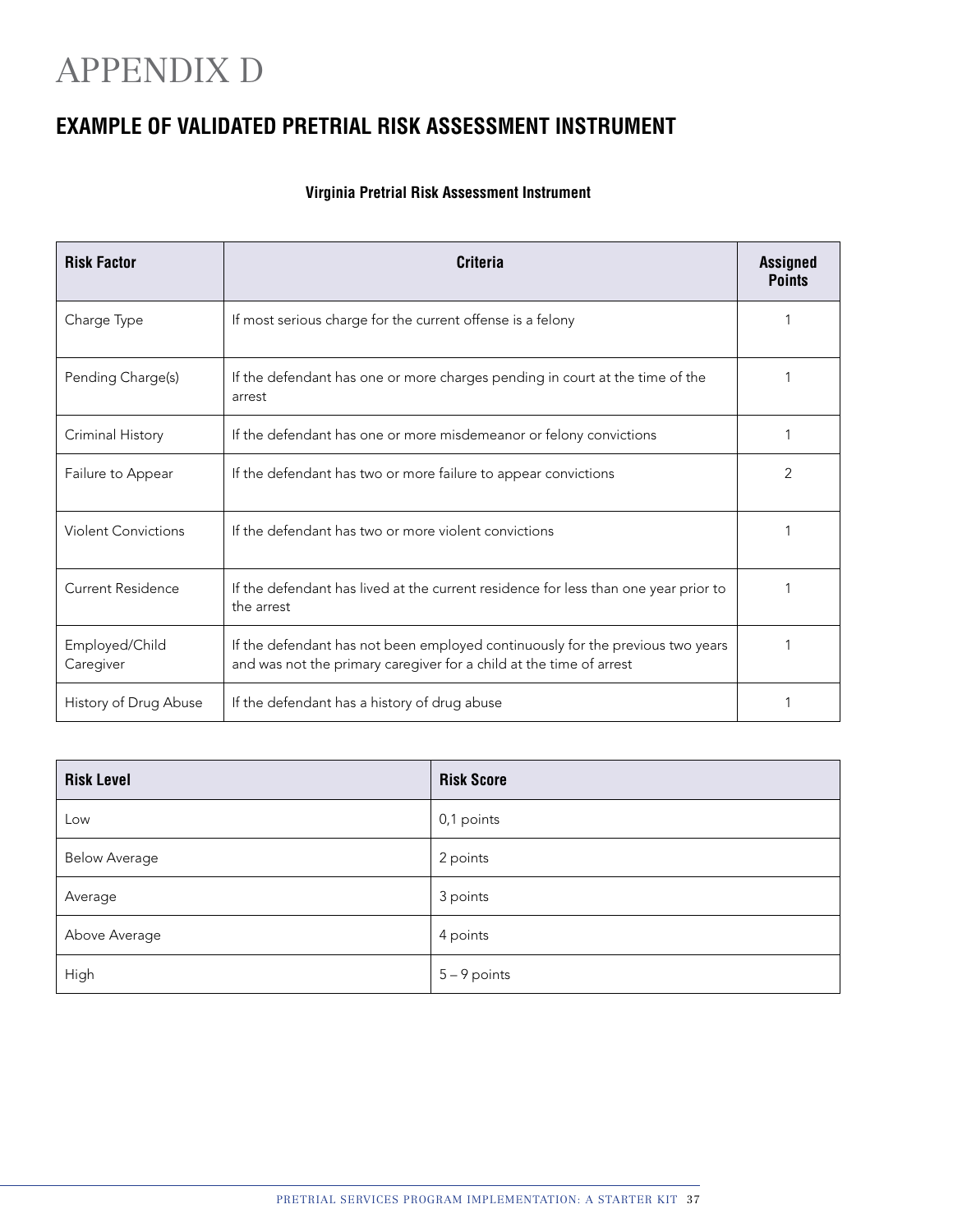# APPENDIX E

### **OVERVIEW OF RESEARCH FINDINGS ON PRETRIAL SUPERVISION**

Various research efforts have been undertaken over the years to show the impact of conditions of release and supervision in reducing pretrial misconduct, all with mixed results. Several studies have shown that it is not the mere imposition of conditions, but the supervision of conditions of pretrial release that is effective in reducing risks of pretrial misconduct in defendants (Venezia; Miller, McDonald, Rossman and Romero, 1975; Clarke, Freeman and Koch, 1976; Austin, Krisberg and Litsky, 1993). One study found that increasing levels of supervision of pretrial release conditions improves appearance rates, but has no impact on rearrests (Welsh, 1978). Other studies have focused on the impact of compliance on misconduct. One such study found that appearance rates were improved for defendants who complied with a condition to contact the pretrial services program on a regular basis, but it did not matter how frequently defendants were required to report (San Mateo County Bar Association). A study of three jurisdictions showed no significant differences in pretrial misconduct outcomes for defendants randomly assigned to supervision and control groups (Toborg, 1981).

In the early 1990s, several studies tested the effectiveness of particular conditions of non-financial release — in some cases drug testing and in others electronic monitoring — in reducing rates of pretrial misconduct. These too had mixed results. One study of drug testing found that defendants who reported for drug testing appointments during the pretrial supervision period, regardless of whether they tested positive or negative, had lower misconduct rates than defendants who failed to report for testing (Toborg, Bellassai, Yezer and Trost, 1989). Another study of the same jurisdiction, the District of Columbia, examined the impact of intensive supervision on misconduct. The study found that defendants who were placed in an intensive supervision program, in which twice-weekly drug testing was a major component, were rearrested at a rate of 7.8 percent, compared to a rearrest rate of 24 percent for those in normal supervision (Carver, 1993). Other studies of the effectiveness of drug testing as a condition of pretrial release showed different results — that it had no impact on reducing pretrial misconduct rates (Goldkamp, Jones, Weiland and Gottfredson, 1990; Jones and Goldkamp, 1993; Britt, Gottfredson and Goldkamp, 1992; Visher, 1992). However, each of these studies cited problems in implementing the drug testing programs, especially the scheme of sanctions for defendants who violated their drug testing conditions, as possible reasons for the lack of impact.

The research of electronic monitoring showed similarly disparate findings. One study on electronic monitoring, which compared outcomes — arrest on new charges, absconding, and technical violations — of pretrial defendants to convicted offenders, found that pretrial detainees fail at higher rates than convicted offenders – 27 percent versus 19 percent (Maxfield and Baumer, 1990). Another study found that "with the use of EMS [Electronic Monitoring Supervision] a riskier clientele could be released with the assurance that Pretrial Services could provide effective supervision and report noncompliance of bond conditions to the court" (Cooprider and Kerby, 1990).

Much of this research was conducted at a time when few options were available or used. The more recent research on drug testing and electronic monitoring looked at only the one condition – drug testing or electronic monitoring. Various reasons have been ascribed to the disparity in the results of all these studies. In some cases the supervision programs were poorly implemented; in some cases the studies themselves were poorly designed or executed.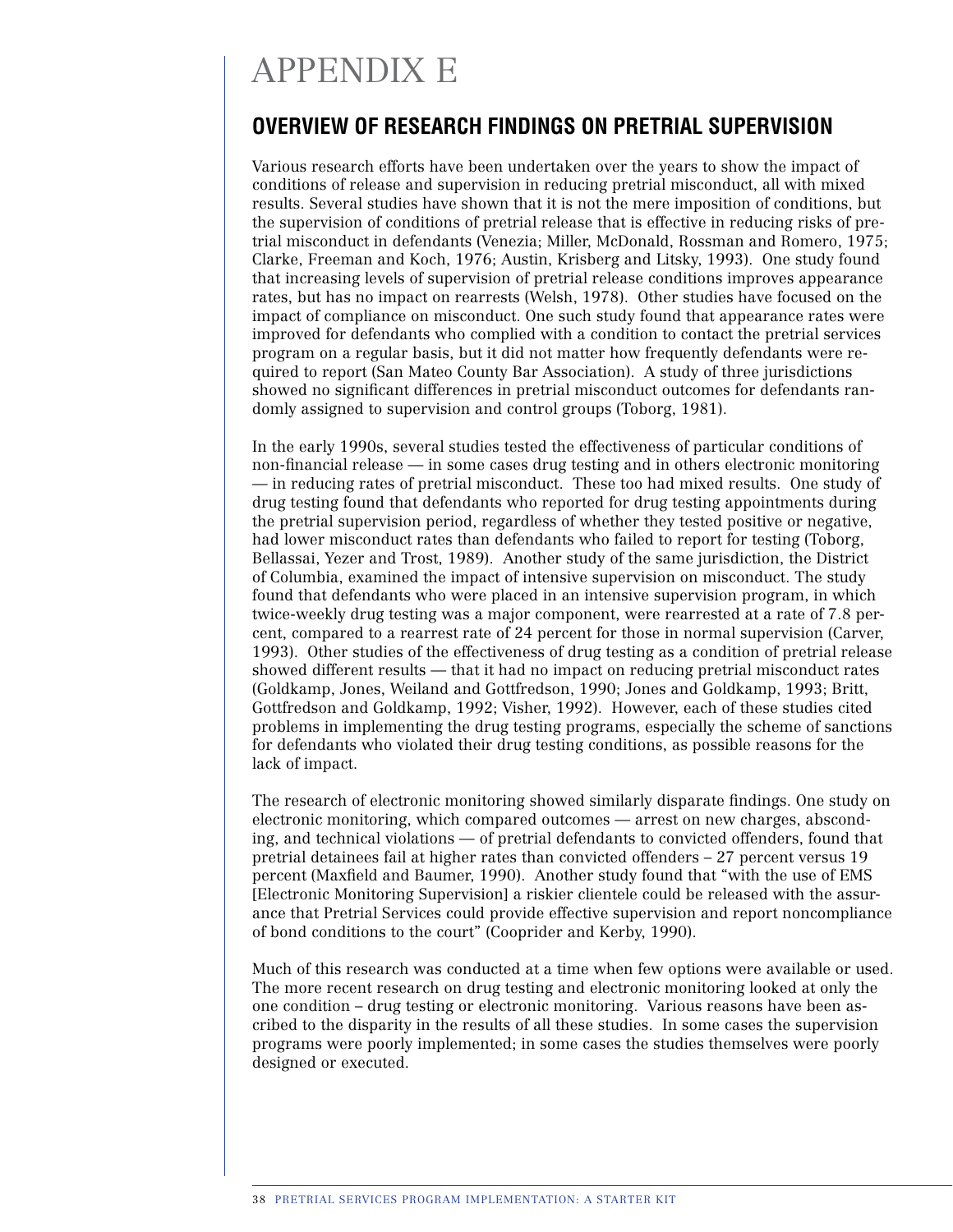#### **References**

Austin, James, Barry Krisberg, and Paul Litsky. 1985. "The Effectiveness of Supervised Pretrial Release." *Crime and Delinquency*, Sage Publications, Volume 31, Number 4.

Britt, Chester L. III., Michael R. Gottfredson, John S. Goldkamp. 1992. "Drug Testing and Pretrial Misconduct: An Experiment on the Specific Deterrent Effects of Drug Monitoring Defendants on Pretrial Release." *Journal of Research on Crime and Delinquency,* Volume 29, Number 1.

Carver, John A. 1993. "Using Drug Testing to Reduce Detention," *Federal Probation*. Washington, D.C., Administrative Office of the United States Court, Volume 57, Number 1.

Clarke, Stevens H., Jean L. Freeman, and Gary G. Koch. 1976. "Bail Risk: A Multivariate Analysis." *Journal of Legal Studies*, Volume 5.

Cooprider, Keith W., and Judith Kerby. 1990. "A Practical Application of Electronic Monitoring at the Pretrial Stage." *Federal Probation*.

Goldkamp, John S., Peter R. Jones, Doris Weiland, and Michael R. Gottfredson. 1990. *Measuring the Impact of Drug Testing at the Pretrial Stage: Experimental Findings From Prince George's County and Milwaukee County: Final Report.* Philadelphia, PA, Crime and Justice Research Institute.

Jones, Peter R. and John S. Goldkamp. 1993. "Implementing Pretrial Drug Testing Programs in Two Experimental Sites: Some Deterrence and Jail Bed Implications." *The Prison Journal,* Volume 73, Number 2.

The Justice Education Center. 1993. *Alternatives to Incarceration – Phase 1: Pretrial Evaluation.* Hartford, Connecticut.

Maxfield, Michael George, and Terry L. Baumer. 1990. "Home Detention With Electronic Monitoring: Comparing Pretrial and Postconviction Programs." *Crime and Delinquency*, Volume 36, Number 4.

Miller, Herbert, William McDonald, Henry Rossman, and Joseph Romero. 1975. *Second Year Report: Evaluation of Conditional Release Program; Philadelphia, Pennsylvania.* Washington, D.C.: Georgetown University Law Center, Institute of Criminal Law and Procedure.

San Mateo County Bar Assocation. 1991. *The Effect of Levels of Required Contact Upon Court Appearance.* San Mateo County, California.

Toborg, Mary A. 1981. *Pretrial Release: A National Evaluation of Practices and Outcomes*. Washington, D.C.: U.S. Department of Justice, National Institute of Justice.

Toborg, Mary A., John P. Bellassai, Anthony M.J. Yezer, and Robert P. Trost. 1989. *Assessment of Pretrial Urine Testing in the District of Columbia.* U.S. Department of Justice, National Institute of Justice.

Venezia, Peter. *Pretrial Release with Supportive Services for "High Risk" Defendants: The Three-Year Evaluation of the Polk County, Iowa Department of Court Services Community Corrections Project.* Davis, CA: National Council on Crime and Delinquency.

Visher, Christy A. 1992. "Pretrial Drug Testing," *National Institute of Justice Research in Brief.* U.S. Department of Justice, National Institute of Justice.

Welsh, J. Daniel. 1978. "Is Pretrial Performance Affected By Supervision?" *Pretrial Services Annual Journal*. Washington, D.C., Pretrial Services Resource Center.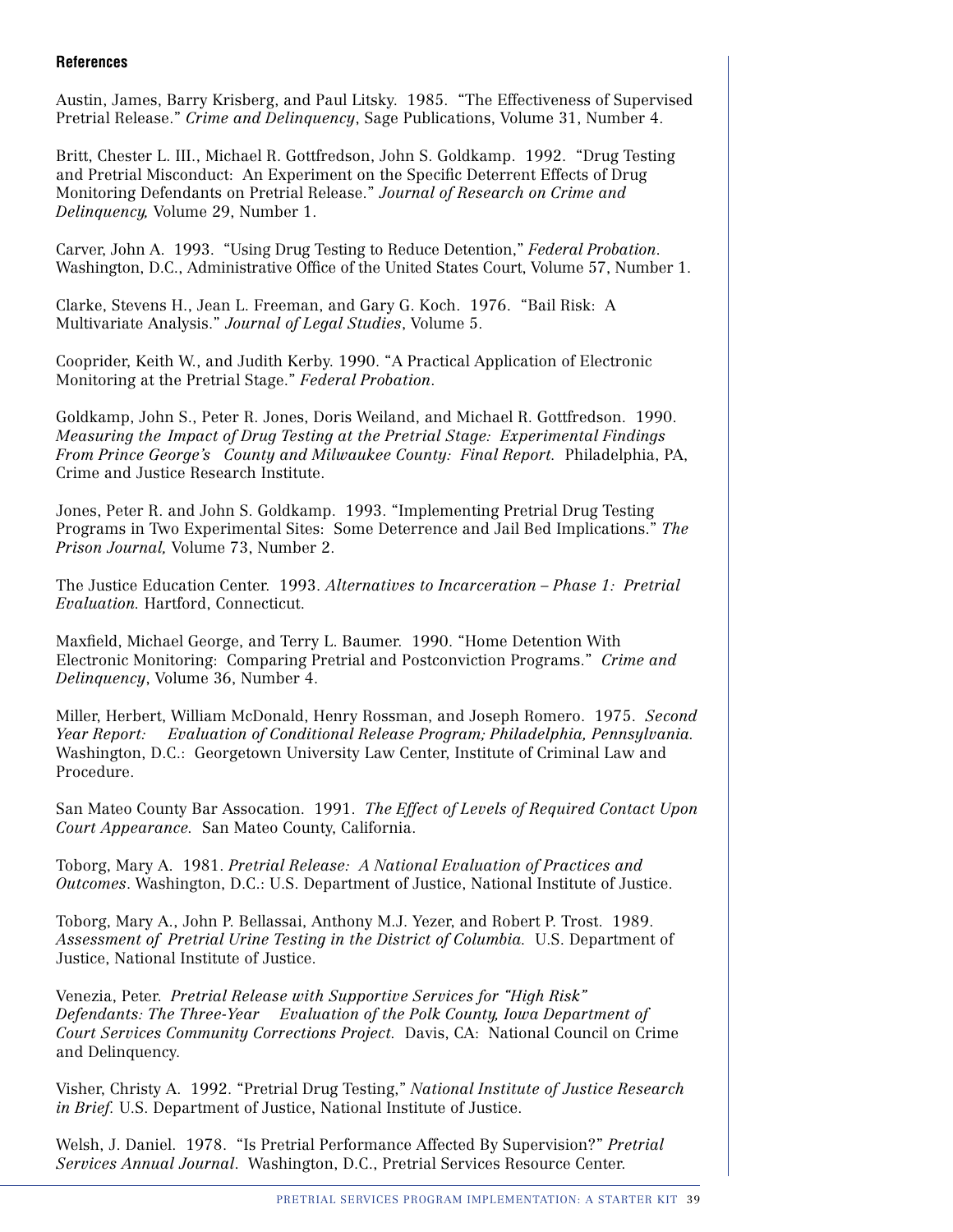# APPENDIX F

### **Court Date Reminder Script**

This is the script used by staff of the Jefferson County, CO pretrial services program when calling defendants to remind them of their court dates:

*Hello, this call is for: Defendant First Name* 

*I am* \_\_\_\_\_\_\_\_\_\_\_\_\_\_\_\_ from the Jefferson County Sheriff's Office. I am calling to re*mind you that you have a Court Date on [day of week] & [date] at 1:15 p.m. You need to be in Courtroom 1A, which is on the first floor of the Jefferson County Courthouse, located in Golden at 100 Jefferson County Parkway. Please check in with the Court Clerk that sits in Courtroom 1A upon your arrival.*

*Also, please come prepared to pay all or part of the fees and/or fine that may be assessed by the Court; they are due on the day of sentencing with a variety of payment options available.*

*And don't forget to bring any documentation you may have to satisfy the court regarding the charges against you.*

*However, if you choose NOT to show-up at Court, a warrant will be issued for your arrest and the Dept. of Motor Vehicle will be notified and may take action to suspend your license.*

*\*\*Please remember that since you are under the age of 18, you will need to bring a parent or guardian with you to court, again that date is \_\_\_\_\_\_\_.*

*If you think this message is an error, please contact me at (303) 271-6343.*

*Thank you. Good-bye.*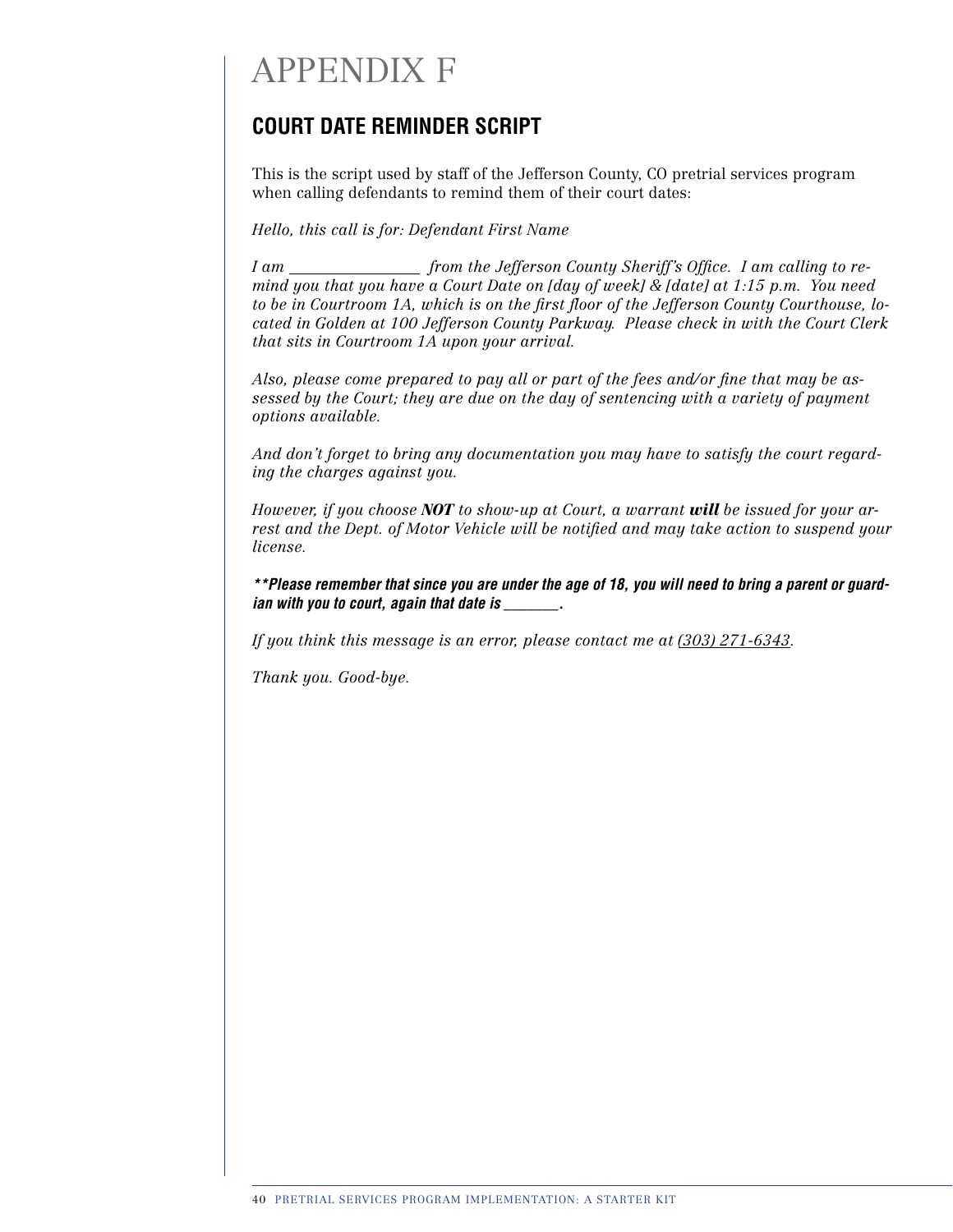# APPENDIX G

## **PROCESS, OUTCOMES AND PERFORMANCE MEASURES**

### **PRETRIAL MONTHLY PERFORMANCE MEASURES**

| <b>Measure</b>                                                | <b>Raw Number</b>                                                                                                                                                                                                                                                                                                                                                                                                                                                                                | <b>Your Numbers</b>         |
|---------------------------------------------------------------|--------------------------------------------------------------------------------------------------------------------------------------------------------------------------------------------------------------------------------------------------------------------------------------------------------------------------------------------------------------------------------------------------------------------------------------------------------------------------------------------------|-----------------------------|
| Percent of jail popula-<br>tion that is in pretrial<br>status | Average daily pretrial population of jail divided by the Average daily popula-<br>tion of jail                                                                                                                                                                                                                                                                                                                                                                                                   | Percentage                  |
| <b>Interview Rates</b>                                        | Misdemeanors: Number interviewed divided by the Number arrested<br>Felony, Non-Violent: Number interviewed divided by the Number arrested<br>Felony, Violent: Number interviewed divided by the Number arrested<br>Technical Violation: Number interviewed divided by the Number arrested                                                                                                                                                                                                        | (Convert to<br>percentages) |
| Rate of non-interview<br>due to non-bailable<br>offense       | Number of individuals not interviewed because of non-bailable offenses di-<br>vided by the Number arrested                                                                                                                                                                                                                                                                                                                                                                                       | (Convert to<br>percentage)  |
| Percent of Risk<br>Assessments Complete                       | Number of risk assessments completed divided by the Number of interviews                                                                                                                                                                                                                                                                                                                                                                                                                         | Percentage                  |
| Recommendations by<br>type                                    | Number of recommendations to the court<br>• ROR/Personal Bond divided by the number interviewed<br>• Deposit bond to court divided by the number interviewed<br>• Surety bond divided by the number interviewed<br>• Property bond divided by the number interviewed<br>• Full cash bond divided by the number interviewed<br>• Supervision of non-financial conditions divided by the number interviewed<br>• Supervision by pretrial and financial bond divided by the number inter-<br>viewed | (Convert to<br>percentages) |
| Rate of<br>Recommendation<br>Acceptance                       | Number of recommendations accepted divided by number of recommenda-<br>tions made for each:<br>· ROR/Personal Bond<br>• Deposit bond to court<br>• Surety bond<br>• Property bond<br>• Full cash bond<br>• Supervision of non-financial conditions<br>• Supervision by pretrial + financial bond                                                                                                                                                                                                 | (Convert to<br>percentages) |
| <b>Release Rates</b>                                          | Number released divided by number interviewed, for each:<br>· ROR/Personal Bond<br>• Deposit bond to court<br>• Surety bond<br>• Property bond<br>· Full cash bond<br>• Supervision of non-financial conditions<br>• Supervision by pretrial + financial bond                                                                                                                                                                                                                                    |                             |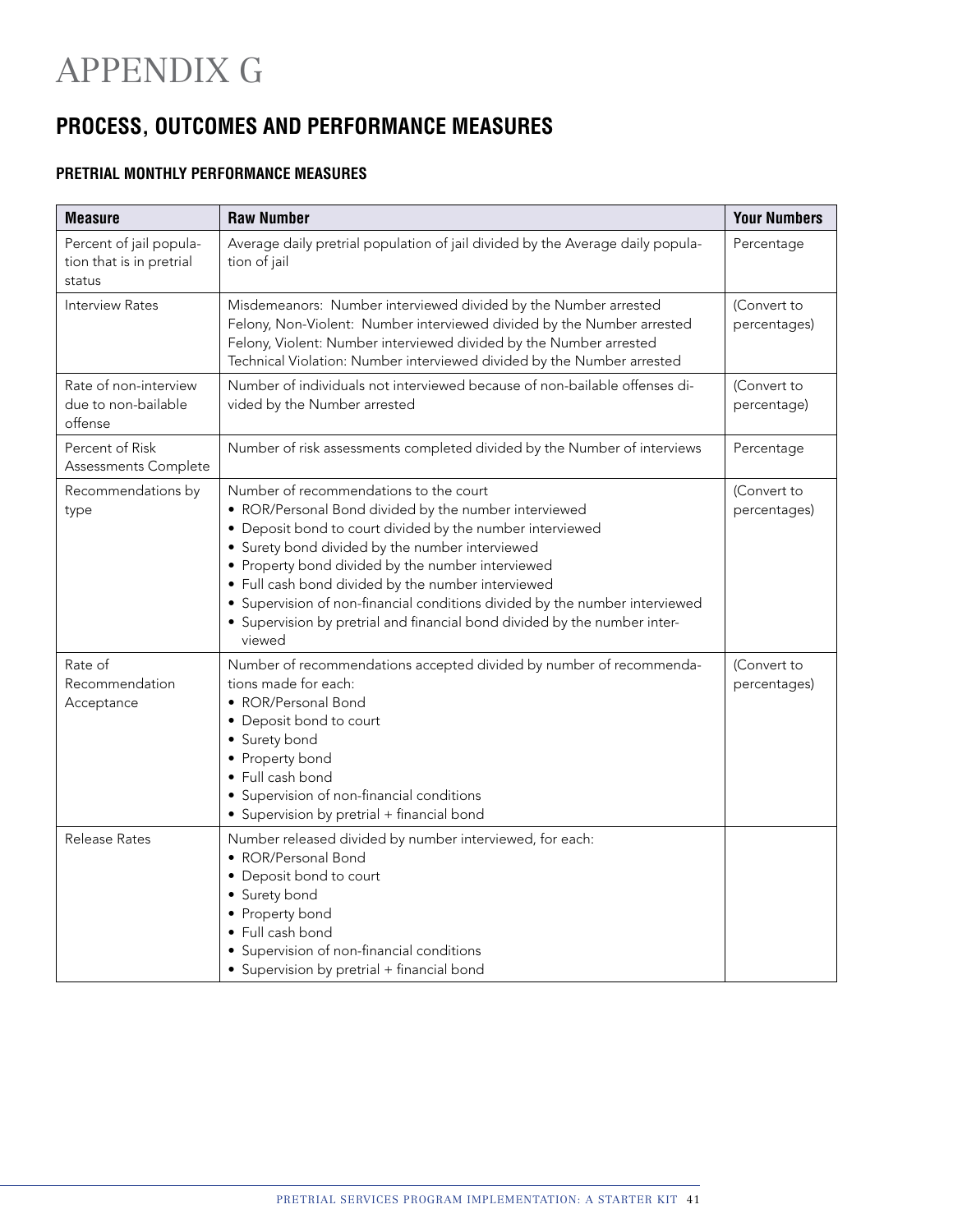| Rate of Non-<br>recommended Release | Number released against program recommendation divided by number re-<br>leased overall for each:<br>• ROR/Personal Bond<br>• Deposit bond to court<br>• Surety bond<br>• Property bond<br>• Full cash bond<br>• Supervision of non-financial conditions<br>• Supervision by pretrial + financial bond  |                                                    |
|-------------------------------------|--------------------------------------------------------------------------------------------------------------------------------------------------------------------------------------------------------------------------------------------------------------------------------------------------------|----------------------------------------------------|
| <b>Case Processing Rates</b>        | Average length of stay from arrest to release for each type:<br>• ROR/Personal Bond<br>• Deposit bond to court<br>• Surety bond<br>• Property bond<br>• Full cash bond<br>• Supervision of non-financial conditions<br>• Supervision by pretrial + financial bond                                      |                                                    |
| <b>Bail Review Rates</b>            | Number released after second review divided by the Number of second re-<br>view/bond reductions presented to the court                                                                                                                                                                                 | (Convert to<br>percentage)                         |
| Caseloads                           | Number of individuals interviewed divided by the number of pretrial interview-<br>ers;<br>Number of individuals supervised by program divided by the Number of pre-<br>trial supervision officers                                                                                                      | 1: for inter-<br>views;<br>1: for super-<br>vision |
| Appearance Rates                    | Number of court events made divided by the Number of court events sched-<br>uled rates, for each:<br>· ROR/Personal Bond<br>• Deposit bond to court<br>• Surety bond<br>• Property bond<br>· Full cash bond<br>• Supervision of non-financial conditions<br>• Supervision by pretrial + financial bond | (Convert to<br>percentages)                        |
| Public Safety Rates                 | Number of new arrests divided by Number released, for each:<br>· ROR/Personal Bond<br>• Deposit bond to court<br>• Surety bond<br>• Property bond<br>· Full cash bond<br>• Supervision of non-financial conditions<br>• Supervision by pretrial + financial bond                                       |                                                    |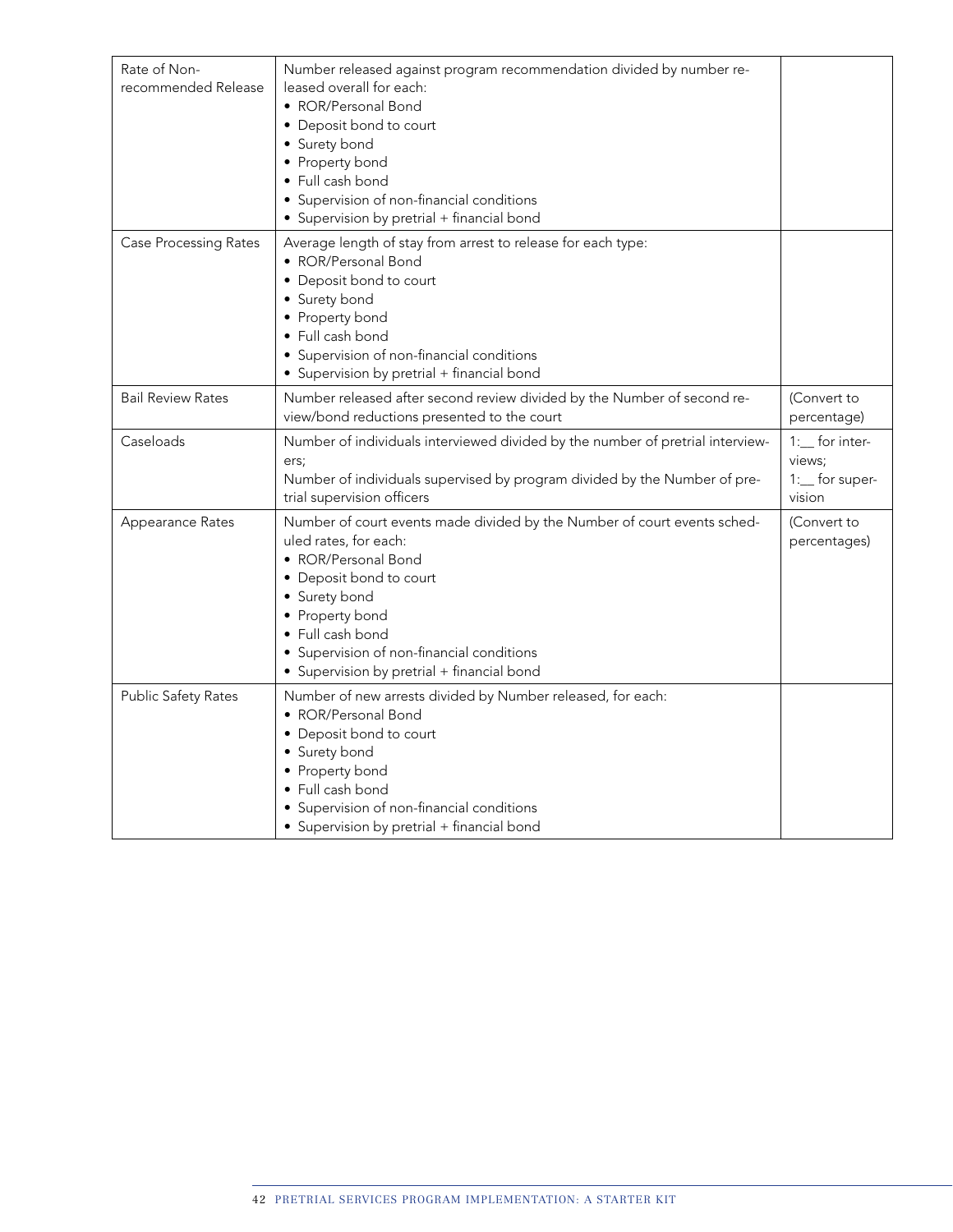### **DISTRICT OF COLUMBIA PERFORMANCE MEASUREMENT SCHEME**

### **FY 2009 Final Executive Performance Measure Report**

| Performance against FY 2009 Targets                                                                                                                                                                                                                                                                                                                                                                                                                                                                                                                                                                                        |                                                                                                                                                                                                                                                                                                                                                                                          |  |  |  |  |
|----------------------------------------------------------------------------------------------------------------------------------------------------------------------------------------------------------------------------------------------------------------------------------------------------------------------------------------------------------------------------------------------------------------------------------------------------------------------------------------------------------------------------------------------------------------------------------------------------------------------------|------------------------------------------------------------------------------------------------------------------------------------------------------------------------------------------------------------------------------------------------------------------------------------------------------------------------------------------------------------------------------------------|--|--|--|--|
|                                                                                                                                                                                                                                                                                                                                                                                                                                                                                                                                                                                                                            | Outcome 1: Percentage of defendants rearrested for violent and drug crimes during the period of pretrial supervision                                                                                                                                                                                                                                                                     |  |  |  |  |
| Targets:<br>Overall rearrest rates for all defendants<br>12 % for all crimes<br>3 % for violent crimes<br>4 % for drug crimes<br>Drug-using defendants<br>18 % for all crimes<br>4 % for violent crimes<br>7 % for drug crimes<br>Nondrug-using defendants<br>5 % for all crimes<br>1% for violent crimes<br>1 % for drug crimes                                                                                                                                                                                                                                                                                           | Actual:<br>Overall rearrest rates for all defendants<br>12% for all crimes<br>3% for violent crimes<br>4% for drug crimes<br>$\bullet$<br>Drug-using defendants<br>17% for all crimes<br>4% for violent crimes<br>6% for drug crimes<br>$\bullet$<br>Nondrug-using defendants<br>6% for all crimes<br>$\bullet$<br>1% for violent crimes<br>$\bullet$<br>1% for drug crimes<br>$\bullet$ |  |  |  |  |
| Comments on Outcome 1:<br>Rearrests are counted only if the case is papered. Only the most severe charge is considered in determining the cat-<br>egory of the crime. Drug-using defendants are defined as those who test positive at some point during the current<br>supervision period (to include both the underlying case and the rearrest case) and/or in the year prior to the file date of<br>the underlying case.                                                                                                                                                                                                 |                                                                                                                                                                                                                                                                                                                                                                                          |  |  |  |  |
| Outcome 2: Percentage of cases in which a defendant failed to appear for at least one court hearing                                                                                                                                                                                                                                                                                                                                                                                                                                                                                                                        |                                                                                                                                                                                                                                                                                                                                                                                          |  |  |  |  |
| Target:<br>Overall failure to appear rate 13 %<br>Drug-using defendants<br>15%<br>9%<br>Nondrug-using defendants                                                                                                                                                                                                                                                                                                                                                                                                                                                                                                           | Actual:<br>Overall failure to appear rate<br>12%<br>15%<br>Drug-using defendants<br>8%<br>Nondrug-using defendants                                                                                                                                                                                                                                                                       |  |  |  |  |
| Comments on Outcome 2:<br>This measure represents the percentage of cases in which there was at least one FTA. If a bench warrant is issued in a<br>case, it is counted as an FTA. Only the first FTA for any given case is counted. Drug-using defendants are defined as<br>those who test positive at some point during the current supervision period (to include both the underlying case and<br>the rearrest case) and/or one year prior to the file date of the underlying case. As the year progresses and the "window<br>of opportunity" for FTA increases, we expect these percentages to significantly increase. |                                                                                                                                                                                                                                                                                                                                                                                          |  |  |  |  |
| Measure 1.1: Percentage of defendants who are assessed for risk of failure to appear and rearrest                                                                                                                                                                                                                                                                                                                                                                                                                                                                                                                          |                                                                                                                                                                                                                                                                                                                                                                                          |  |  |  |  |

**Target**: 96 % **Actual: 98 % Actual: 98 % Actual: 98 % Actual: 98 % Actual: 98 % Actual: 98 % Actual: 98 % Actual: 98 % Actual: 98 % Actual: 98 % Actual: 98 % Actual: 98 % Actual: 98 % Actual: 98 % Actual: 98 % Actual: 98** 

Comments on Measure 1.0:

This measure represents the number of PSRs that are submitted to the court prior to the case being called.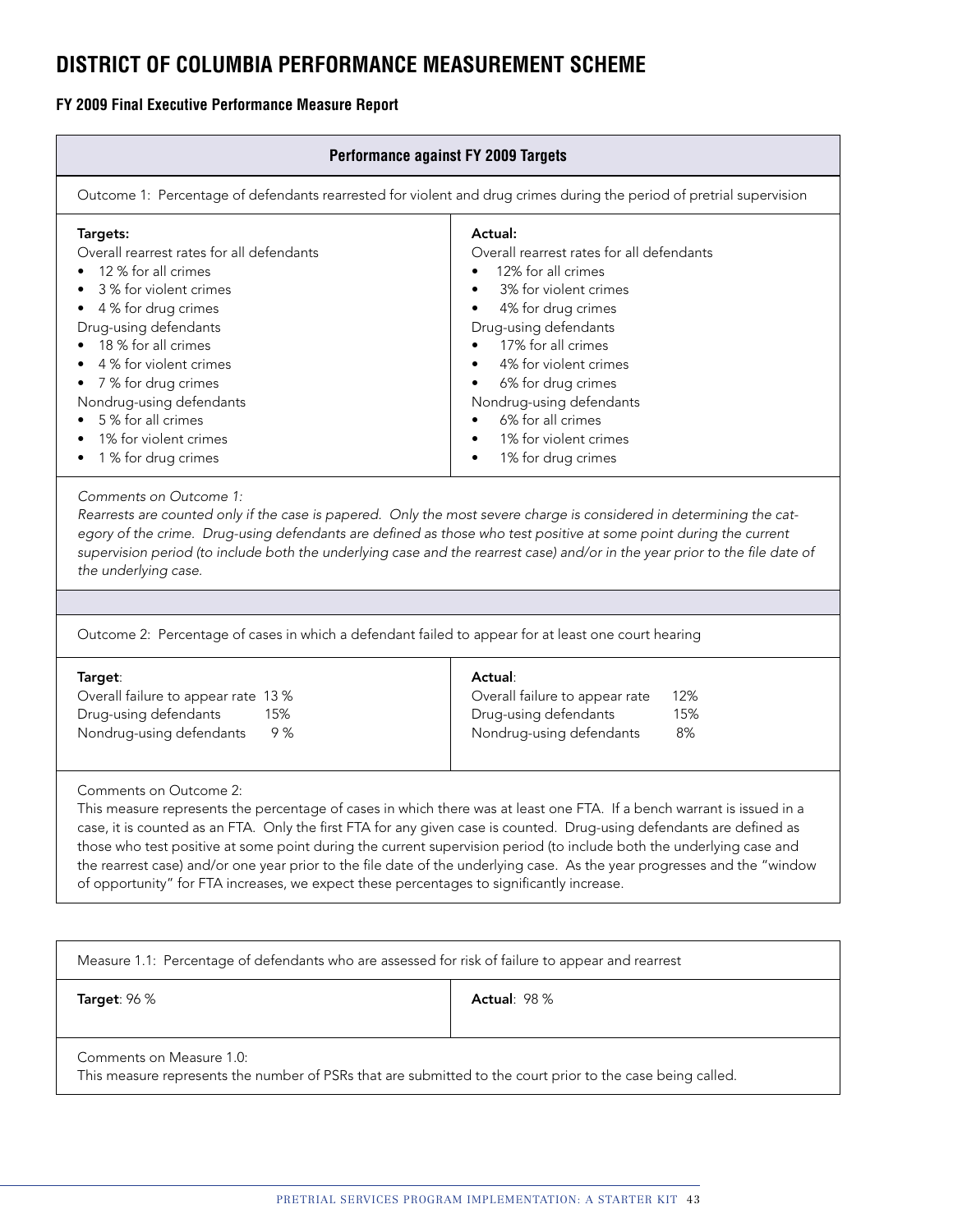|     | Measure 1.2: Percentage of defendants for whom PSA recommends the least restrictive conditions consistent<br>with public safety                                                                                                                                                                                                                                                                                                                                                                                                                                                                                                                                                                                                                                                                                                                                                                                                                                                                                                                                                                                                                         |                                                                                                                                                                    |  |  |  |
|-----|---------------------------------------------------------------------------------------------------------------------------------------------------------------------------------------------------------------------------------------------------------------------------------------------------------------------------------------------------------------------------------------------------------------------------------------------------------------------------------------------------------------------------------------------------------------------------------------------------------------------------------------------------------------------------------------------------------------------------------------------------------------------------------------------------------------------------------------------------------------------------------------------------------------------------------------------------------------------------------------------------------------------------------------------------------------------------------------------------------------------------------------------------------|--------------------------------------------------------------------------------------------------------------------------------------------------------------------|--|--|--|
| N/A | Target: 94 %<br>Actual: Not reported in FY 09                                                                                                                                                                                                                                                                                                                                                                                                                                                                                                                                                                                                                                                                                                                                                                                                                                                                                                                                                                                                                                                                                                           |                                                                                                                                                                    |  |  |  |
|     | Comments on Measure 1.1:<br>Data for this measure is computed using an expert panel at the end of the fiscal year to review and evaluate<br>whether or not the least restrictive conditions were recommended.                                                                                                                                                                                                                                                                                                                                                                                                                                                                                                                                                                                                                                                                                                                                                                                                                                                                                                                                           |                                                                                                                                                                    |  |  |  |
|     |                                                                                                                                                                                                                                                                                                                                                                                                                                                                                                                                                                                                                                                                                                                                                                                                                                                                                                                                                                                                                                                                                                                                                         |                                                                                                                                                                    |  |  |  |
|     | period                                                                                                                                                                                                                                                                                                                                                                                                                                                                                                                                                                                                                                                                                                                                                                                                                                                                                                                                                                                                                                                                                                                                                  | Measure 2.1: Percentage of defendants who are in compliance with release conditions at the end of the pretrial                                                     |  |  |  |
|     | <b>Target: 77 %</b>                                                                                                                                                                                                                                                                                                                                                                                                                                                                                                                                                                                                                                                                                                                                                                                                                                                                                                                                                                                                                                                                                                                                     | Actual: 78%                                                                                                                                                        |  |  |  |
|     | Comments on Measure 2.0:<br>At the beginning of FY 2006, PSA changed the categorization for this measure from a final compliance rating<br>to a level rating. Under the new system, a defendant is rated as a Level 1 if there was no pending request for<br>removal from PSA supervision in that case that applied at the time of closeout, there was no rearrest on a pa-<br>pered U.S. or serious D.C. charge during the entire supervision period and there was no unexcused failure to<br>appear in that case during the entire supervision period. A defendant is rated as Level 2 if there was a pend-<br>ing request for removal from PSA supervision in that case that still applied at the time of closeout, there was a<br>papered rearrest for a U.S. or serious D.C. charge during the entire supervision period, there was an unexcused<br>failure to appear in that case, or the defendant had been removed at the time of closeout from PSA supervision<br>in that case due to noncompliance. The "Actual" percentage reflects the percentage of exiting defendants for<br>whom a levels rating was recorded who were rated as Level 1. |                                                                                                                                                                    |  |  |  |
|     |                                                                                                                                                                                                                                                                                                                                                                                                                                                                                                                                                                                                                                                                                                                                                                                                                                                                                                                                                                                                                                                                                                                                                         |                                                                                                                                                                    |  |  |  |
|     |                                                                                                                                                                                                                                                                                                                                                                                                                                                                                                                                                                                                                                                                                                                                                                                                                                                                                                                                                                                                                                                                                                                                                         |                                                                                                                                                                    |  |  |  |
|     | Measure 2.2: Percentage of defendants whose noncompliance is addressed by PSA either through the use of<br>an administrative sanction or through a recommendation for judicial action                                                                                                                                                                                                                                                                                                                                                                                                                                                                                                                                                                                                                                                                                                                                                                                                                                                                                                                                                                   |                                                                                                                                                                    |  |  |  |
|     | Target:<br>80 % of drug testing<br>70 % of contact violations<br>80 % of sanction-based treatment program violations<br>92 % of electronic monitoring violations                                                                                                                                                                                                                                                                                                                                                                                                                                                                                                                                                                                                                                                                                                                                                                                                                                                                                                                                                                                        | Actual:<br>97% of drug testing violations<br>87 % of contact violations<br>77 % of treatment program violations<br>99 % of electronic monitoring/curfew violations |  |  |  |
|     | Comments on Measure 2.1:<br>total number of violations in order to compute this measure.                                                                                                                                                                                                                                                                                                                                                                                                                                                                                                                                                                                                                                                                                                                                                                                                                                                                                                                                                                                                                                                                | The total number of responses (both administrative sanctions and requests for judicial action) is divided by the                                                   |  |  |  |
|     |                                                                                                                                                                                                                                                                                                                                                                                                                                                                                                                                                                                                                                                                                                                                                                                                                                                                                                                                                                                                                                                                                                                                                         |                                                                                                                                                                    |  |  |  |
|     | Measure 3.1: Percentage of referred defendants who are assessed for substance abuse treatment                                                                                                                                                                                                                                                                                                                                                                                                                                                                                                                                                                                                                                                                                                                                                                                                                                                                                                                                                                                                                                                           |                                                                                                                                                                    |  |  |  |
|     | Target: 99 % of defendants referred will be evaluated                                                                                                                                                                                                                                                                                                                                                                                                                                                                                                                                                                                                                                                                                                                                                                                                                                                                                                                                                                                                                                                                                                   | Actual: 99% of defendants referred were evaluated                                                                                                                  |  |  |  |

 $\blacksquare$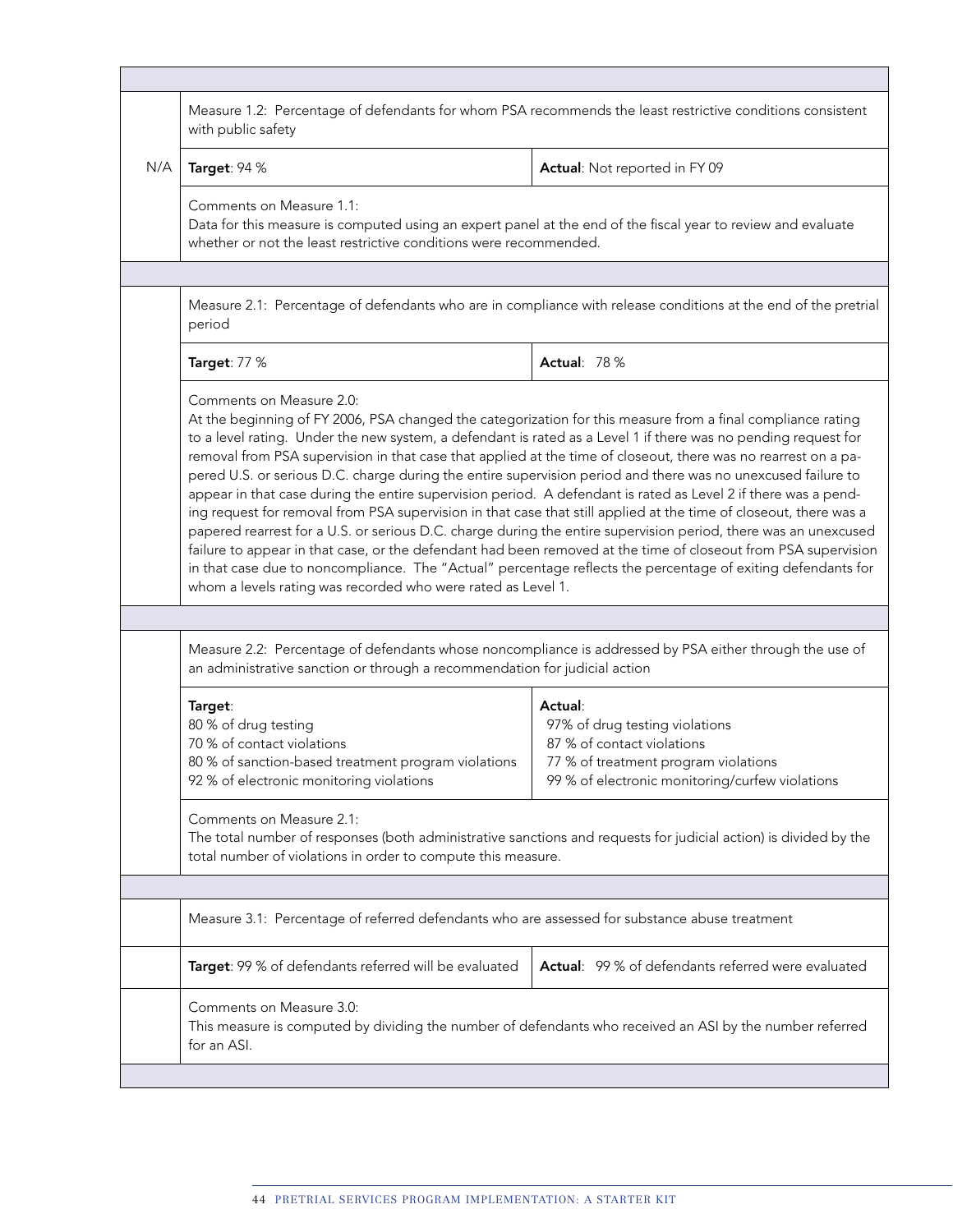|     | Measure 3.2: Percentage of eligible assessed defendants placed in substance abuse treatment programs                                                                                                                                                                                                                                                                                                                                                                                                                                                                                                                                            |                                                                                                                                                                                                                            |  |  |  |  |
|-----|-------------------------------------------------------------------------------------------------------------------------------------------------------------------------------------------------------------------------------------------------------------------------------------------------------------------------------------------------------------------------------------------------------------------------------------------------------------------------------------------------------------------------------------------------------------------------------------------------------------------------------------------------|----------------------------------------------------------------------------------------------------------------------------------------------------------------------------------------------------------------------------|--|--|--|--|
|     | Target: 50 %                                                                                                                                                                                                                                                                                                                                                                                                                                                                                                                                                                                                                                    | Actual: 52%                                                                                                                                                                                                                |  |  |  |  |
| N/A | Comments on Measure 3.1:<br>This measure is calculated by dividing the number of unique defendants who are placed in some kind of treat-<br>ment (either in-house, contractual, or community-based) by the number of defendants identified (by the ASI) as<br>in need of treatment. This information was not yet available for the first quarter of FY 09.                                                                                                                                                                                                                                                                                      |                                                                                                                                                                                                                            |  |  |  |  |
|     | based treatment program                                                                                                                                                                                                                                                                                                                                                                                                                                                                                                                                                                                                                         | Measure 3.3: Percentage of defendants who have a reduction in drug use following placement in a sanction-                                                                                                                  |  |  |  |  |
| N/A | Target: 74 %                                                                                                                                                                                                                                                                                                                                                                                                                                                                                                                                                                                                                                    | Actual: 62%                                                                                                                                                                                                                |  |  |  |  |
|     | Comments on Measure 3.2:<br>house or contractual). This information is not available on quarterly basis.                                                                                                                                                                                                                                                                                                                                                                                                                                                                                                                                        | Reduction in drug use is computed by dividing the number of defendants who have a lower percentage of<br>positive drug test results after treatment than before by the total number of defendants in treatment (either in- |  |  |  |  |
|     | ment by SSAC                                                                                                                                                                                                                                                                                                                                                                                                                                                                                                                                                                                                                                    | Measure 3.4: Percentage of defendants connected to educational or employment services following assess-                                                                                                                    |  |  |  |  |
|     | <b>Target: 92 %</b>                                                                                                                                                                                                                                                                                                                                                                                                                                                                                                                                                                                                                             | <b>Actual: 100%</b>                                                                                                                                                                                                        |  |  |  |  |
|     | Comments on Measure 3.3:                                                                                                                                                                                                                                                                                                                                                                                                                                                                                                                                                                                                                        | This data represents the percentage of defendants referred to the Social Services and Assessment Center for<br>educational or employment services for whom an appointment was made with community service providers.       |  |  |  |  |
|     | Measure 3.6: Percentage of eligible assessed defendants connected to mental health services                                                                                                                                                                                                                                                                                                                                                                                                                                                                                                                                                     |                                                                                                                                                                                                                            |  |  |  |  |
|     | Target: 80 %                                                                                                                                                                                                                                                                                                                                                                                                                                                                                                                                                                                                                                    | Actual: 98 %                                                                                                                                                                                                               |  |  |  |  |
|     | Comments on Measure 3.5:<br>This data represents the percentage of defendants identified through mental health assessment as being in<br>need of mental health services who were placed in the Specialized Supervision Unit or who were placed in<br>other units but linked to other mental health services.                                                                                                                                                                                                                                                                                                                                    |                                                                                                                                                                                                                            |  |  |  |  |
|     |                                                                                                                                                                                                                                                                                                                                                                                                                                                                                                                                                                                                                                                 | Measure 4.1: Number of agreements established and maintained with organizations and/or agencies to pro-<br>vide education or employment services or through which defendants can fulfill community service requirements    |  |  |  |  |
|     | <b>Target: 20 %</b>                                                                                                                                                                                                                                                                                                                                                                                                                                                                                                                                                                                                                             | <b>Actual: 20 %</b>                                                                                                                                                                                                        |  |  |  |  |
|     | Comments on Measure 4.0:<br>Agreements exist with ANC 7A06, Clean City Initiative, Community Harvest/Urban Oasis, Concerned Citizens<br>for Alcohol and Drug Abuse, Downtown Business Partnership, Department of Public Works, Department of<br>Recreation, East of the River Clergy Police Partnership, PECO/ Anacostia River Clean-up, Salvation Army (Feast<br>of Sharing), Salvation Army (Toyland), Ward 8 Douglas Jr. High Clean-up, Ward 8 Farmers Market, Washington<br>Parks and People, Woodland Cemetery, Capital Area Food Bank, DC Central Kitchen (First Helping), DC Rapid<br>Response and Office of Councilmember Marion Barry. |                                                                                                                                                                                                                            |  |  |  |  |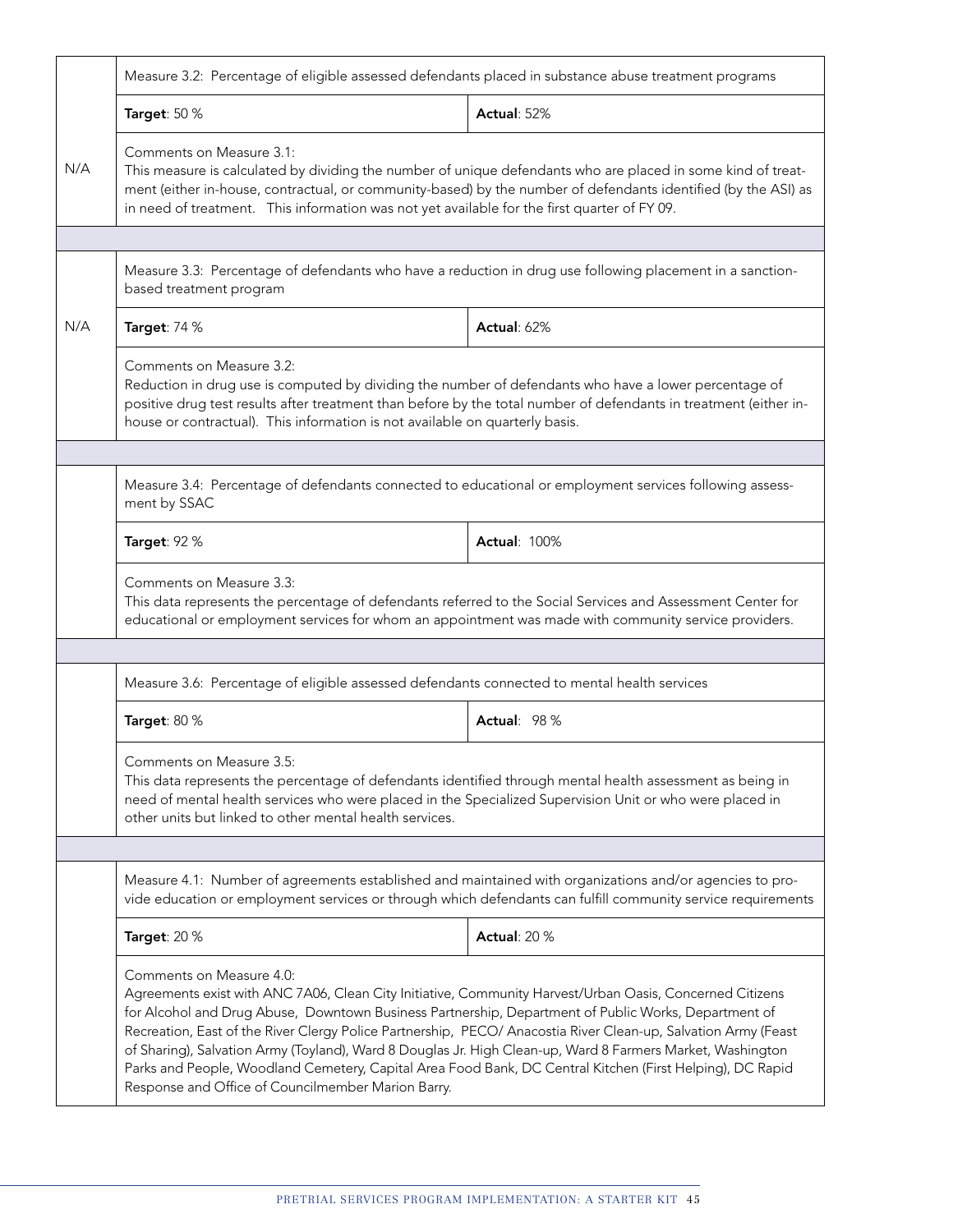# APPENDIX H

### **JOB DESCRIPTIONS FOR PRETRIAL PROGRAM SUPERVISORS**

### KENT COUNTY, MICHIGAN JOB TITLE: PRETRIAL RELEASE PROGRAM SUPERVISOR

### **JOB SUMMARY:**

Supervises the operations of the Pretrial Release Program. Develops and implements practices and procedures consistent with Circuit Court Services policies to ensure the delivery of quality pre-trial services to eligible defendants to reduce jail-bed usage by defendants awaiting trial.

### **FUNCTIONS:**

- Administers policies and procedures for assigned pre-trial staff.
- Provides direct supervision for subordinate staff in accordance with established County policies and procedures, with current collective bargaining agreements and with all applicable statutes and regulations governing the employment relationship.
- Recommends hiring and terminations, provides training and work assignments for, administers policy and procedure for, reviews and evaluates the work performance of, and administers disciplinary actions for subordinate staff.
- Identifies goals and objectives for subordinate staff and recommends staff access to training and development opportunities to facilitate professional and personal growth.
- Establishes work schedules for subordinate staff so as to ensure that all eligible offenders receive appropriate pretrial services.
- Reviews Court dockets and Correctional Facility booking information to identify defendants eligible for pretrial release services.
- Collects, compiles and prepares reports of data required for quality assurance and performance measurement.
- Collaborates with the judiciary, Court Services, Community Corrections and other criminal justice agencies to develop and improve programs, policies and practices to ensure delivery of quality pretrial services to all eligible offenders.
- May perform any and all functions of subordinate positions as required to maintain the delivery of pretrial services.
- May perform other functions as assigned.

### **CONTACTS:**

This position has frequent contact with:

- Judges and Correctional Facility administrators to review arraignment and arrest records to identify defendants eligible for pre-trial release program services.
- Members of the judiciary, court administrators, correctional administrators, Community Corrections staff and other criminal justice agents to collaborate in the design, development, implementation and evaluation of pre-trial release programs.
- Community groups to provide information and respond to questions and concerns regarding pre-trial release programs.
- Other Court Services staff to coordinate programs.

### **REQUIRED KNOWLEDGE AND SKILLS:**

- Thorough working knowledge of the theory and practice of community-based correctional alternatives to incarceration.
- Working knowledge of Michigan Court Rules and Michigan Compiled Laws as they apply to pretrial release of misdemeanor and felony offenders.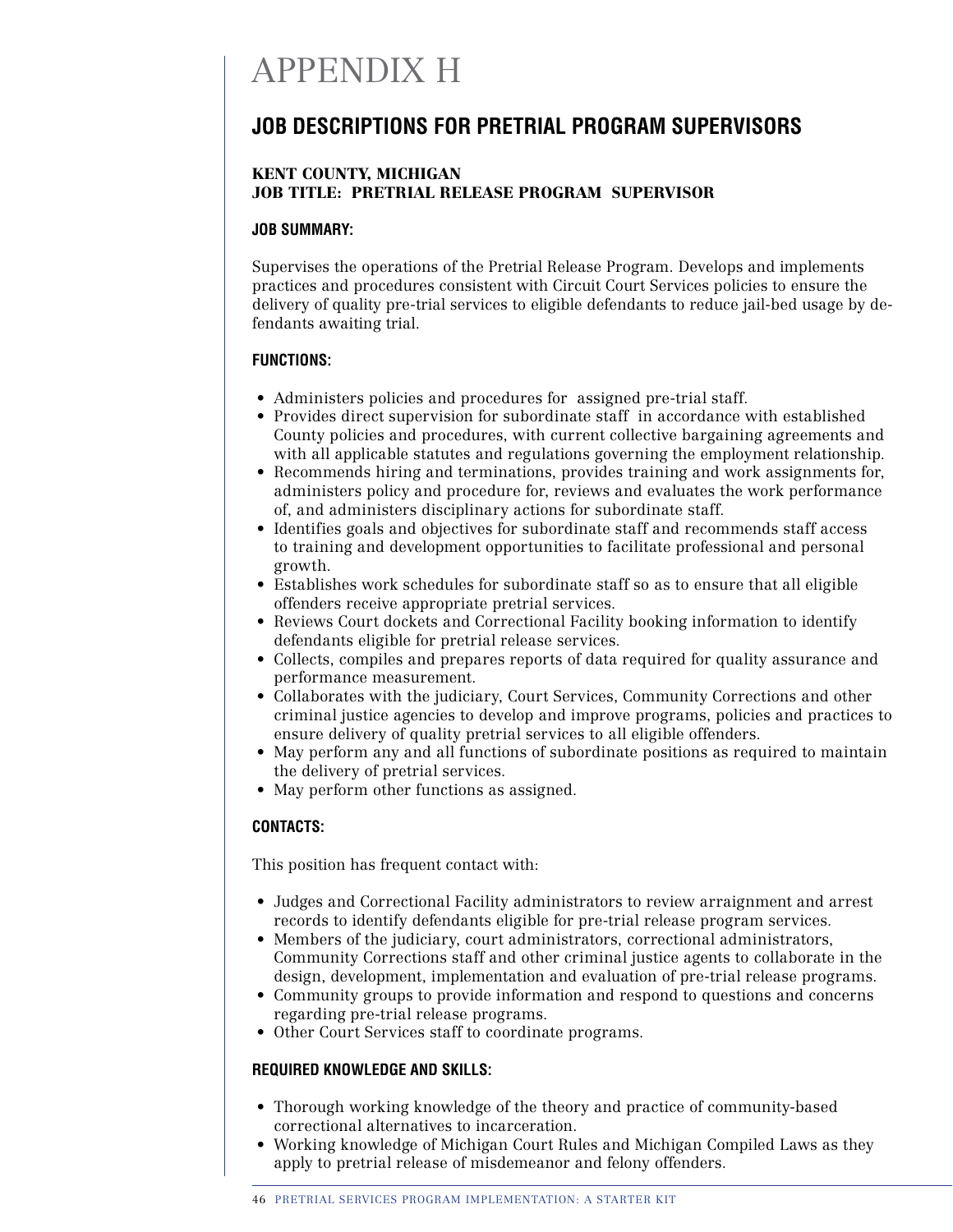- Thorough working knowledge of social case work principles and practices and applied case work techniques.
- Working knowledge of applied psychology and sociology including family and peer group dynamics.
- Statutes governing the accessibility and confidentiality of individual information and the legal parameters governing the collection and verification of client data.
- Working knowledge of federal, state and county resources which may be available to clients.
- Knowledge of community resources serving client populations.
- Working knowledge of the civil, criminal and/or juvenile justice systems and family law.
- Knowledge of supervisory principles and practices.
- Basic computer literacy, including working knowledge of word processing, spreadsheet and database management applications.
- Ability to interact positively with criminal justice administrators, judges, community leaders, clients and members of the general public from a wide range of cultural and socio-economic backgrounds and with widely divergent levels of educational attainment and social skills.

### **NOTE:**

*1.Incumbents in this position supervise staff at a number of work sites throughout the County and on all three shifts, including nights and weekends. Employees are required to be available and on-call 24 hours per day, seven days per week to respond to emergencies and are required to provide their own transportation. 2.Employees must be able to obtain LEIN certification.*

### **REQUIRED EDUCATION, TRAINING AND EXPERIENCE:**

Bachelor's degree from an accredited institution in sociology, psychology, criminal justice, behavioral sciences or a human services discipline combined with four years experience in the administration of community-based correctional programs.

### **PHYSICAL REQUIREMENTS:**

Must be able to perform essential job functions with or without assistive devices, including, but not limited to, visual and/or audiological appliances; and devices to increase mobility.

### **WORKING CONDITIONS:**

Work is normally performed primarily in an office environment and may require contact with offenders.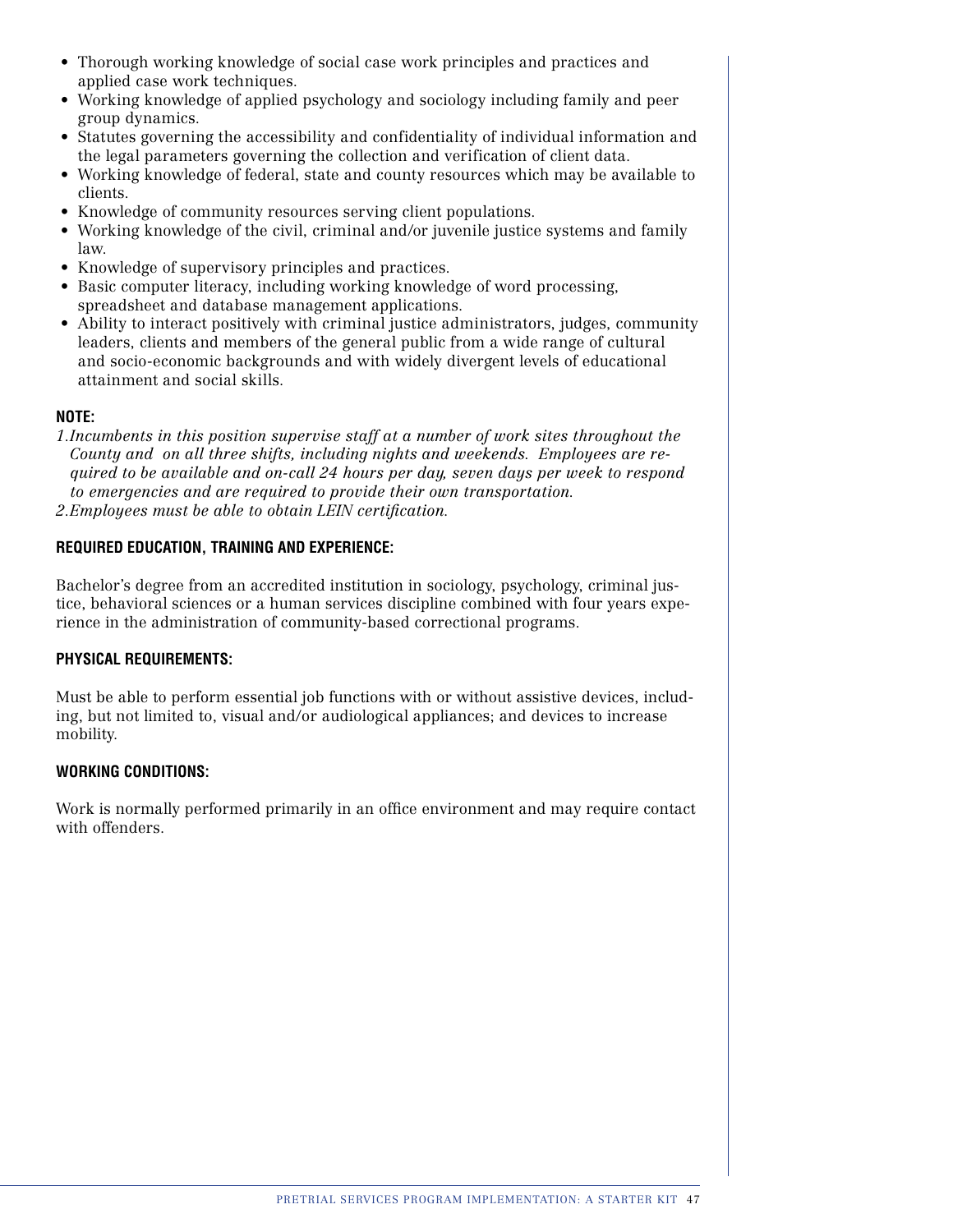# APPENDIX I

### **MISSION AND VALUE STATEMENTS**

### **1. ALLEGHENY COUNTY, PA**

The Allegheny County Pretrial Services (ACPTS) mission is to provide accurate and timely information to assist the Court in making informed decisions regarding bond, competency, and treatment. Also, to supervise and monitor defendants in a respectful manner, utilizing cost-effective measures for the community and to promote compliance with court orders, court appearances, and to support public safety.

The following organizational values and core beliefs guide ACPTS in carrying out its dayto-day activities in support of its mission:

- The fundamental belief in the presumption of innocence
- Our interaction with defendants is fair, flexible, and consistent
- Community accountability and integrity
- Enhancing public safety through conditional release options and supervision
- Proactive and innovative approach in administrating services
- Services are performed with the highest professional and ethical standards
- The belief that people have the ability to become law-abiding citizens.

### **2. DISTRICT OF COLUMBIA PRETRIAL SERVICES AGENCY**

### The Mission of the D.C. Pretrial Services Agency

To assess, supervise, and provide services for defendants, and collaborate with the justice community, to assist the courts in making pretrial release decisions. We promote community safety and return to court while honoring the constitutional presumption of innocence.

### The Vision of the D.C. Pretrial Services Agency

To thrive as a leader within the justice system by developing an empowered workforce that embodies integrity, excellence, accountability, and innovation in the delivery of the highest quality services.

### The Guiding Principles of the D.C. Pretrial Services Agency

*Guiding Principle One:* The Constitutional Presumption of Innocence The constitutional presumption of innocence of the pretrial defendant should lead to: the least restrictive release consistent with community safety and return to court; and preventive detention only as a last resort based on a judicial determination of the risk of non-appearance in court and/or danger to any person or to the community.

### *Guiding Principle Two:* Non-Financial Conditions of Release

Non-financial conditional release, based on the history, characteristics, and reliability of the defendant, is more effective than financial release conditions. Reliance on money bail discriminates against indigent defendants and cannot effectively address the need for release conditions that protect the public.

### *Guiding Principle Three:* Pro-Social Interventions

Pro-social interventions that address substance abuse, employment, housing, medical, educational, and mental health issues afford defendants the opportunity for personal improvement and decrease the likelihood of criminal behavior.

*Guiding Principle Four:* Innovation, Effective Use of Technology, and the Development of Human Capital Innovation, effective use of technology, and the development of human capital lead to organizational excellence, transparency, high professional and ethical standards, and accountability to the public.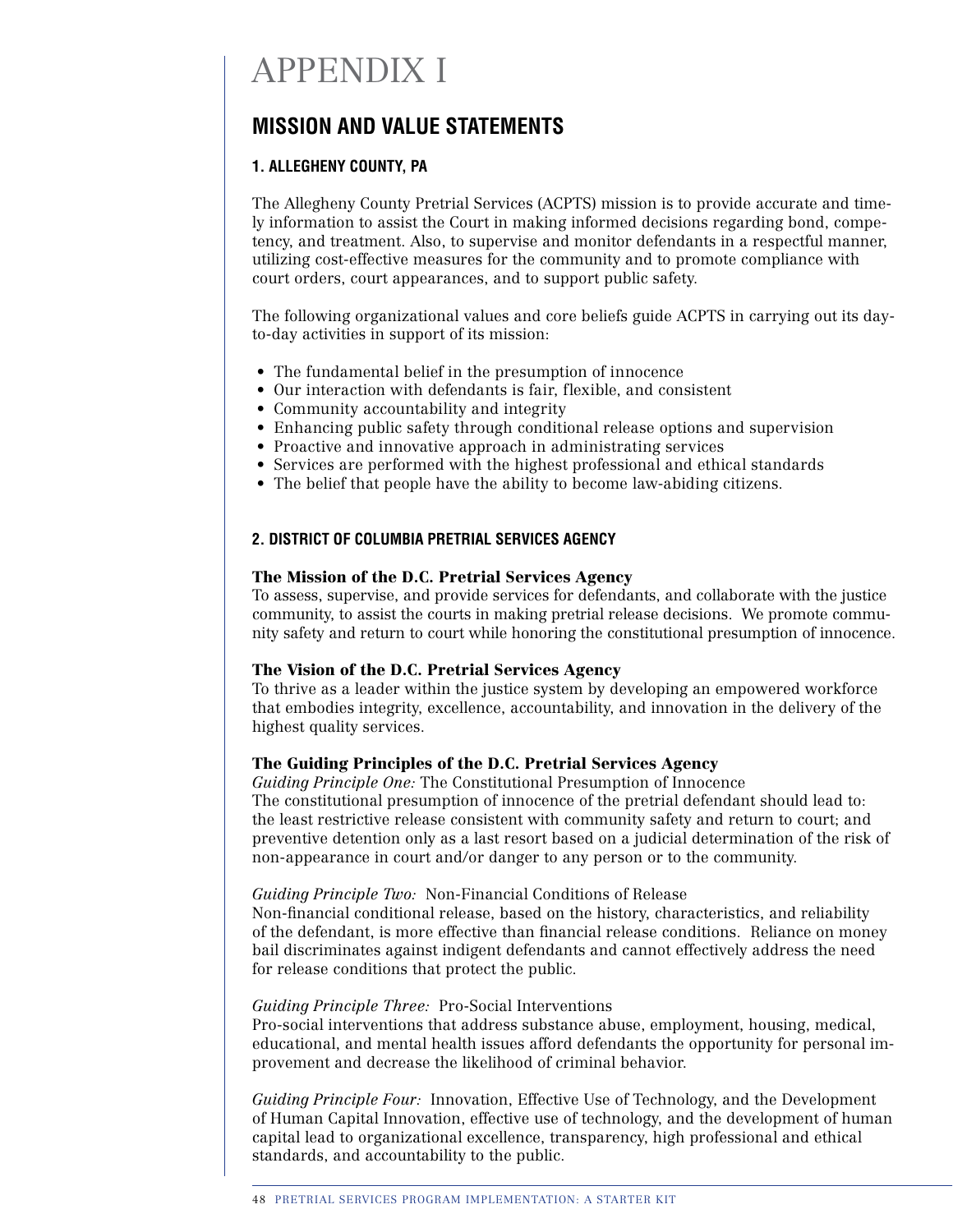### PSA's Core Values

Customer Service

- Commitment to serve internal and external customers
- Commitment to effective communications at all levels

### Initiative

- Commitment to continuous learning and improvement
- Proactive problem solving
- Self-starter

Integrity

- Commitment to standards of conduct for employees of a law enforcement agency
- Honesty; sincerity

Respect

- Commitment to diversity and an open workplace
- Appreciation of cultural differences
- Courtesy
- Professionalism

Teamwork

- Collaboration
- Cooperation
- Praise
- Positive interaction with colleagues

Work Ethic

- Reliability
- Productivity
- Efficient use of time and resources

### **3. JEFFERSON COUNTY, COLORADO JUSTICE SERVICES**

Justice Services is a division within the Human Services Department of Jefferson County.

### Our Mission

To support and improve the functions of our Justice System by: Providing innovative and cost effective enhancements to those functions, Fortifying public safety and quality of life of our citizens, and Supplying opportunities for the individuals processed by the Justice System to demonstrate their potential as contributing, responsible members of society.

### Our Vision

A fair and equitable system of justice that addresses the safety and public order needs of our community while providing creative, innovative, and cost effective opportunities for positive outcomes to those who enter it or seek the resolution of conflict from it.

### Our Values

*Respect and Civility* - we will respond to all those we encounter in our work with courtesy that recognizes their individuality and value;

*Commitment* - we expect a passion for service from our staff and a demonstrated responsibility and investment in our work;

*Courage* - we will be bold in our vision, stand by our convictions and be ceaseless in our search for excellence;

*Inclusiveness* - we embrace behavior and actions that respect and honor the background, diversity and contributions of our staff and the community we serve;

*Integrity* - we will demonstrate the strength, moral courage, and ethics that warrant the trust of our community; and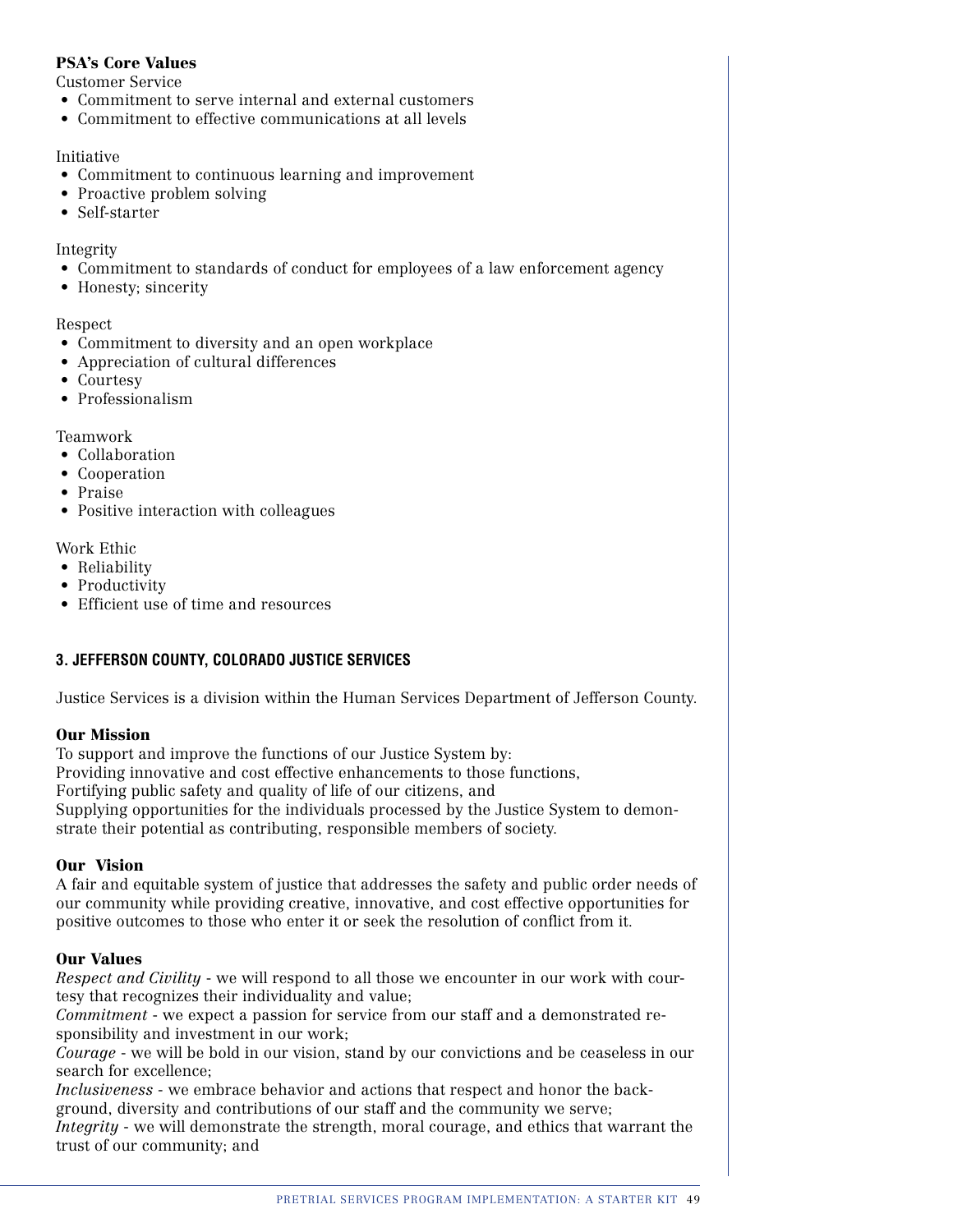*Trustworthiness* - we commit ourselves to the highest level of accountability as stewards of the authority public funding granted to us.

We seek to accomplish our mission and achieve our vision through the following programs:

### **4. KENTUCKY PRETRIAL SERVICES**

### Mission Statement

To assist the court in making informed pretrial release decisions, to effectively supervise defendants in order to support safe communities and to ensure that defendants meet court obligations while maintaining the constitutional presumption of innocence and the right to reasonable bail.

### Core Values

Pretrial Services is committed to:

- achieving excellence through professionalism, teamwork and accountability
- promoting fairness and **impartiality** with **respect** for the rights of all
- providing **leadership** through **responsiveness** to the needs of the court and community

Professionalism Responsiveness Excellence Teamwork **Respect** Impartiality Accountability Leadership

### Vision Statement

Pretrial Services envisions a motivated team that will:

- provide effective services through the use of evidence based practices
- explore alternative solutions to existing and future challenges
- promote our agency through education and public outreach
- improve services to our court system and the community

### Department Priorities

Providing Accurate Information to the Court

- Training and certification
- Daily quality assurance conducted by supervisors

Accountability, Transparency, Credibility

- Movement towards evidence based practices through quantitative and qualitative research
- Use of performance based measures
- Fiscal responsibility
- Effective use of resources
- Maintaining accurate data (training)

Meeting constitutional, statutory and court ordered responsibilities

- Training and education
- Time management/effective use of resources
- Customer service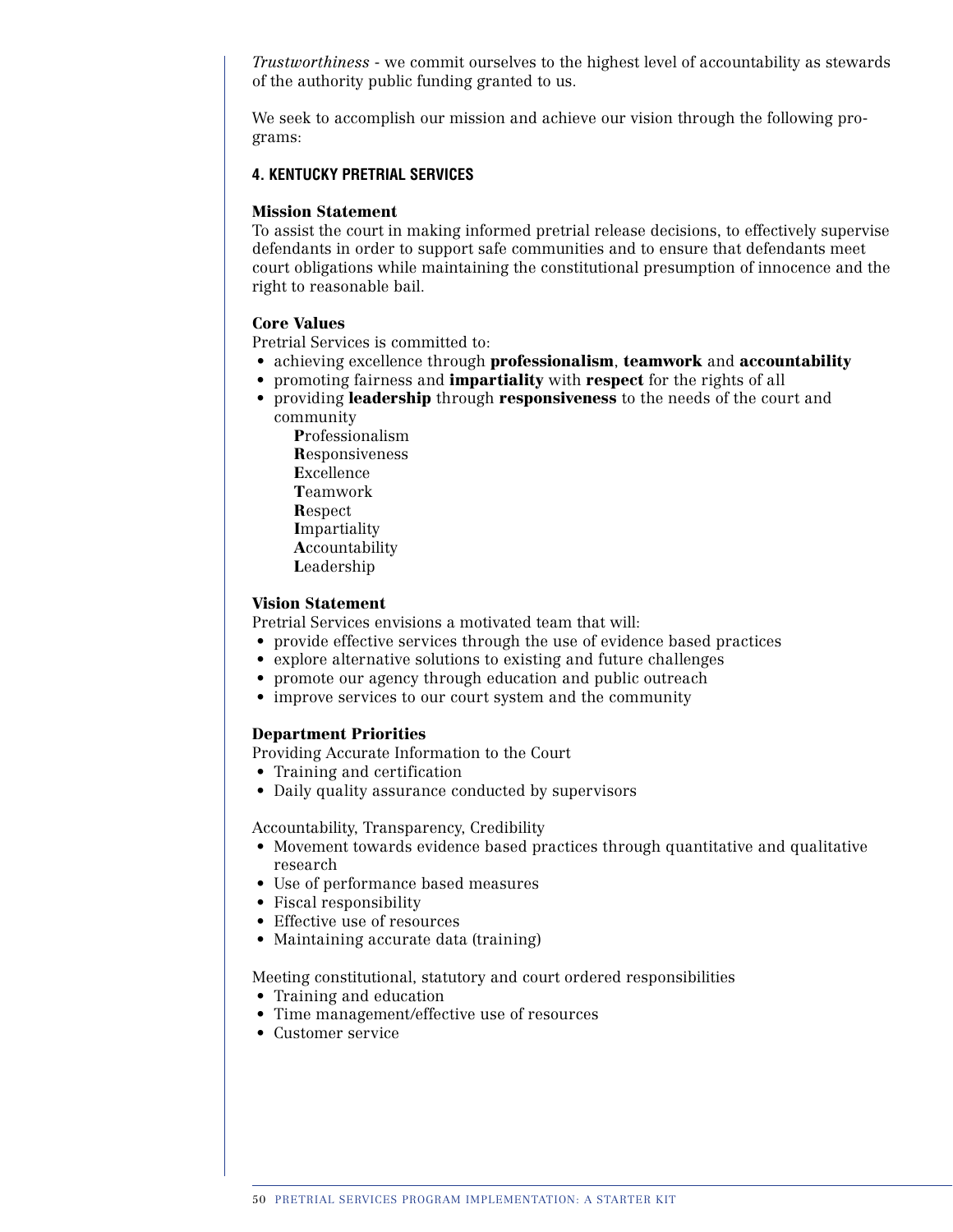# APPENDIX J

### **EXCERPTS FROM THE RELEASE OF INFORMATION POLICY OAKLAND COUNTY, MICHIGAN COMMUNITY CORRECTIONS (PRETRIAL SERVICES)**

Generally, all information an agency gathers during a background check of a defendant, supervision of a defendant, or verification of a defendant is to remain confidential. Information should only be disseminated to appropriate persons. This section will evaluate different types of information obtained, who has access to it, and who does not. If you have any specific questions about information not covered in this section, contact your supervisor for release authorization.

If a defendant confesses to a crime during the pretrial interview, you could become a witness in the case. If a defendant begins to express himself/herself about their guilt, advise them that their statements could be used against them, and you are only here to address matters pertaining to a bond recommendation. If a defendant confesses guilt of a crime during your investigation, you may be obligated to notify the police, so contact your supervisor immediately.

All data and records obtained through the L.E.I.N. (Law Enforcement Information Network) or N.C.I.C. (National Crime Information Center) shall not be disseminated to any individual or group who does not have legal authorization to access L.E.I.N. Information gained from these networks shall not be used for personal reasons. Violation of the L.E.I.N. security or confidentiality is cause for disciplinary action by the State of Michigan, as well as the department. Disciplinary action by the state may include loss of L.E.I.N. access for the individual and/or department. Disciplinary action by the department may include a verbal/written reprimand and invoke termination from employment.

There are certain people/agencies who are permitted access to pretrial services reports. There are times when access to reports should be denied. Below is a list of who has access, and some of the common circumstances our reports are requested. This list is not all-inclusive. If an investigator has concerns about releasing a report, forward the request to the supervisor.

Access to reports:

- Judicial officers.
- Prosecuting attorney.
- Defense attorney retained or assigned to the case.
- Probation Officer for the purpose of compiling a pre-sentence report, or who is actively supervising the defendant.
- Law enforcement personnel for the purpose of executing a search for a defendant who is on bench warrant status, or who is investigating a crime.
- Another pretrial services agency conducting a pretrial report on the same defendant.
- An outside court that is requesting the information on a defendant in a perjury or impeachment hearing.
- Researchers may have access to reports and databases for the purpose of research only at the approval of the department head.
- Welfare or social service agents may obtain data only if relevant to the performance of their official duties.

No access to reports:

- Attorneys seeking information who do not represent the defendant and are not prosecutors (Civil Attorneys).
- Any member of the public who requests information or reports to the court to review the court file. Court clerks, prior to allowing a member of the public to review the file, should remove the Pretrial Services Report.
- Employers may not receive a copy of the report.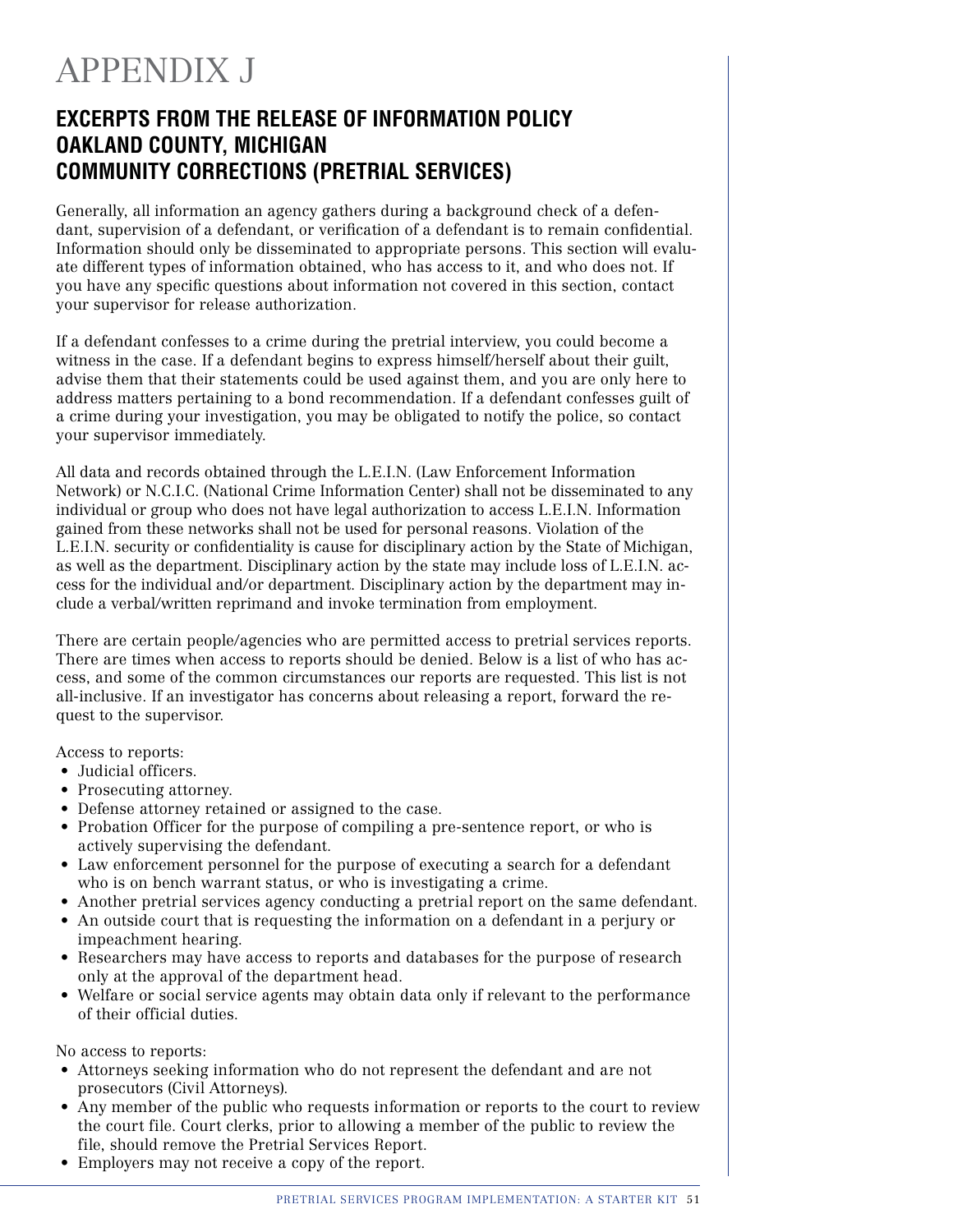# APPENDIX K

### **SAMPLE JOB DESCRIPTIONS FOR PRETRIAL SERVICES OFFICERS**

### **KENTUCKY** JOB TITLE: PRETRIAL OFFICER 1

### Purpose:

Responsible for conducting interviews and assessments with defendants, making recommendations for pretrial release with supervision and diversion.

### Required Qualifications:

Education: 4 Year College Degree Education Substitute: Experience for Degree @ 1:1

Job Required Knowledge:

- Knowledge of court system, substance abuse or related community resources.
- Experience as follows may substitute for degree: experience with a social service agency, court agency, social work or treatment/case management with court programs, mental health or substance abuse fields.

Job Skills/Abilities

- Basic computer skills
- Effective communication skills written and oral.

Job Duties:

- Interview defendants in jail within 12 hours of incarceration
- Complete required assessments
- Make recommendation to trial courts for pretrial release with supervision and diversion
- Monitor compliance for clients released with conditions or referred to diversion
- Monitor compliance with conditions of contract
- Submit detailed written reports to the appropriate entities
- Keep statistics for the preparation of monthly reports
- Broker community resources for diversion and conditional release
- Other duties as assigned
- May include nights, weekends, and holidays
- Some travel is required
- Appear in court as needed
- Prepare affidavits of indigency for the courts

### **KENT COUNTY, MICHIGAN** JOB TITLE: PRETRIAL RELEASE INTERVIEWER

### Nature of Work:

This is a paraprofessional position responsible for providing information gathering, investigative and defendant supervision services to all the adult courts within Kent County. Persons in this classification report their findings to the court, in both written and oral form, to assist judges in setting appropriate bail, or in taking corrective action to revoke or amend a previously set bail bond.

This classification works under general supervision subject to outline of procedures by the Director of Court Services with reasonable latitude for independent judgment and action in the performance of duties.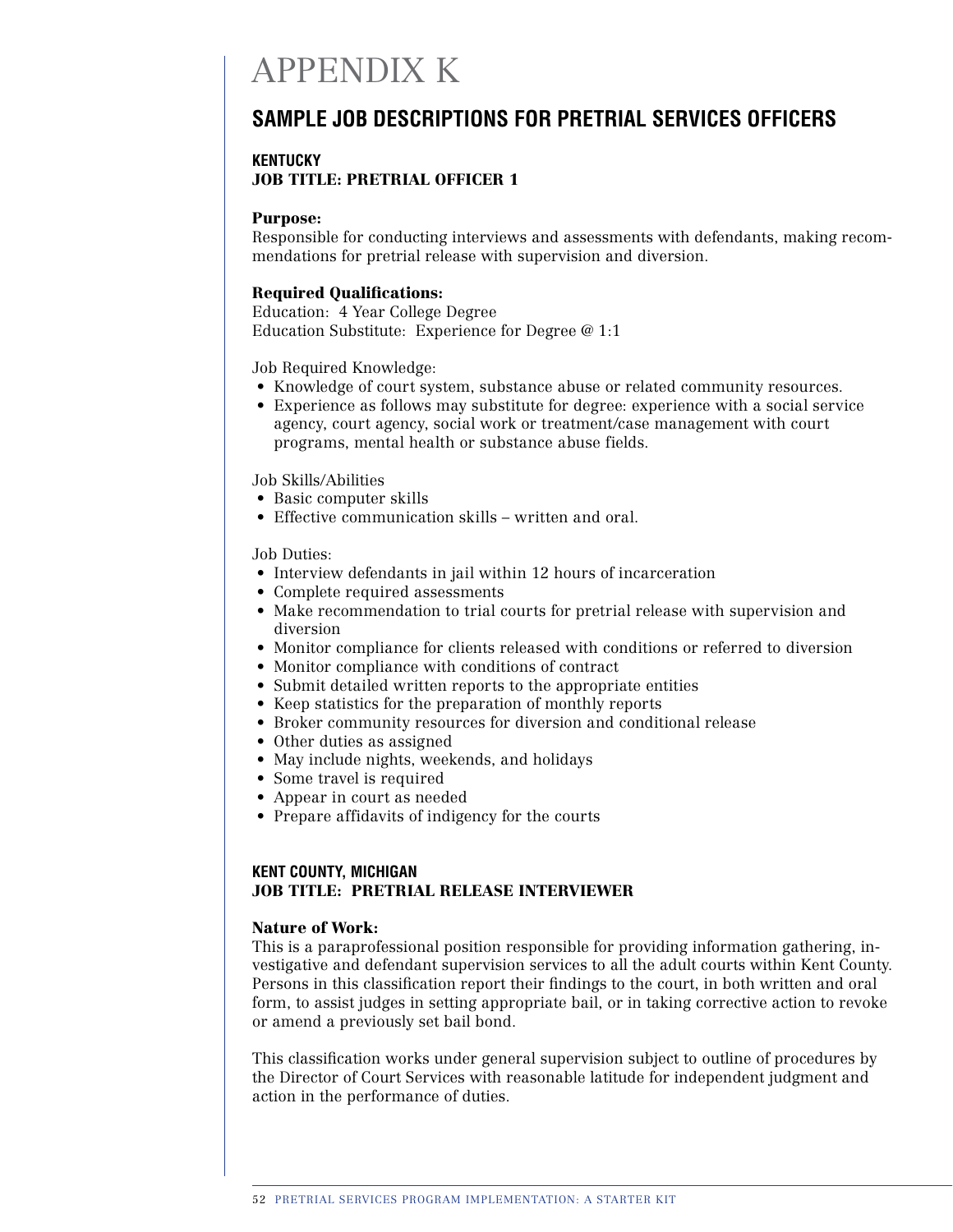### Examples of Work:

Listed examples are illustrative and representative of the tasks required of this classification, but are not intended to be complete or exclusive of this position.

- Conducts interviews within restricted and confined areas of the various detention facilities within Kent County on all newly arrested and unsentenced inmates being held in lieu of bail.
- Verifies information obtained during interviews and further investigates all aspects of the defendant and charge which are relevant to the setting of bail.
- Submits "Bail Information Reports" to the courts which contain a summary of defendant based information, release options, and a bail recommendation.
- Assists in identifying defendants who might be eligible for some form of diversion from prosecution.
- Prepares follow-up reports containing updated information on all cases whenever the topic of bail is being considered at a formal court hearing or motion.
- Provides casework supervision services (including urinalysis drug testing) to the courts on all defendants released on a "Conditional Release" basis.
- Works closely with the courts, police, prosecutors and defense attorneys in an effort to maximize defendant release without increasing the risk to the community or flight to avoid prosecution.
- Performs related work as required.

### Required Knowledge, Skills and Abilities:

- The equivalency of an associates degree in criminal justice or closely related field.
- The equivalent of two years of client supervision or casework related duties dealing with dysfunctional populations or six months prior work experience in a pretrial service program.
- Thorough knowledge of legal terminology and the various stages of criminal case processing.
- Knowledge of the criminal sentencing process and sanctions normally imposed for various crimes.
- Knowledge of, and ability to use, higher level interviewing and investigation techniques in the collection of bail related information.
- Knowledge of the various community based treatment facilities and programs which could address the needs of defendants and serve as an option to pretrial incarceration.
- Ability to review case information and make educated determinations on the probability of conviction on routine criminal matters.
- Ability to interview and communicate effectively with persons of diverse backgrounds.
- Ability to report to the courts both orally and in written form. Must be able to use a keyboard and software programs.
- Ability to react and move quickly and defensively within the secured areas of a detention facility should an emergency occur.
- May require possession and maintenance of a valid, unrestricted Michigan Driver's License and access to transportation.

### Standard Physical Requirements:

- Ability to sit for long periods of time verifying information over the phone, conducting interviews with clients and preparing bail information reports for court review.
- Ability to read and understand police reports, court files, and computer screens.
- Ability to articulate information clearly during oral investigations and during court presentations.
- Ability to stand for extended periods of time interviewing clients.
- Ability to lift 10 lb. files.

### Desirable Knowledge, Skills and Abilites:

- Previous experience in a criminal justice environment.
- Knowledge and understanding of the goals and objectives of pretrial services and the court rules governing pretrial release.
- Bachelors degree in criminal justice or closely related field.